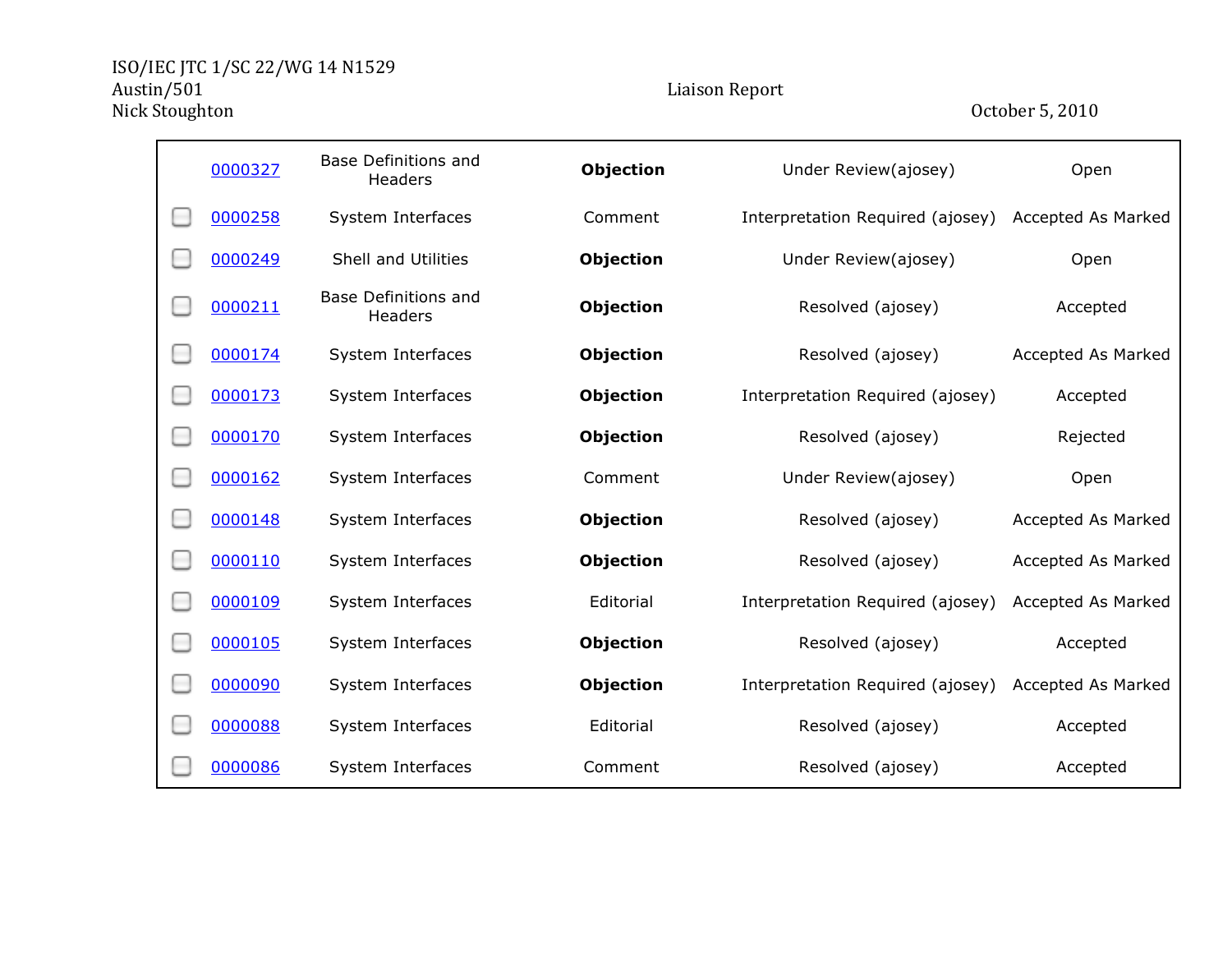| ISO/IEC JTC 1/SC 22/WG 14 N1529<br>Austin/501<br>Nick Stoughton |         |                   | Liaison Report   |                                  | October 5, 2010    |
|-----------------------------------------------------------------|---------|-------------------|------------------|----------------------------------|--------------------|
|                                                                 | 0000074 | System Interfaces | <b>Objection</b> | Interpretation Required (ajosey) | Accepted As Marked |
|                                                                 | 0000073 | System Interfaces | Comment          | Under Review(ajosey)             | Open               |

# **0000073: wmemcmp C conflict?**

## **STATUS:**

Open, awaiting input from WG 14.

### **Description**

This issue is for tracking purposes.

The following question is being discussed in the C committee at present, and highlights a difference between C-1990 with AMD-1 and C99. POSIX has followed the C89+AMD1 words, and so is possibly at odds with C99.

===> from Joseph Myers

When are wide string library functions required to handle values of type wchar t that do not represent any value in the execution character set, and when does using such values with a library function result in undefined behavior?

Consider the following testcase as an example: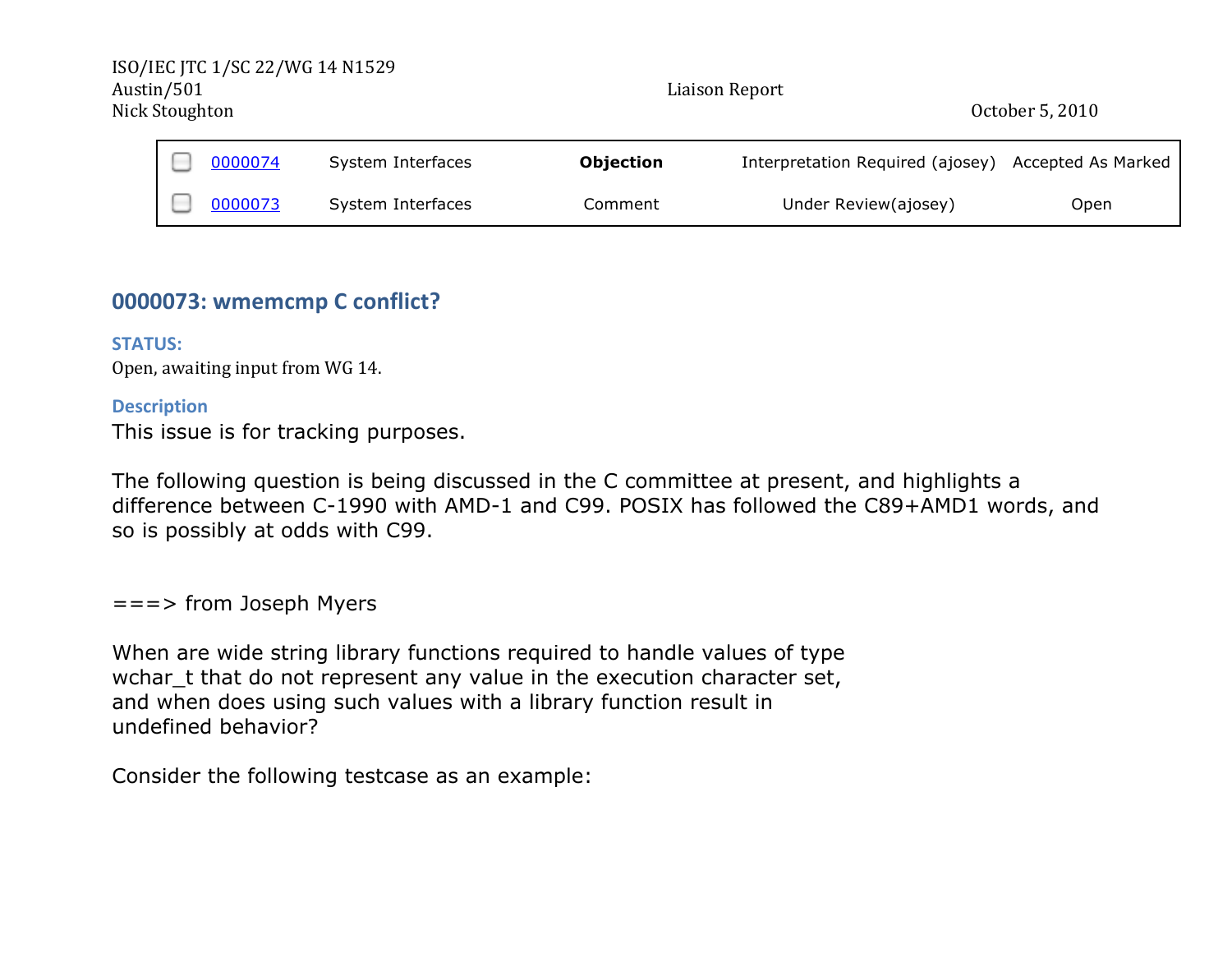```
ISO/IEC JTC 1/SC 22/WG 14 N1529
Austin/501 Liaison Report
Nick Stoughton October 5, 2010
#include <stdlib.h>
#include <wchar.h>
wchar tw0 = WCHAR MIN;
wchar t w1 = WCHAR MAX;int
main (void)
\{if (wmemcmp (&w0, &w1, 1) < 0)
  return 0;
 else
  abort ();
}
```
Suppose that WCHAR\_MIN and WCHAR\_MAX do not both represent values in the execution character set. If the arguments to wmemcmp are valid, wmemcmp must return a value less than 0 because 7.24.4.4 says the comparison is done the same way as comparing integers of type wchar\_t, so the program must execute successfully. With the GNU C Library, however, it aborts; wchar\_t is UTF-32 but has a signed type so WCHAR\_MIN is negative and does not represent a member of the execution character set.

C90 AMD1 had an explicit statement (7.16.4.6) that made clear that these inputs were valid (and so wmemcmp had to return a value less than 0 for the above example in C90 AMD1):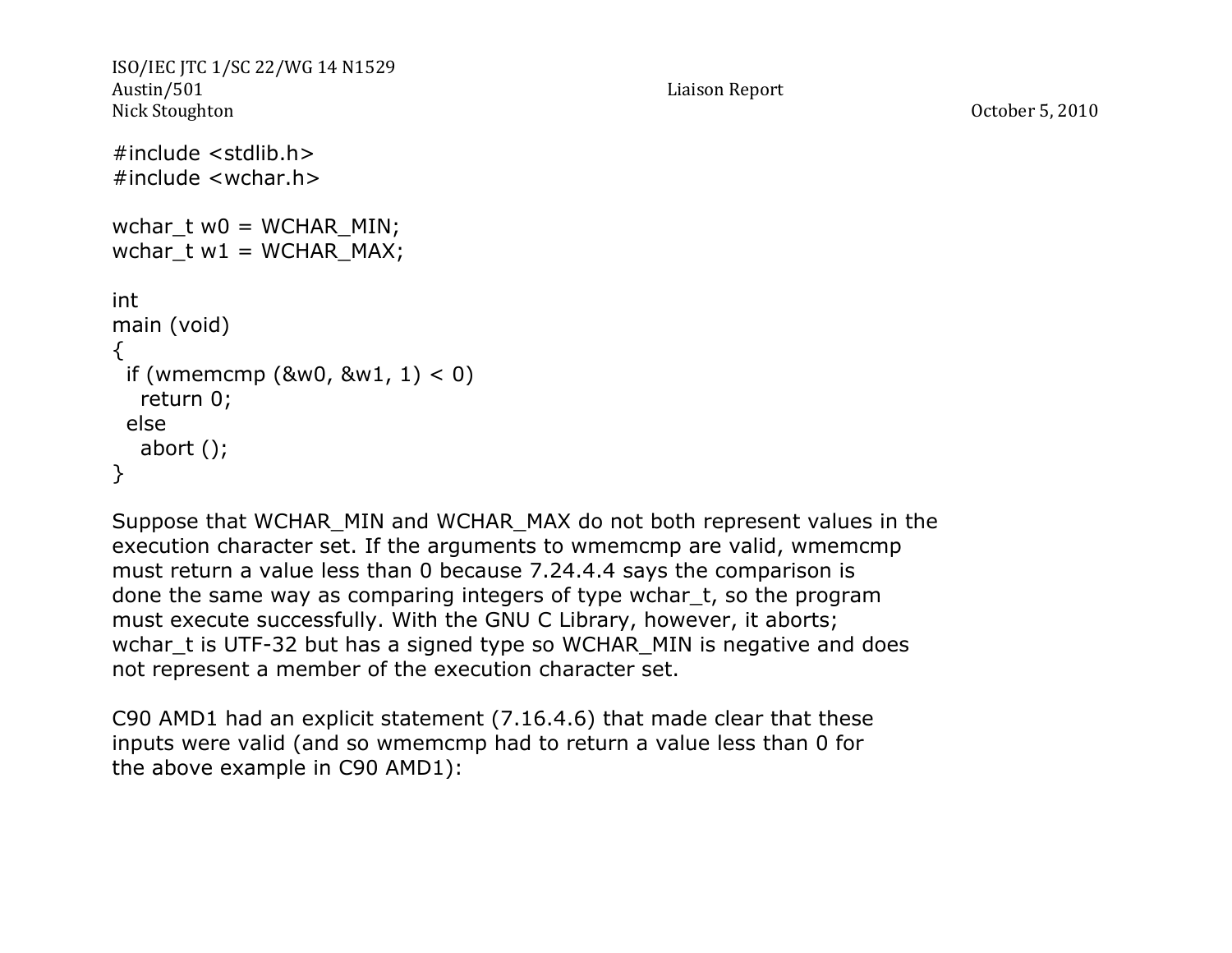These functions operate on arrays of type wchar t whose size is specified by a separate count argument. These functions are not affected by locale and all wchar t values are treated identically. The null wide character and wchar\_t values not corresponding to valid multibyte characters are not treated specially.

I cannot however find any equivalent statement in C99. Was this a deliberate change from AMD1, or a side-effect of how the functions were rearranged when added to C99?

POSIX repeats the above requirement from C90 AMD1, but I believe this is an accident of taking the specification from there originally and is not intended to impose any requirements beyond those of C99.

Much the same issue applies to wcscmp and wcsncmp, where the comparison semantics are specified but AMD1 has no mention of wide characters not corresponding to members of the execution character set, and in principle to other wcs\* and wmem\* functions that have no reason to need to consider the semantics of the characters they process (but are less likely than the comparison functions to have problems with the full set of wchar\_t values in practice).

### **Desired Action**

Await for decision from C and if necessary make whatever change to align with the emerging C standard.

Issue an interp to describe the discrepancy.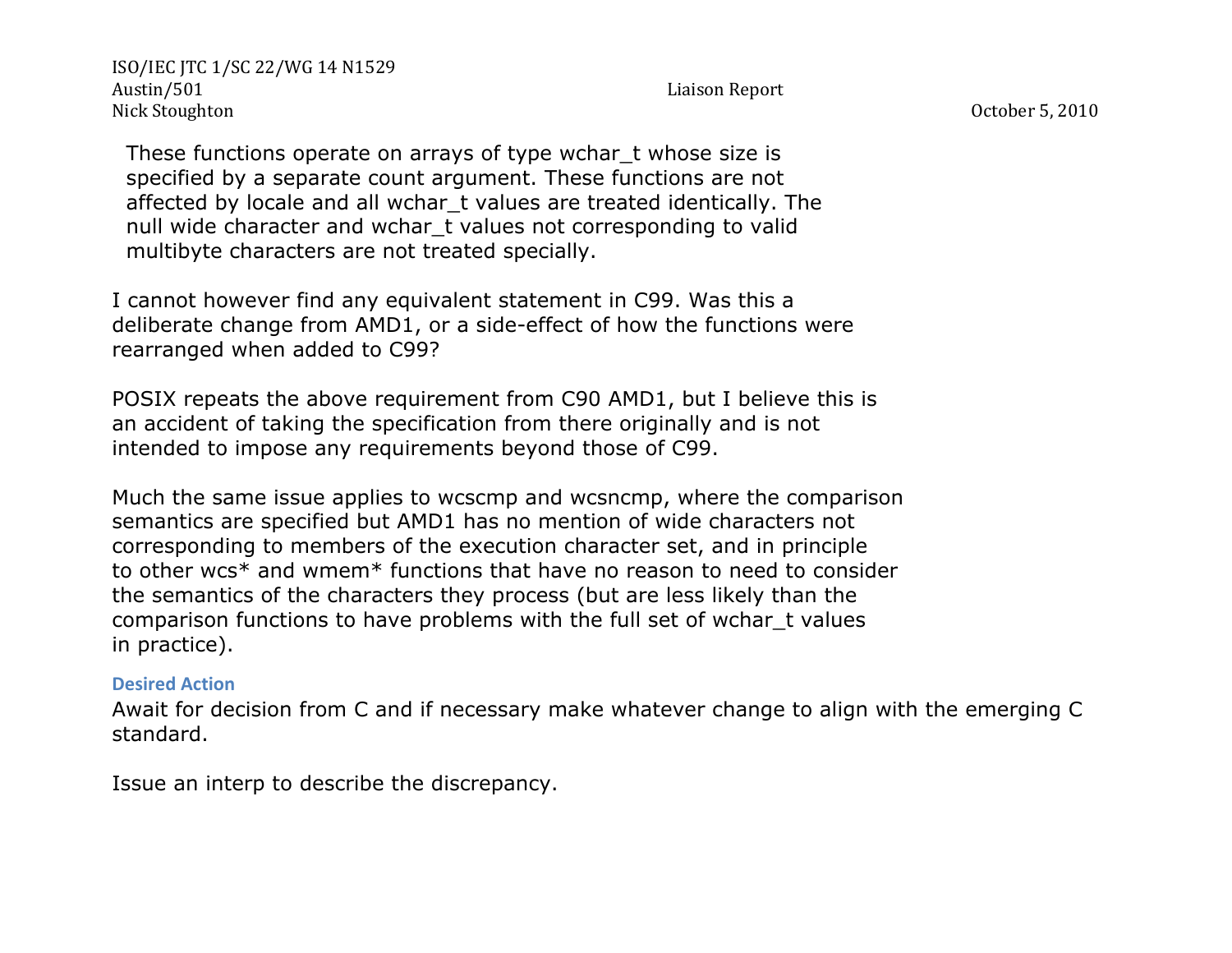# **0000074: Pointer Types Problem**

## **STATUS:%**

Approved Interpretation (No impact on WG14, for information only)

## **Description**

In order to support the dynamic library functions (and dlsym() in particular), POSIX extends the C standard to require that a pointer to a function can be stored in a pointer to void.

This explicit extension opens the door to permit conversion (via other promises in the C standard) of a pointer to a data object into a pointer to a function, thus requiring code such as below

to work:

```
char buf[1024];
void *p;
int (*f)(void);// assemble instructions into buf
p = \text{buf};f = p;
f();
```
In practice, many implementations will forbid execution of data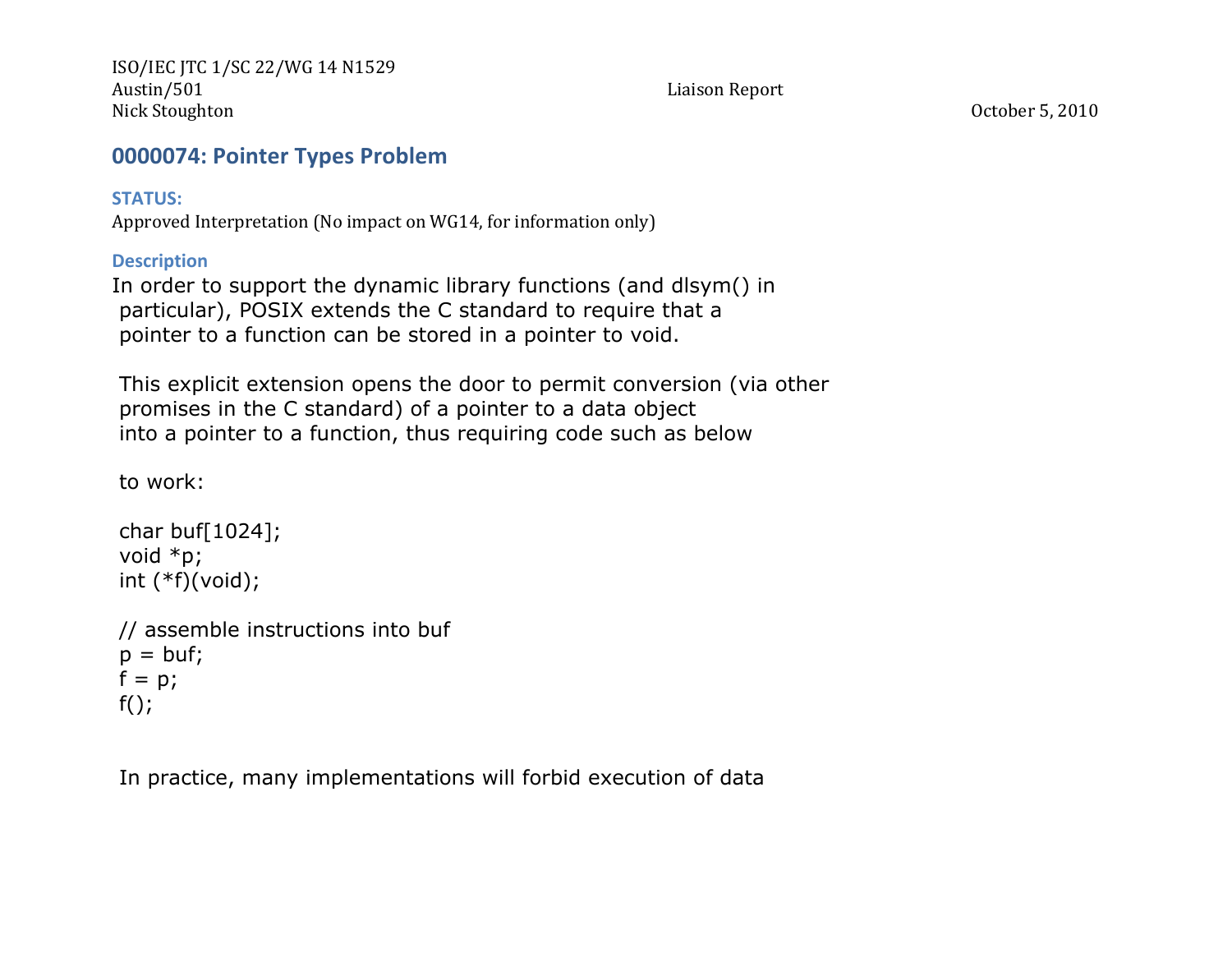in this form, as it is frequently a source of security vulnerabilities.

Similarly, it need not necessarily be supported to try to examine the instructions that make a function by casting (or converting via a void \*) a pointer-to-function into a pointer-to-object.

The intent is simply to permit dlsym to use a void  $*$  as its return type.

### **Agreed Action**

Interpretation response

---------------------

The standard states the requirements for pointer types, and conforming implementations must conform to this. However, concerns have been raised about this which are being referred to the sponsor. Rationale:

------------

None.

Notes to the Editor (not part of this interpretation):

PPPPPPPPPPPPPPPPPPPPPPPPPPPPPPPPPPPPPPPPPPPPPPPPPPPPPPP'''

After a lengthy discussion on the e-mail list based on the proposed resolution in Note: 0000129, the committee decided to revise the text. These changes solve:

1. the issue initially raised in this report,

2. the issue raised in 0000099 (which will be closed as a dup of this bug when this bug resolution is approved),

3. the issue raised in 0000100 (which will be closed as a dup of this bug when this bug resolution is approved),

4. some inconsistencies between the uses of the term object in this standard and in ISO C (as noted by Konrad in Note: 0000155 and Note: 0000156), and

5. the inconsistent use of the term symbol in this standard (in the rest of this standard, symbol refers' either to a graphic representation of a character or to a symbolic constant; in the description of dlsym(), however, symbol refers to what is known by the term identifier in ISO C.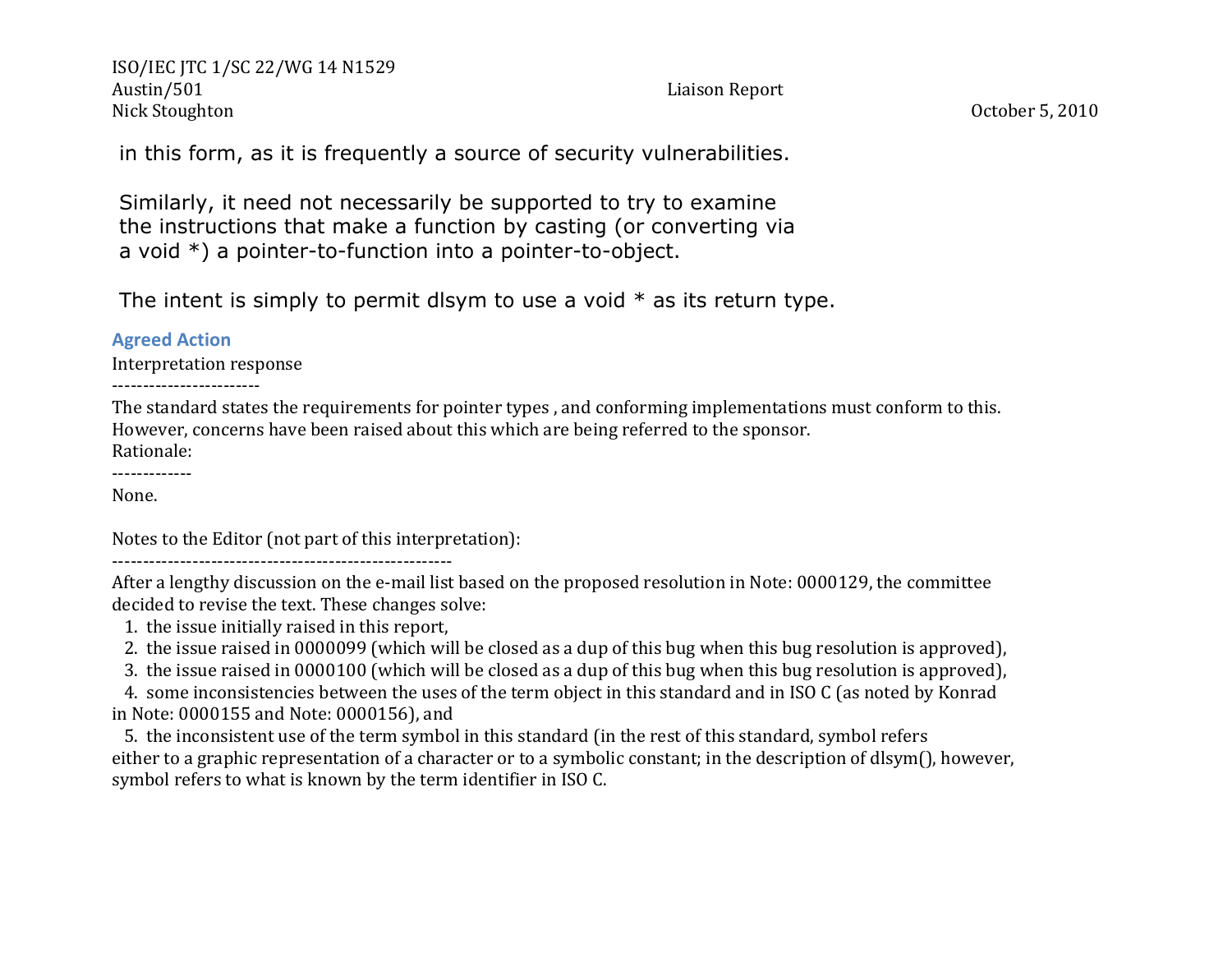This note was discussed during the August 27, 2009 conference call and minor edits have made done in place (without creating a new note).

PPPPPPPPPPPPPPPPPPPPPPPPPPPPPPPPPPPPPPPPPPPPPPPPPPPPPPPPPPPPPPPPPPPPPPPP''

Delete subclause 2.12.3 from P541, L18881-18886.

PPPPPPPPPPPPPPPPPPPPPPPPPPPPPPPPPPPPPPPPPPPPPPPPPPPPPPPPPPPPPPPPPPPPPPPP''

Replace the NAME, SYNOPSIS, DESCRIPTION, RETURN VALUE, ERRORS, EXAMPLES, and APPLICATION USAGE sections of the dlclose() descripion on P728, L24469-24513 with: NAME

dlclose -- close a symbol table handle

**SYNOPSIS** 

#include <dlfcn.h> int dlclose(void \*handle);

DESCRIPTION

The dlclose() function shall inform the system that the symbol table handle specified by handle is no longer needed by the application.

An application writer may use dlclose() to make a statement of intent on the part of the process, but this statemen does not create any requirement upon the implementation. When the symbol table handle is closed, the implementation may unload the executable object files that were loaded by dlopen() when the symbol table handle was opened and those that were loaded by dlsym() when using the symbol table handle identified by handle. '''''''''Once'a'symbol'table'handle'has'been'closed,'an'application should assume that any symbols (function identifiers and data object identifiers) made visible using handle, are no longer available to the process.

Although a dlclose() operation is not required to remove any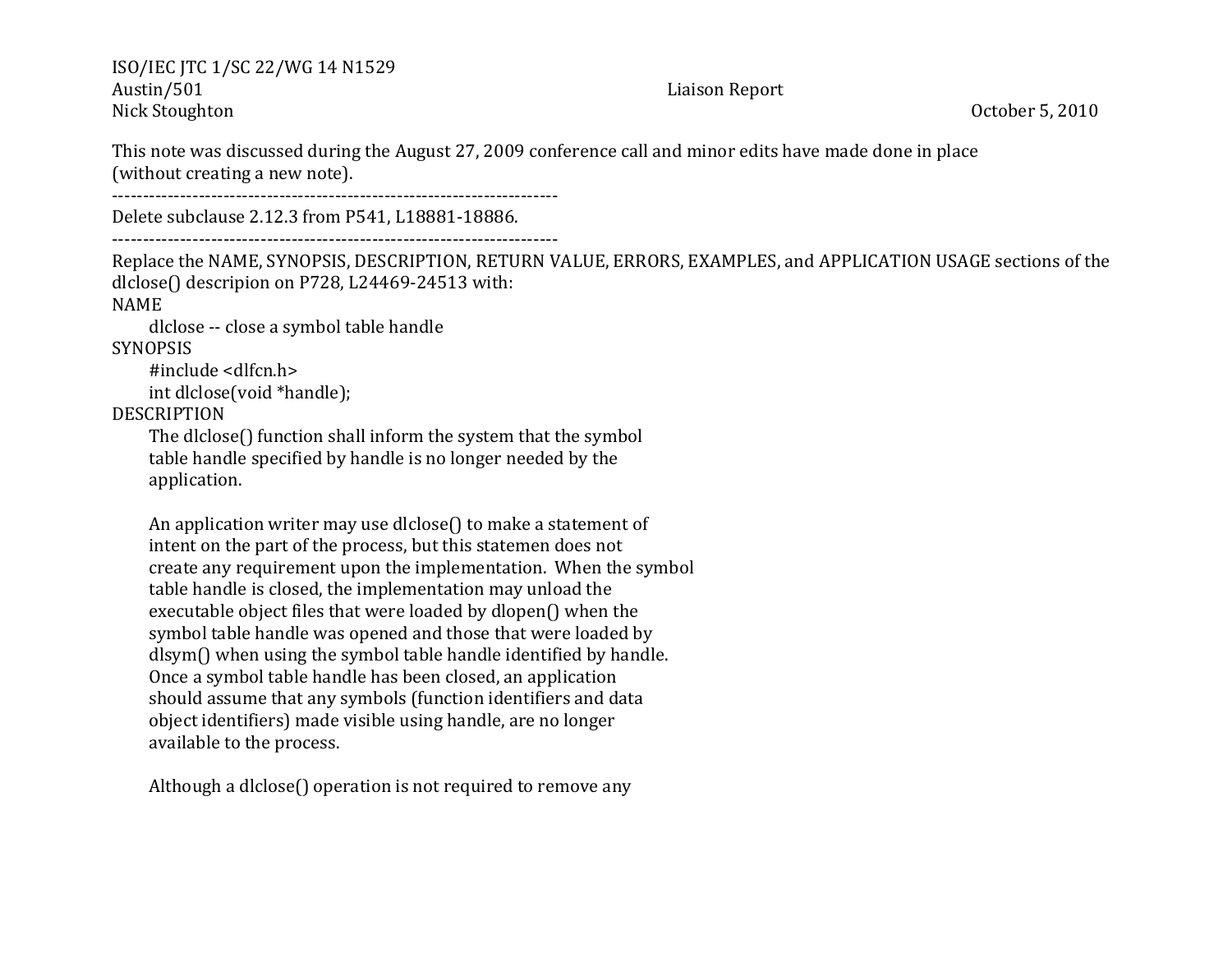functions or data objects from the address space, neither is an implementation prohibited from doing so. The only restriction ''' '''''on'such'a'removal'is'that'no'function'nor'data'object'shall'be '''''''''removed'to'which'references'have'been'relocated,'until'or'unless all such references are removed. For instance, an executable object file that had been loaded with a dlopen() operation specifying the RTLD\_GLOBAL flag might provide a target for dynamic relocations performed in the processing of other relocatable objects--in such environments, an application may assume that no relocation, once made, shall be undone or remade unless the executable object file containing the relocated object has itself been removed.

## RETURN'VALUE

If the referenced symbol table handle was successfully closed, dlclose() shall return 0. If handle does not refer to an open symbol table handle or if the symbol table handle could not be '''''''''closed,'dlclose()'shall'return'a'nonPzero'value.''More'detailed diagnostic information shall be available through dlerror().

# ERRORS

No errors are defined.

## EXAMPLES

The following example illustrates use of dlopen() and dlclose(): ''''''''''#include'<dlfcn.h>

int eret;

void \*mylib;

```
'''''''''...
```
'''''''''...

/\* Open a dynamic library and then close it ...  $*/$ 

```
mylib = dlopen("mylib.so", RTLD_LOCAL | RTLD_LAZY);
```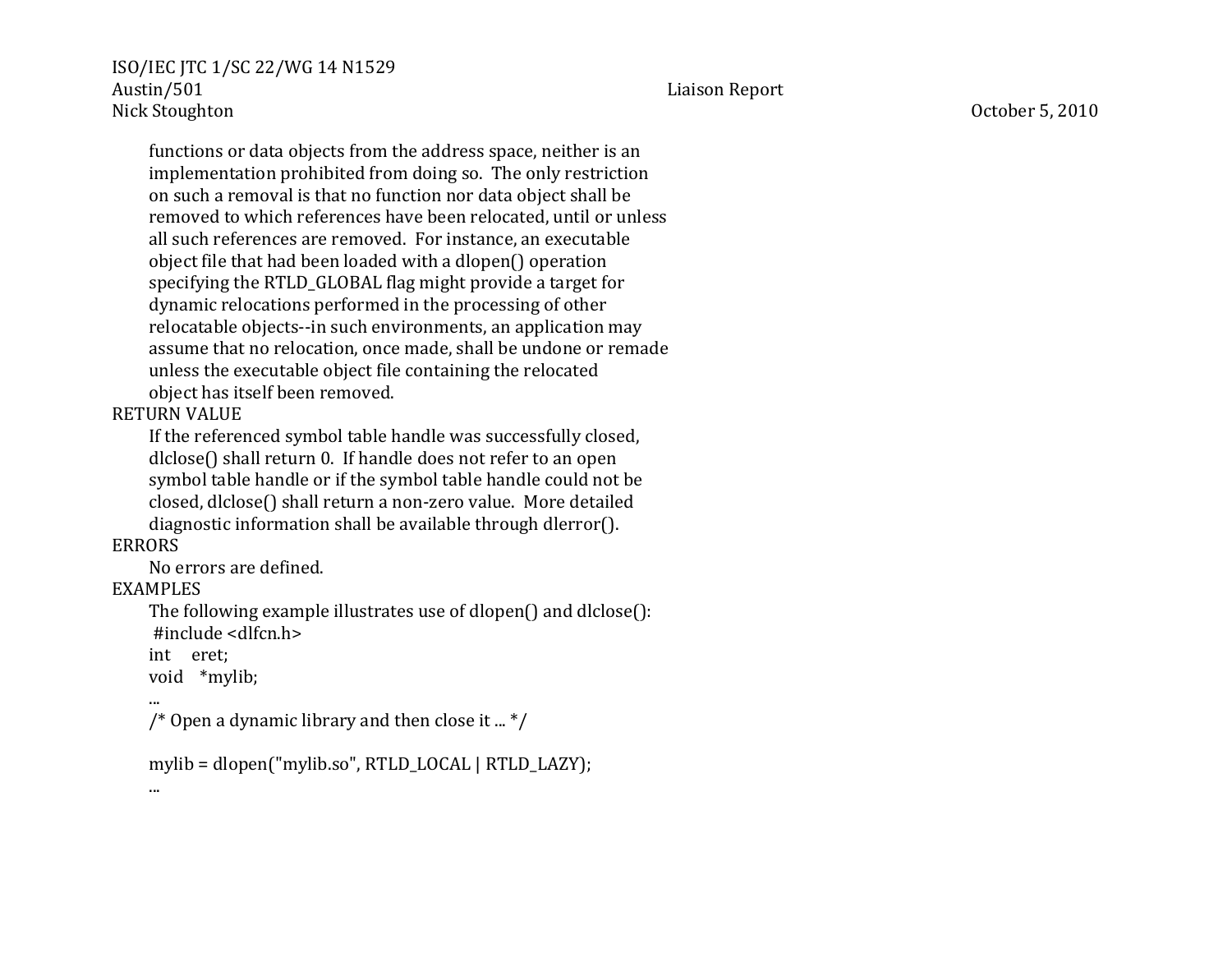```
eret = dlclose(mylib);
```
'''''''''...

## APPLICATION'USAGE

A conforming application should employ a symbol table handle returned from a dlopen() invocation only within a given scope  $bracketed$  by a dlopen() operation and the corresponding dlclose() operation. Implementations are free to use reference counting or other techniques such that multiple calls to dlopen() referencing the same executable object file may return a pointer to the same data object as the symbol table handle. Implementations are also free to reuse a handle. For these reasons, the value of a handle must be treated as an opaque data type by the application, used only in calls to dlsym() and dlclose().

PPPPPPPPPPPPPPPPPPPPPPPPPPPPPPPPPPPPPPPPPPPPPPPPPPPPPPPPPPPPPPPPPPPPPPPP''

Replace the NAME, SYNOPSIS, DESCRIPTION, and RETURN VALUE sections of the dlopen() descripion on P732-733, L24575-24666:

## NAME

dlopen -- open a symbol table handle SYNOPSIS '''' ''''#include'<dlfcn.h> void \*dlopen(const char \*file, int mode);

### DESCRIPTION

The dlopen() function shall make the symbols (function identifiers and data object identifiers) in the executable object file specified by file available to the calling program.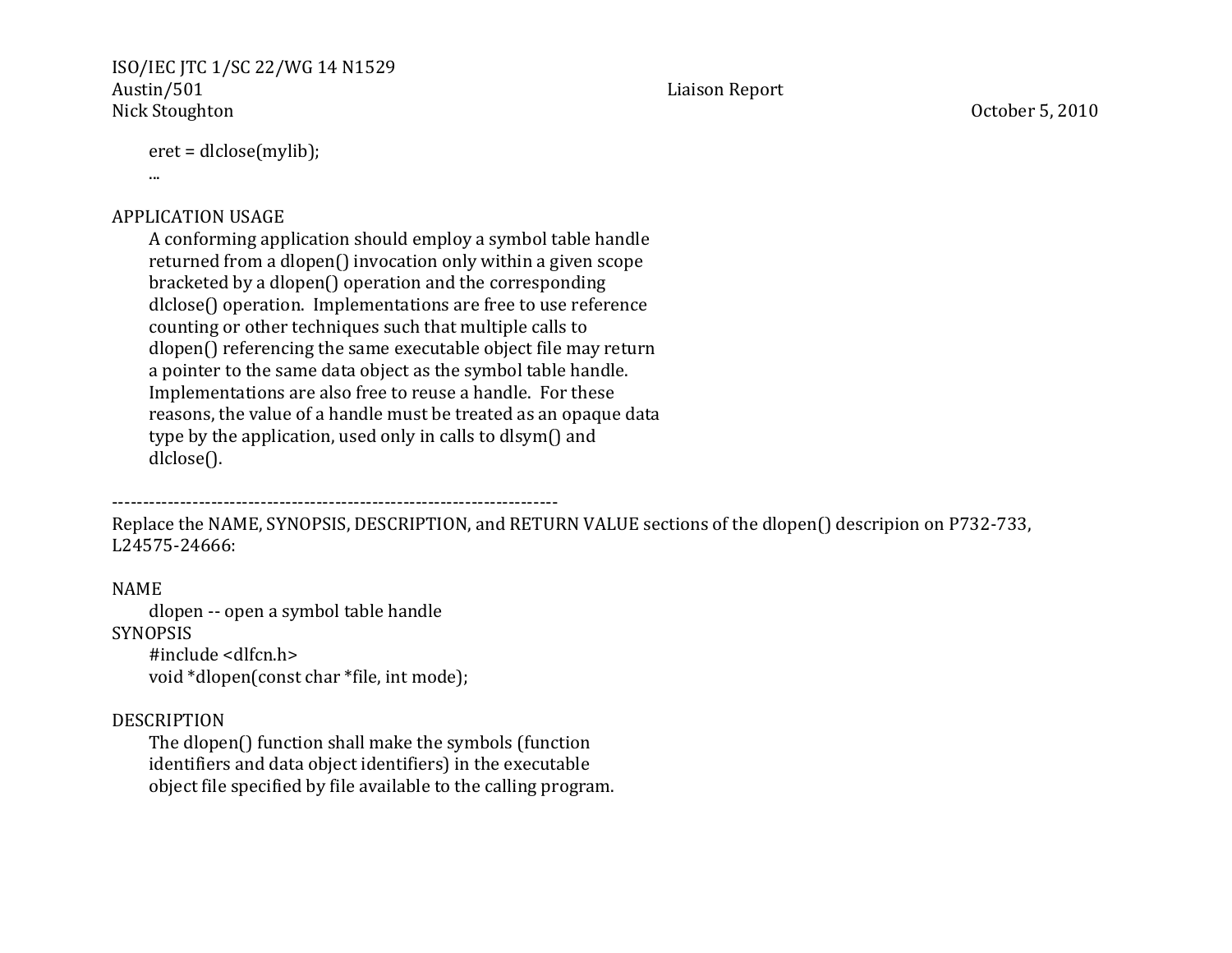The class of executable object files eligible for this operation and the manner of their construction are implementation-defined, though typically such files are shared libraries or programs. Implementations may permit the construction of embedded dependencies in executable object files. In such cases, a ''' '''''dlopen()'operation'shall'load'those'dependencies'in'addition'to the executable object file specified by file. Implementations may also impose specific constraints on the construction of programs that can employ dlopen() and its related services. A successful dlopen() shall return a symbol table handle which the caller may use on subsequent calls to dlsym() and dlclose(). The value of this symbol table handle should not be interpreted

in any way by the caller.

The file argument is used to construct a pathname to the executable object file. If file contains a <slash> character, the file argument is used as the pathname for the file. Otherwise, file is used in an implementation-defined manner to yield a pathname.

If file is a null pointer, dlopen() shall return a global symbol table handle for the currently running process image. This symbol table handle shall provide access to the symbols from an ordered set of executable object files consisting of the '''''''''original'program'image'file,'any'executable'object'files'loaded at program start-up as specified by that process image file (for example, shared libraries), and the set of executable object files loaded using dlopen() operations with the RTLD\_GLOBAL flag. As the latter set of executable object files can change during execution, the set of symbols made available by this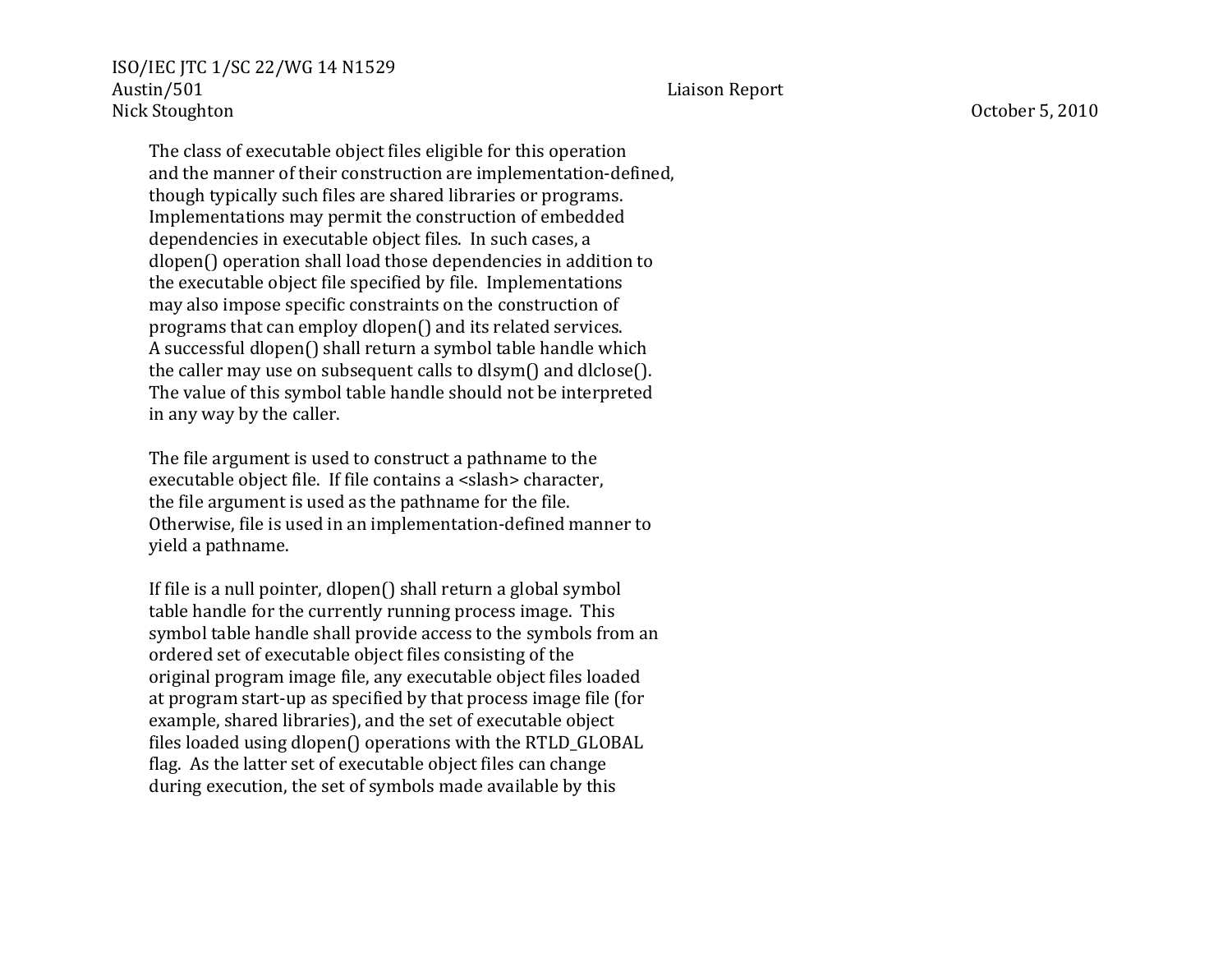Austin/501 Liaison Report Nick Stoughton October 5, 2010

ISO/IEC JTC 1/SC 22/WG 14 N1529

symbol table handle can also change dynamically.

'''''''''Only'a'single'copy'of'an'executable'object'file'shall'be'brought into the address space, even if dlopen() is invoked multiple times in reference to the executable object file, and even if different pathnames are used to reference the executable object file.

The mode parameter describes how dlopen() shall operate upon file with respect to the processing of relocations and the scope of visibility of the symbols provided within file. When an executable object file is brought into the address space of a process, it may contain references to symbols whose addresses are not known until the executable object file is loaded. These references shall be relocated before the symbols can be accessed. The mode parameter governs when these relocations take place and may have the following values:

RTLD\_LAZY Relocations shall be performed at an implementation-defined time, ranging from the time of the dlopen() call until the first reference to a given symbol occurs. Specifying RTLD\_LAZY should improve performance on ''''''''''''''''''' '''''implementations'supporting'dynamic'symbol binding since a process might not reference all of the symbols in an executable object file. And, for systems supporting dynamic symbol resolution for normal process execution, this behavior mimics the normal handling of process execution.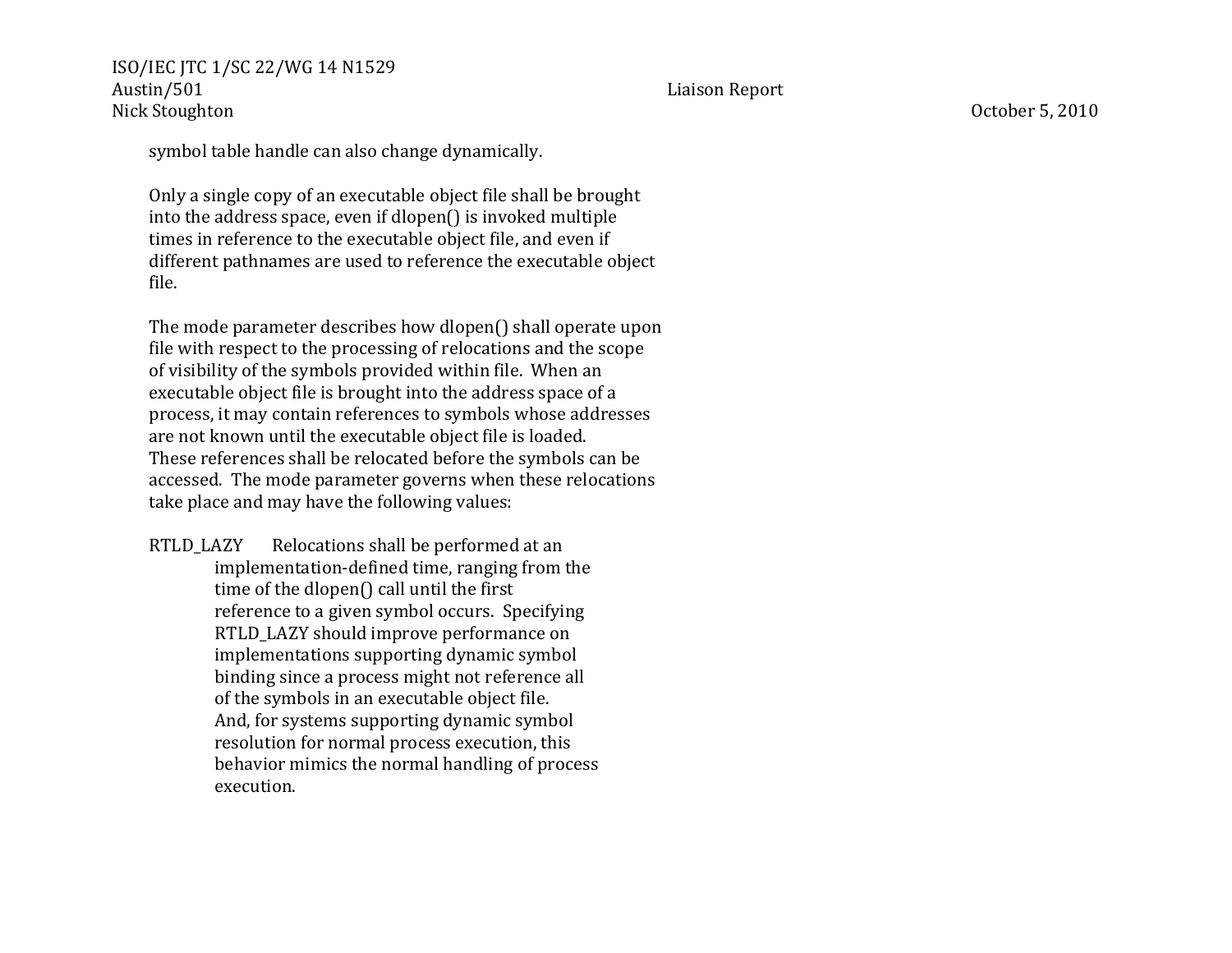RTLD\_NOW All\_necessary relocations shall be performed when the executable object file is first loaded. This may waste some processing if relocations

are performed for symbols that are never

ISO/IEC JTC 1/SC 22/WG 14 N1529

referenced. This behavior may be useful for applications that need to know that all symbols referenced during execution will be available before dlopen() returns.

Any executable object file loaded by dlopen() that requires relocations against global symbols can reference the symbols in the original process image file, any executable object files loaded at program start-up, from the initial process image itself, from any other executable object file included in the same dlopen() invocation, and any executable object files that were loaded in any dlopen() invocation and which specified the RTLD GLOBAL flag. To determine the scope of visibility for the symbols loaded with a dlopen() invocation, the mode parameter should be a bitwise-inclusive OR with one of the following values:

RTLD GLOBAL The executable object file's symbols shall be made available for relocation processing of any other executable object file. In addition, symbol lookup using dlopen(NULL, mode) and an associated dlsym() allows executable object files loaded with this mode to be searched.

RTLD\_LOCAL The executable object file's symbols shall not

Austin/501 Liaison Report

Nick Stoughton October 5, 2010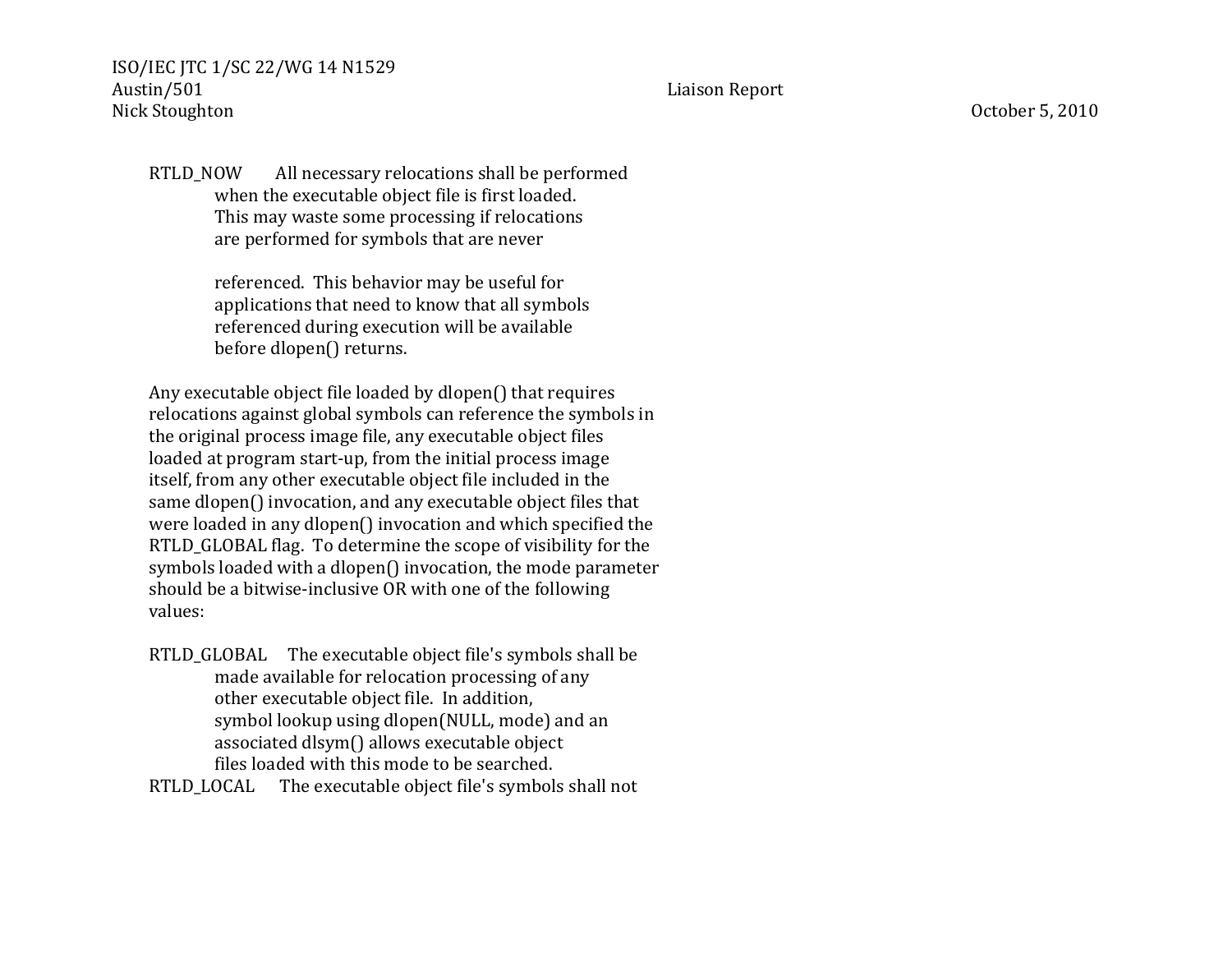> be made available for relocation processing of any other executable object file.

If neither RTLD\_GLOBAL nor RTLD\_LOCAL are specified, the default behavior is unspecified.

If an executable object file is specified in multiple dlopen $()$ invocations, mode is interpreted at each invocation. If RTLD NOW has been specified, all relocations shall have been completed rendering further RTLD\_NOW operations redundant and any further RTLD\_LAZY operations irrelevant.

If RTLD GLOBAL has been specified, the executable object file shall maintain the RTLD GLOBAL status regardless of any previous or future specification of RTLD LOCAL, as long as the executable object file remains in the address space (see dlclose()).

Symbols introduced into the process image through calls to dlopen() may be used in relocation activities. Symbols so introduced may duplicate symbols already defined by the program or previous dlopen() operations. To resolve the ambiguities such a situation might present, the resolution of a symbol reference to symbol definition is based on a symbol resolution order. Two such resolution orders are defined: load order and dependency order. Load order establishes an ordering among symbol definitions, such that the first definition loaded (including definitions from the process image file and any dependent executable object files loaded with it) has priority over executable object files added later (by dlopen()). Load ordering is used in relocation processing. Dependency ordering uses a breadth-first order starting with a given executable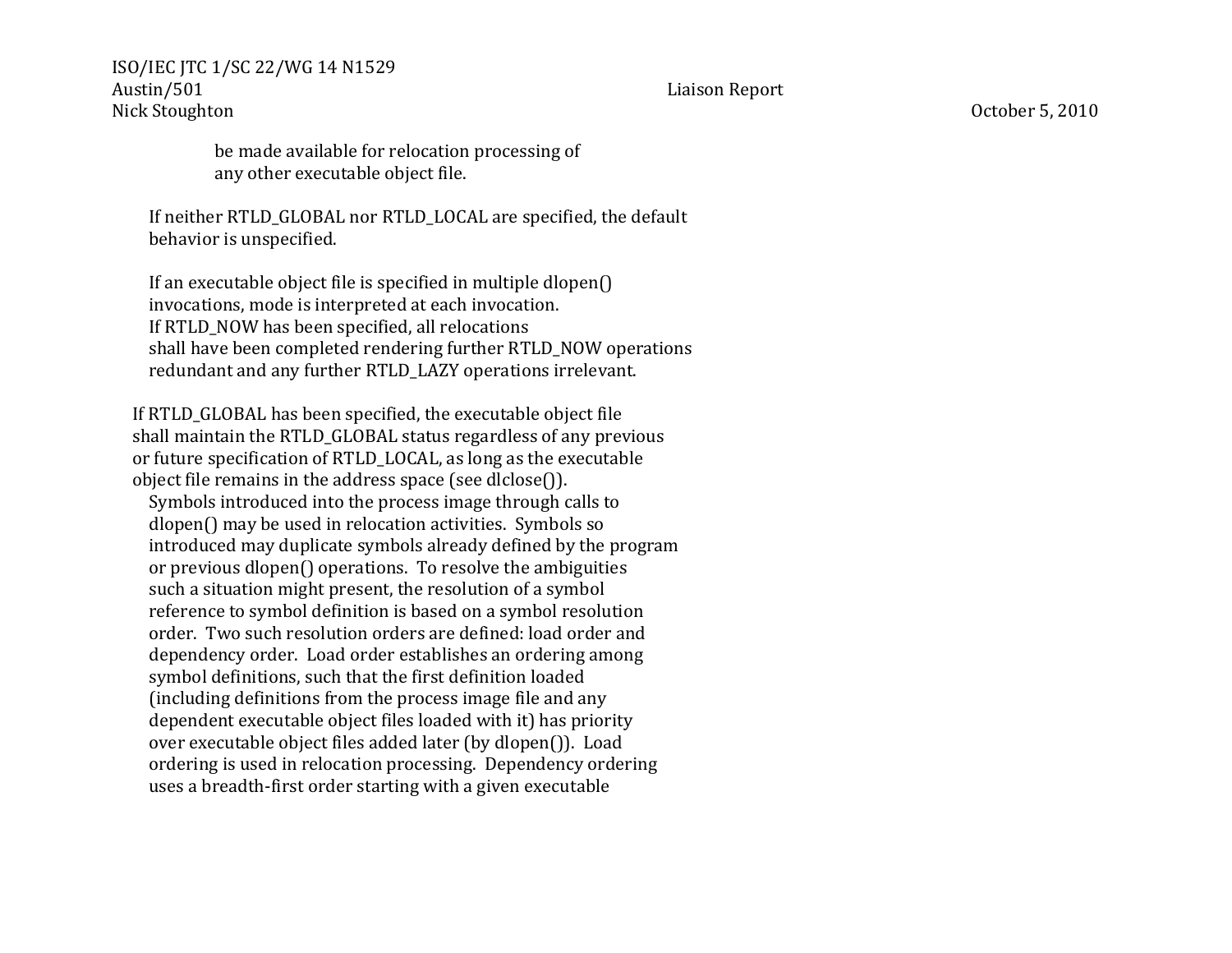object file, then all of its dependencies, then any dependents of those, iterating until all dependencies are satisfied. With the exception of the global symbol table handle obtained via a dlopen() operation with a null pointer as the file argument, dependency ordering is used by the dlsym() function. Load ordering is used in dlsym() operations upon the global symbol table handle.

When an executable object file is first made accessible via dlopen(), it and its dependent executable object files are added in dependency order. Once all the executable object files are added, relocations are performed using load order. Note that if an executable object file or its dependencies had been previously loaded, the load and dependency orders may yield different resolutions.

The symbols introduced by dlopen() operations and available through dlsym() are at a minimum those which are exported as identifiers of global scope by the executable object file. Typically such identifiers shall be those that were specified in (for example) C source code as having extern linkage. The precise manner in which an implementation constructs the set of exported symbols for an executable object file is implementation-defined.

#### RETURN'VALUE

Upon successful completion, dlopen() shall return a symbol table handle. If file cannot be found, cannot be opened for reading, is not of an appropriate executable object file format for processing by dlopen(), or if an error occurs during the process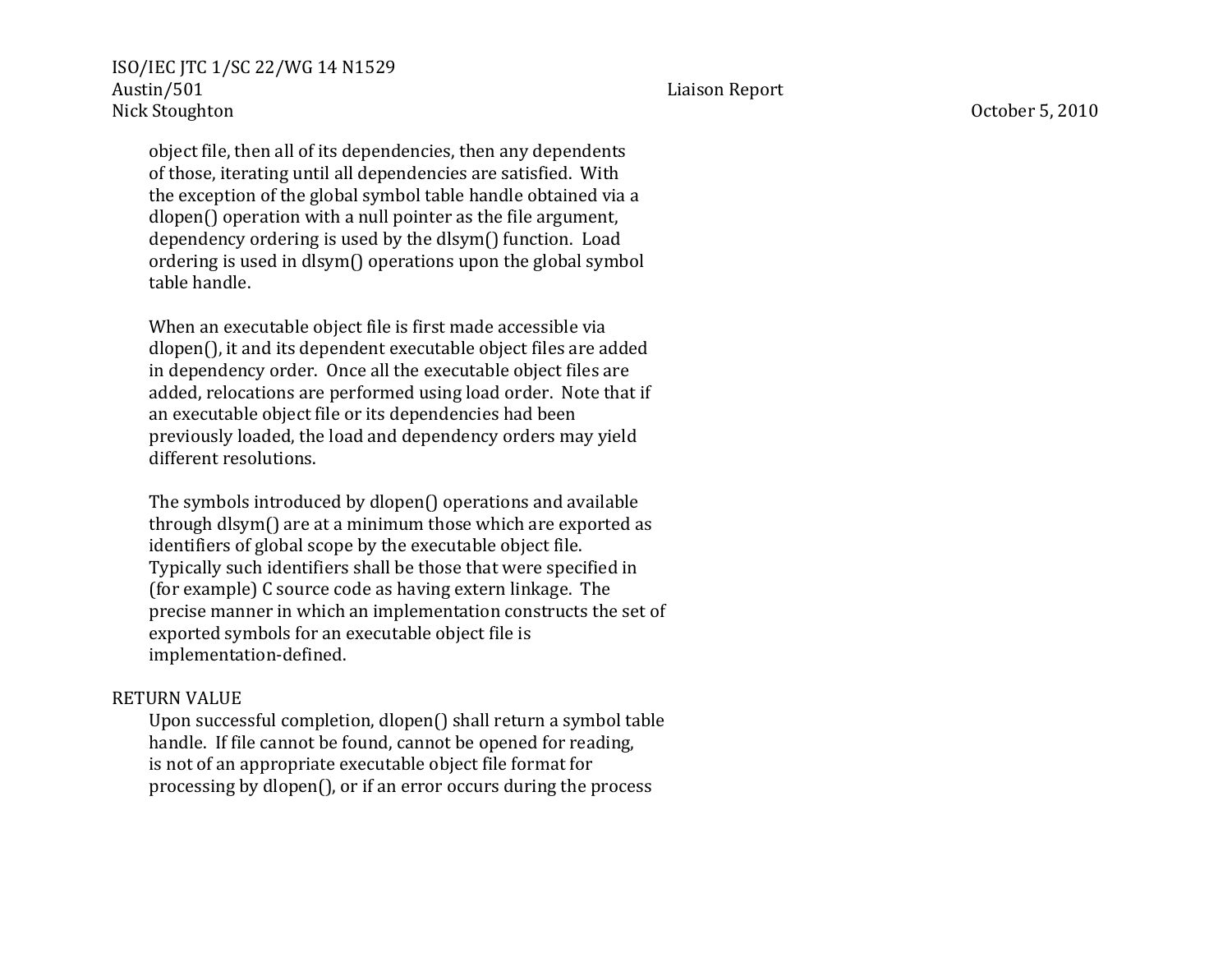of loading file or relocating its symbolic references, dlopen() shall return a null pointer. More detailed diagnostic information shall be available through dlerror().

PPPPPPPPPPPPPPPPPPPPPPPPPPPPPPPPPPPPPPPPPPPPPPPPPPPPPPPPPPPPPPPPPPPPPPPP''

Replace the NAME, SYNOPSIS, DESCRIPTION, RETURN VALUE, ERRORS, EXAMPLES, APPLICATION USAGE, and RATIONALE sections of the dlsym() descripion on P735-736, L24689-24748 with:

## NAME

dlsym -- get the address of a symbol from a symbol table handle **SYNOPSIS** 

#include <dlfcn.h>

void \*dlsym(void \*restrict handle, const char \*restrict name);

# DESCRIPTION

The dlsym() function shall obtain the address of a symbol (a function identifier or a data object identifier) defined in the symbol table identified by the handle argument. The handle argument is a symbol table handle returned from a call to dlopen() (and which has not since been released by a call to  $dlclose()$ , and name is the symbol's name as a character string. The return value from dlsym(), cast to a pointer to the type of the named symbol, can be used to call (in the case of a function) or access the contents of (in the case of a data object) the named symbol.

The dlsym() function shall search for the named symbol in the symbol table referenced by handle. If the symbol table was created with lazy loading (see RTLD\_LAZY in dlopen()), load ordering shall be used in dlsym() operations to relocate executable object files needed to resolve the symbol. The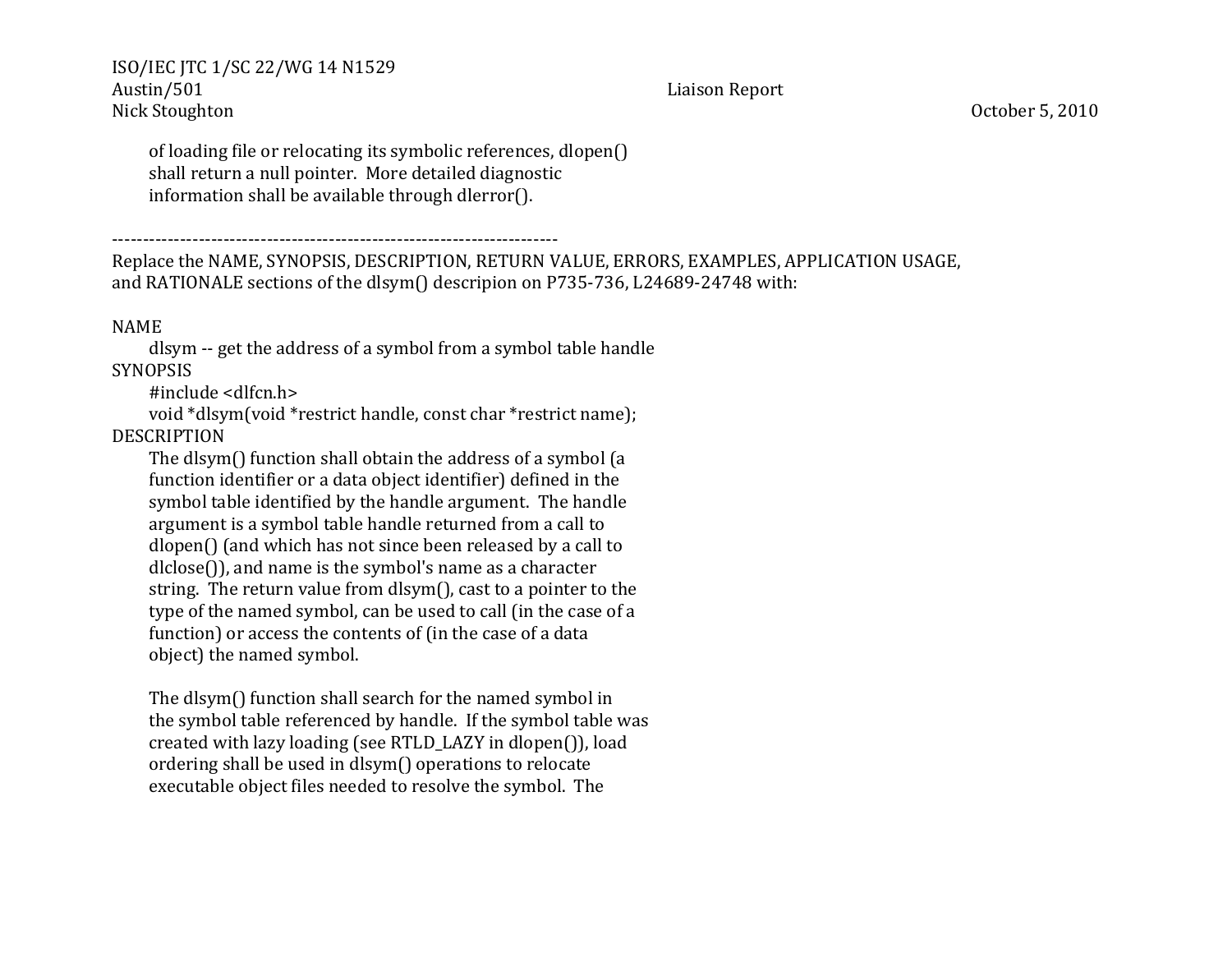symbol resolution algorithm used shall be dependency order as described in dlopen().

The RTLD\_DEFAULT and RTLD\_NEXT symbolic constants (which may be defined in <dlfcn.h>) are reserved for future use as special values that applications may be allowed to use for handle.

#### RETURN'VALUE

'''''''''Upon'successful'completion,'if'name'names'a'function'identifier, dlsym() shall return the address of the function converted from type pointer to function to type pointer to void; otherwise dlsym() shall return the address of the data object associated with the data object identfier named by name converted from a pointer to the type of the data object to a pointer to void. If handle does not refer to a valid symbol table handle or if the symbol named by name cannot be found in the symbol table associated with handle, dlsym() shall return a null pointer. More detailed diagnostic information shall be available through dlerror().

#### ERRORS

No errors are defined.

ISO/IEC JTC 1/SC 22/WG 14 N1529

#### EXAMPLES

The following example shows how dlopen() and dlsym() can be used to access either a function or a data object. For simplicity, error checking has been omitted.

#### void \*handle;

 $int$  (\*fptr)(int),

 $*$ iptr,

result;  $\frac{1}{2}$  /\* open the needed symbol table \*/

handle = dlopen("/usr/home/me/libfoo.so", RTLD\_LOCAL | RTLD\_LAZY);

Austin/501 Liaison Report

Nick Stoughton October 5, 2010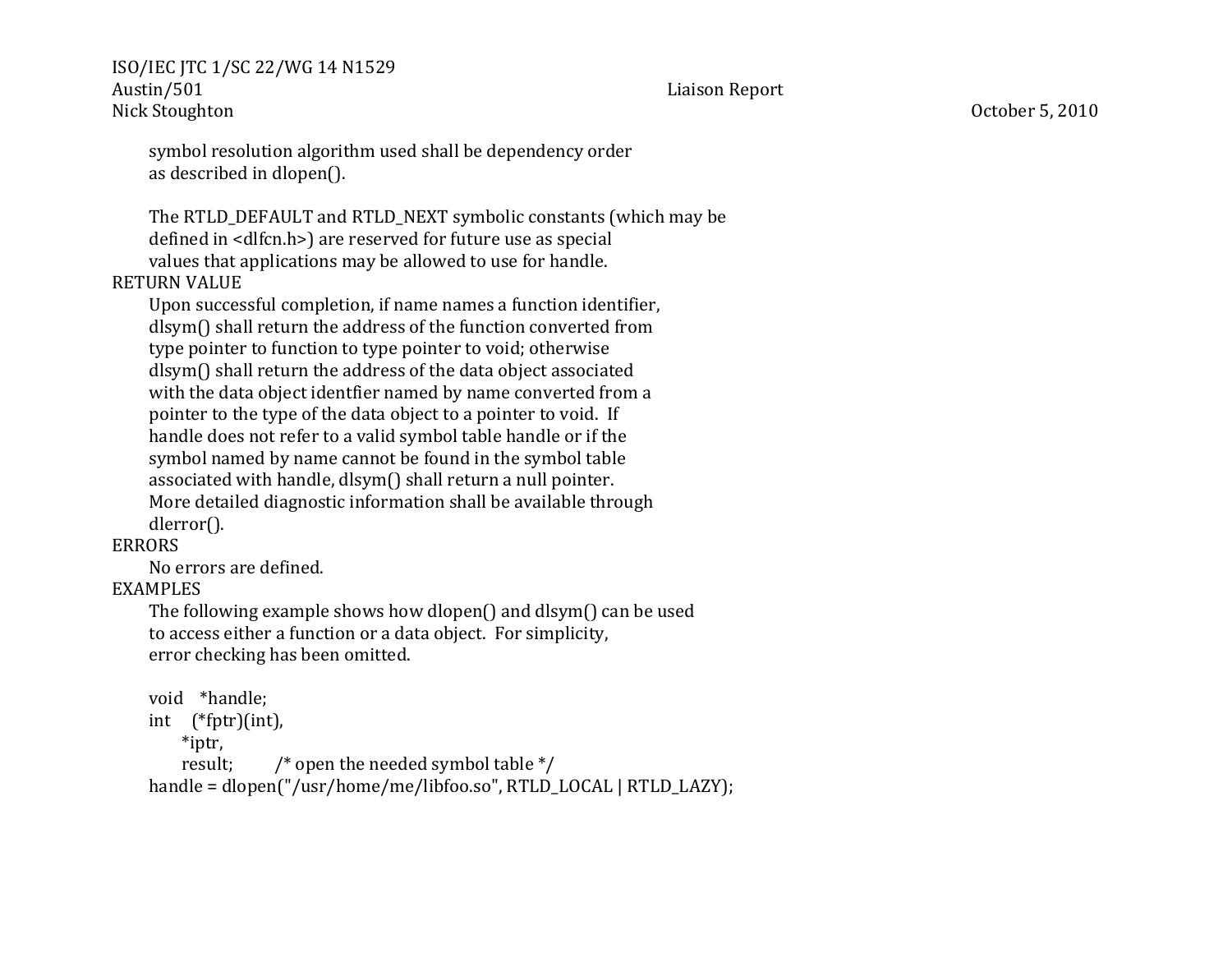/\* find the address of the function my function  $*/$  $fptr = (int (*)(int))dlsym(handle, "my function").$ /\* find the address of the data object my object  $*/$ 

 $iptr = (int<sup>*</sup>)dlsym(handle, "my OB]$ ");

 $'$ ''''''''' invoke my function, passing the value of my OBJ as the parameter  $'$  $result = (*fptr)(*iptr);$ 

APPLICATION'USAGE

The following special purpose values for handle are reserved for future use and have the indicated meanings:

RTLD\_DEFAULT The identifier lookup happens in the normal ''''''''''''''''''' '''''global'scope;'that'is,'a'search'for'a'identifier using handle would find the same definition as a direct use of this identifier in the program code.

RTLD\_NEXT Specifies the next executable object file after this one that defines name. This one refers to the executable object file containing the invocation of dlsym(). The next executable object file is the one found upon the application of a load order symbol resolution algorithm (see dlopen()). The next symbol is either one of global scope (because it was introduced as part of the original process image or because it was added with a dlopen() operation including the RTLD\_GLOBAL flag), or is in an executable object file that was included in the same dlopen() operation that loaded this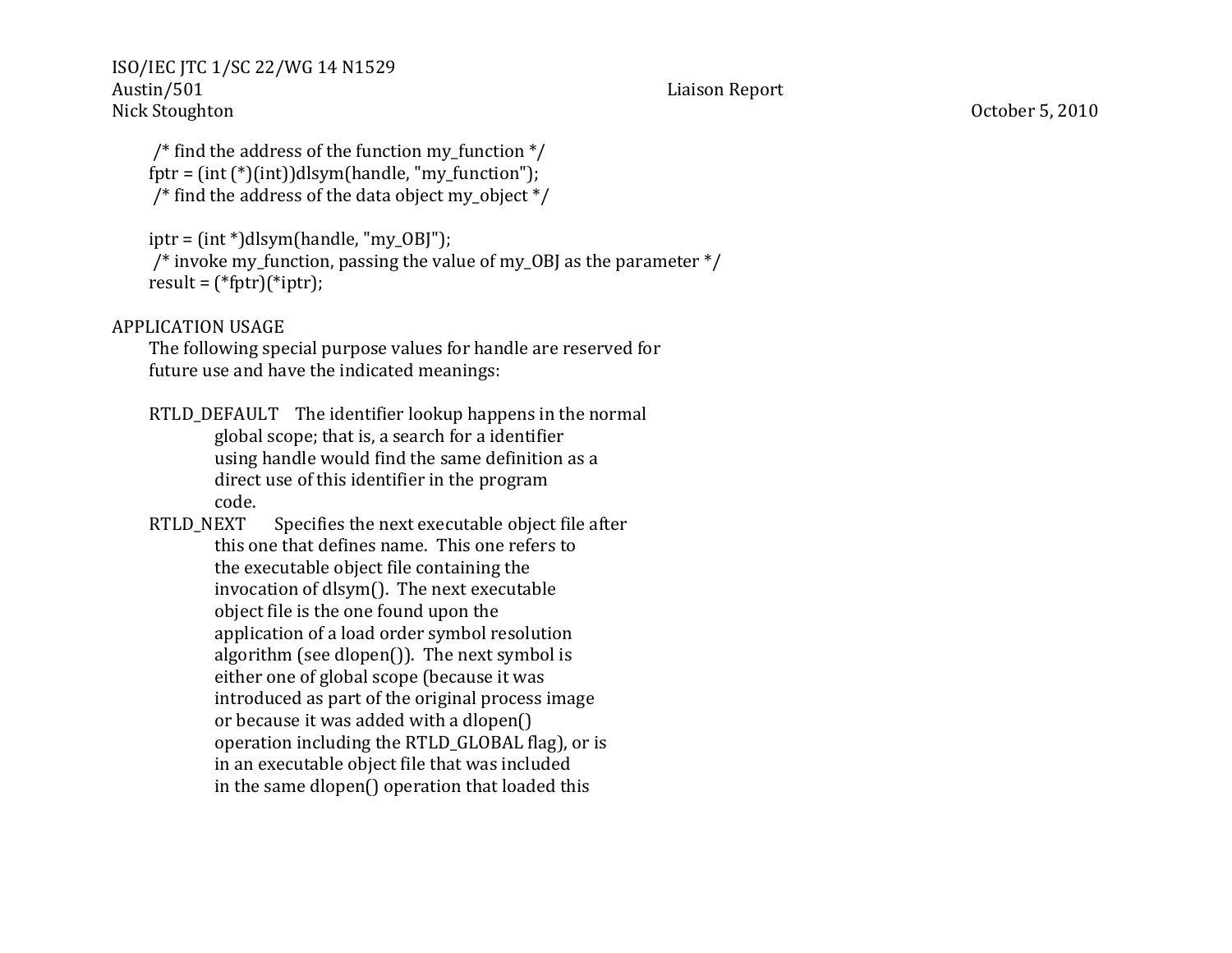one.

The RTLD\_NEXT flag is useful to navigate an intentionally created hierarchy of multiply-defined symbols created through interposition. For example, if a program wished to create an implementation of malloc() that embedded some statistics gathering about memory allocations, such an implementation could use the real malloc() definition to perform the

memory allocation--and itself only embed the necessary logic to implement the statistics

gathering function. Note that conversion from a void \* pointer to a function pointer as in:  $fptr = (int (*)(int))dlsym(handle, "my_function");$ is not defined by the ISO C Standard. This standard requires this conversion to work correctly on conforming implementations. RATIONALE None.

PPPPPPPPPPPPPPPPPPPPPPPPPPPPPPPPPPPPPPPPPPPPPPPPPPPPPPPPPPPPPPPPPPPPPPPP

# **0000086: asctime rationale**

**STATUS:** Accepted (No impact on WG 14)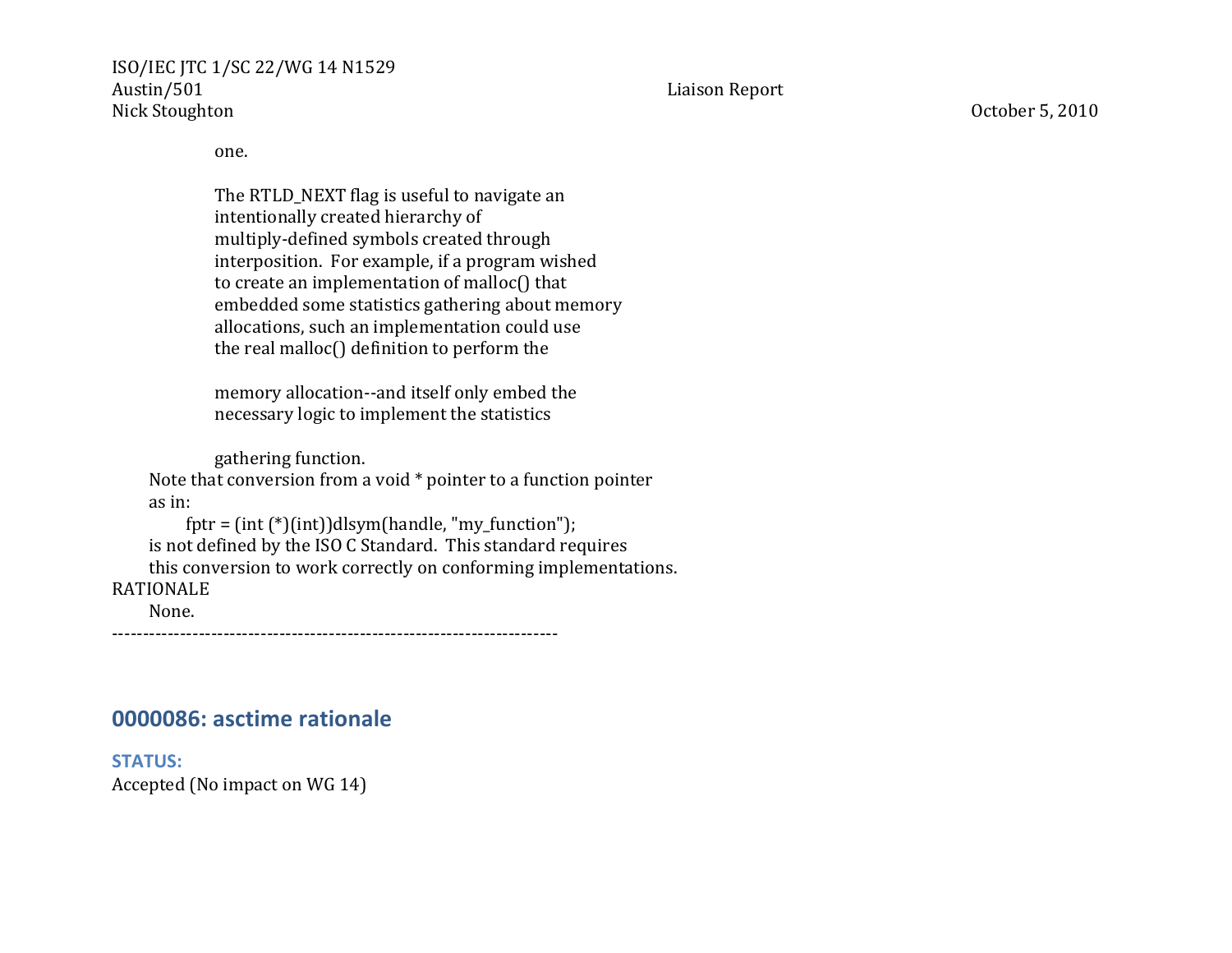**Description:** The asctime() rationale says:

> "The standard developers decided to mark the asctime() and asctime\_r() functions obsolescent even though they are in the ISO C standard ..."

However, asctime  $r()$  is not in ISO C.

**Desired Action:** 

Change

"even though they are in"

to

"even though asctime() is in"

# **0000088: wcrtomb in wchar.h**

**STATUS** Accepted (No impact on WG14)

## **Description**

Per C99, wcrtomb is declared in <wchar.h>, not <stdio.h>. XBD has the correct listings, only XSH needs adjustment.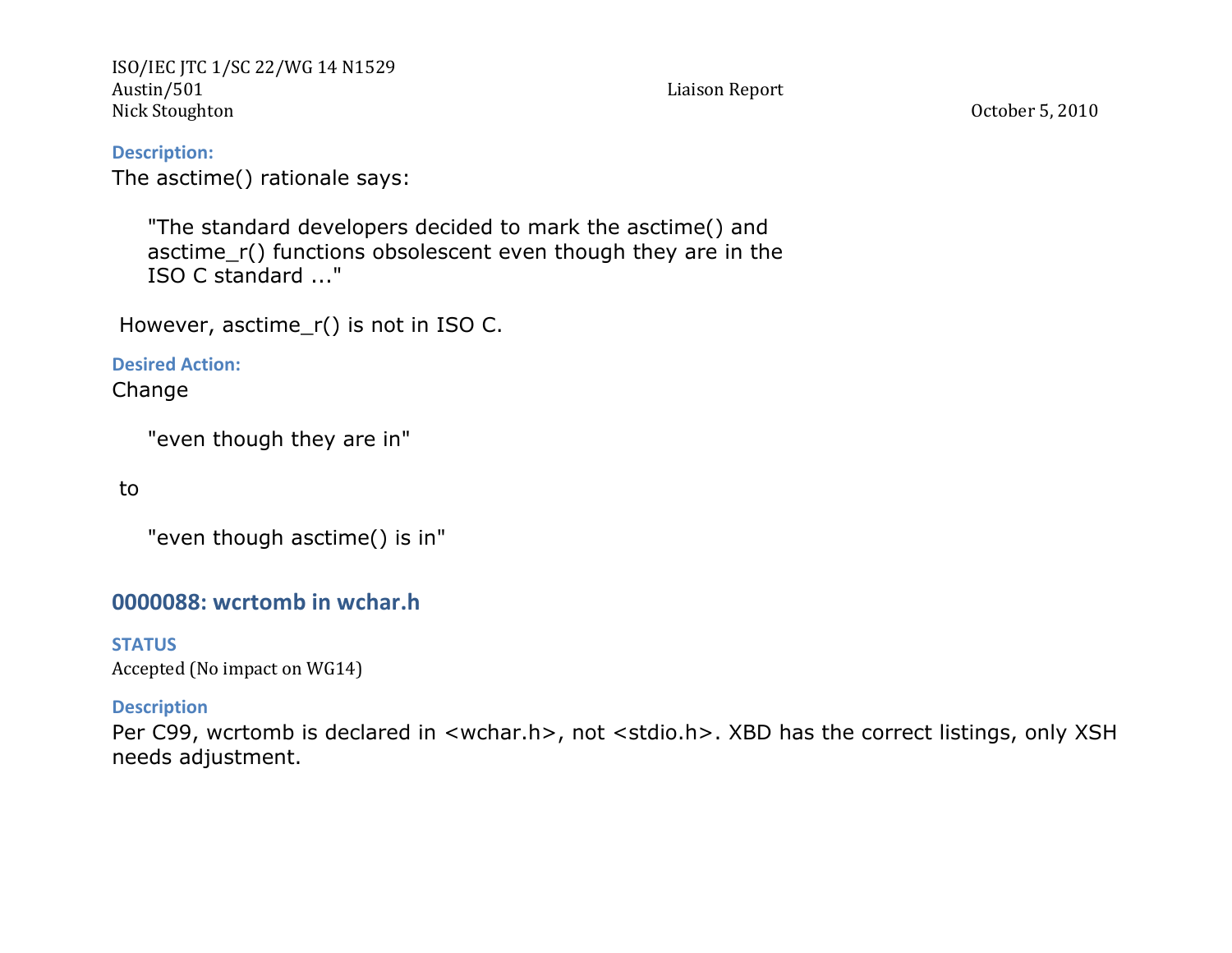**Desired Action** At line 69147, replace

#include <stdio.h>

with

#include <wchar.h>

# **0000090: fscanf stds contradiction**

**STATUS** Accepted: Corresponding changes to C1x are expected.

**Description** In austin-group-l 11809, Vincent Lefvre identified a conflict with the C Standard:

---- begin quote ----

I think there is a contradiction between POSIX.1-2008 and the ISO C standard concerning fscanf when an input failure occurs after the first conversion.

The ISO C standard (at least N1124 and N1336) says: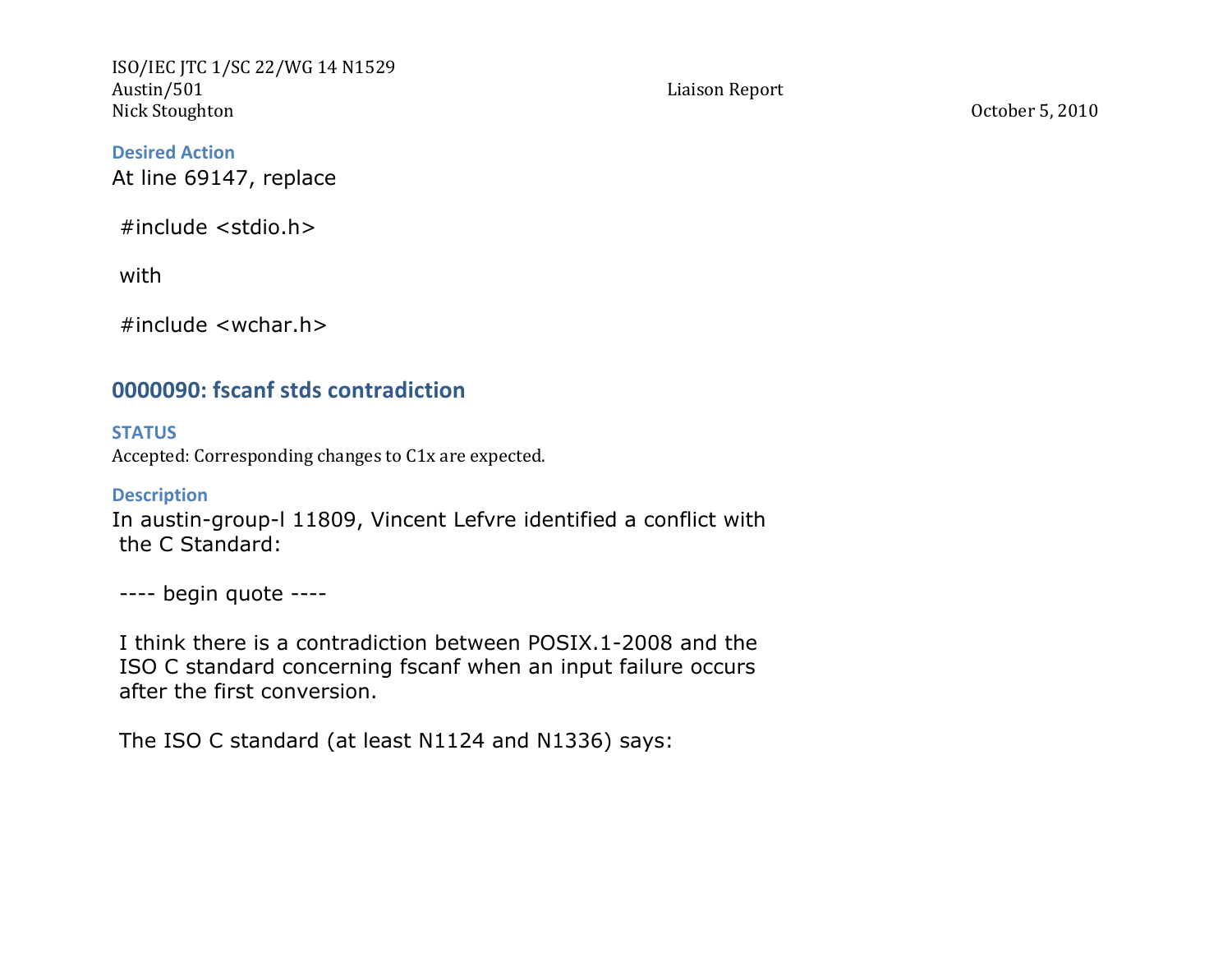# 7.19.6.2 The fscanf function

- 4 The fscanf function executes each directive of the format in turn. If a directive fails, as detailed below, the function returns. Failures are described as input failures (due to the occurrence of an encoding error or the unavailability of input characters), or matching failures (due to inappropriate input).
- 16 The fscanf function returns the value of the macro EOF if an input failure occurs before any conversion. Otherwise, the function returns the number of input items assigned, which can be fewer than provided for, or even zero, in the event of an early matching failure.

For instance, let us consider

 $n =$  fscanf (stdin, "%d %d", &x, &y);

where an input failure occurs \*after\* the first %d conversion (and before the second one). According to the C standard, n should be equal to 1 because

\* the input failure occurred \*after\* the first conversion,

\* 1 input item (exactly) has been assigned.

However POSIX.1-2008 says (page 934):

Upon successful completion, these functions shall return the number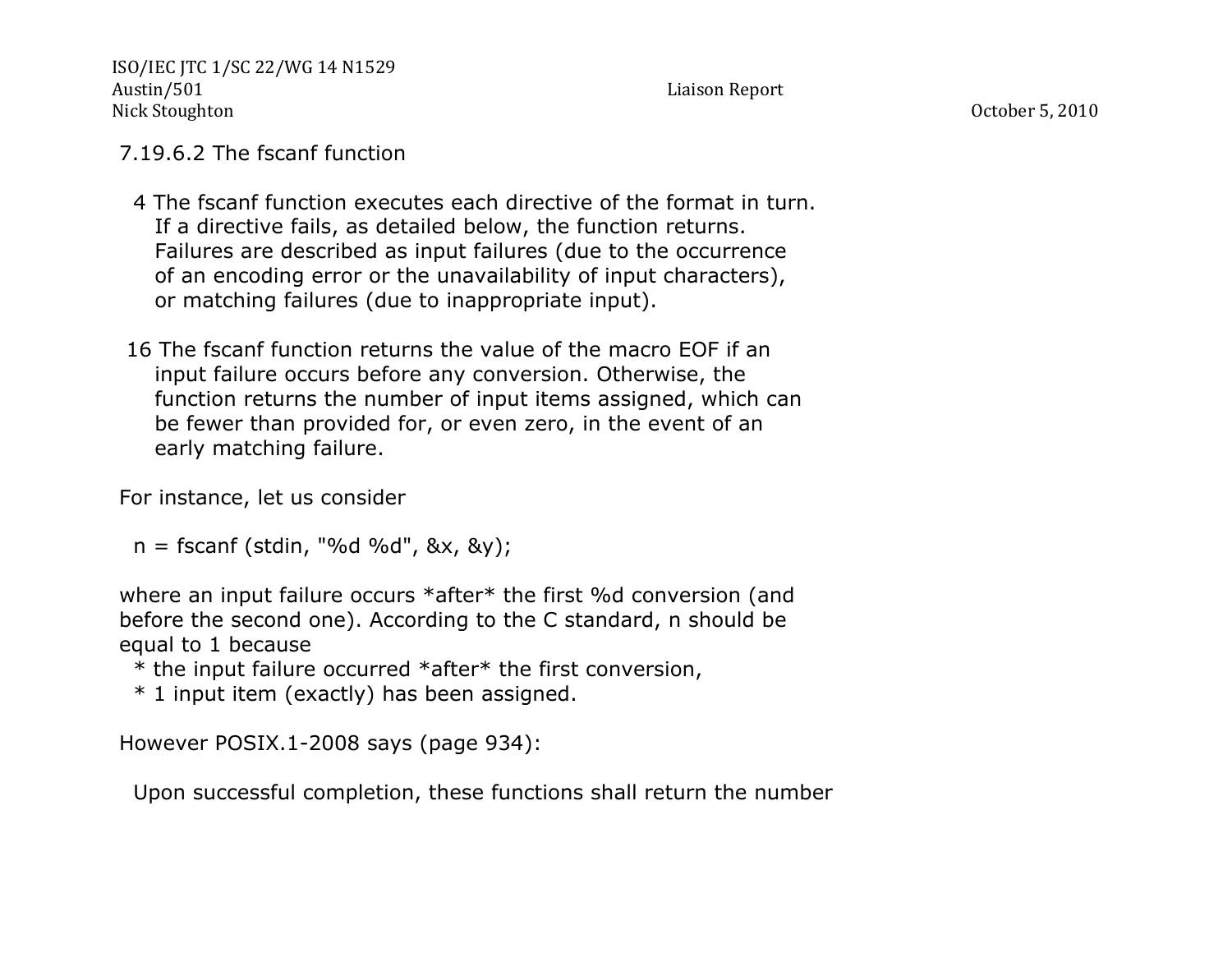of successfully matched and assigned input items; this number can be zero in the event of an early matching failure. If the input ends before the first matching failure or conversion, EOF shall be returned. If any error occurs, EOF shall be returned, and errno shall be set to indicate the error. If a read error occurs, the error indicator for the stream shall be set.

I wonder what POSIX really means by "If any error occurs, EOF shall be returned [...]". I suppose this means "input failure" in C (as opposed to "matching failure"). But, as shown above, the C standard does the difference between these two kinds of failure only when the failure occurs before the first conversion (indeed one gets EOF in case of an input failure, and 0 in case of a matching failure).

---- end quote ----

An interpretation should be issued stating that POSIX defers to the C Standard here, and conforming implementations must behave as described in the C Standard. The POSIX text should be corrected in TC1 to remove the conflict.

During discussions it emerged that, by a strict reading, the phrase "before any conversion" is ambiguous, although the intention is clear (at least, it is to native English speakers). It was proposed to use the phrase "before the first successful conversion" instead, but this has a couple of problems: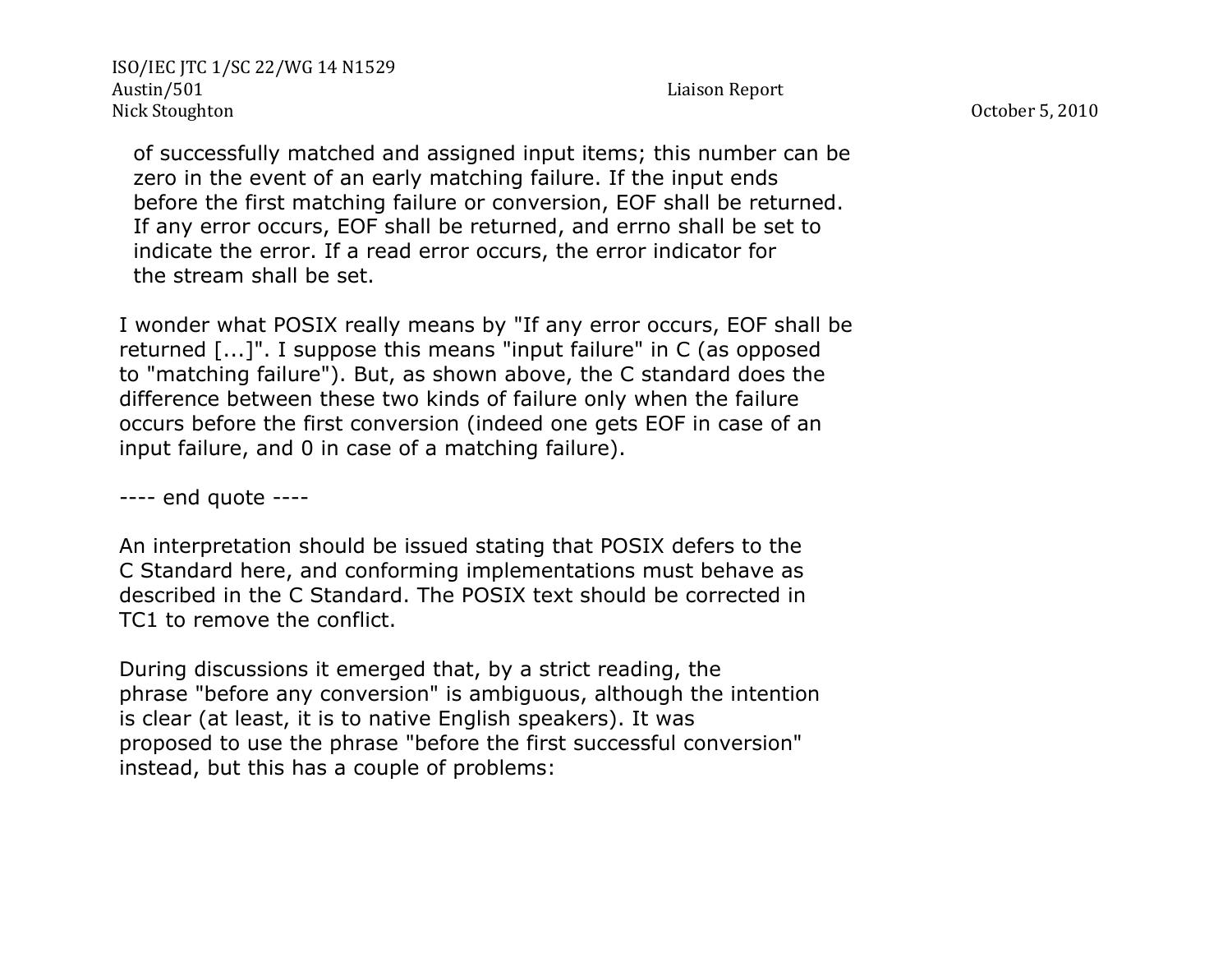1. If the error occurs before the first conversion, then that conversion never happens and cannot be thought of as "successful".

2. Even if the word "successful" is removed, it is still not clear

whether the error has to occur before reading the first byte of input that would be used in the conversion, or if the requirement also applies after at least one such byte has been read but with more bytes needed to finish the conversion.

I propose to use "without any successful conversions having been made" instead.

**Desired Action** 

Change

 "If the input ends before the first matching failure or conversion, EOF shall be returned. If any error occurs, EOF shall be returned, [CX]and errno shall be set to indicate the error[/CX]. If a read error occurs, the error indicator for the stream shall be set."

# to

 "If the input ends without any successful conversions having been made, and without a matching failure having occurred, EOF shall be returned. If an error occurs without any successful conversions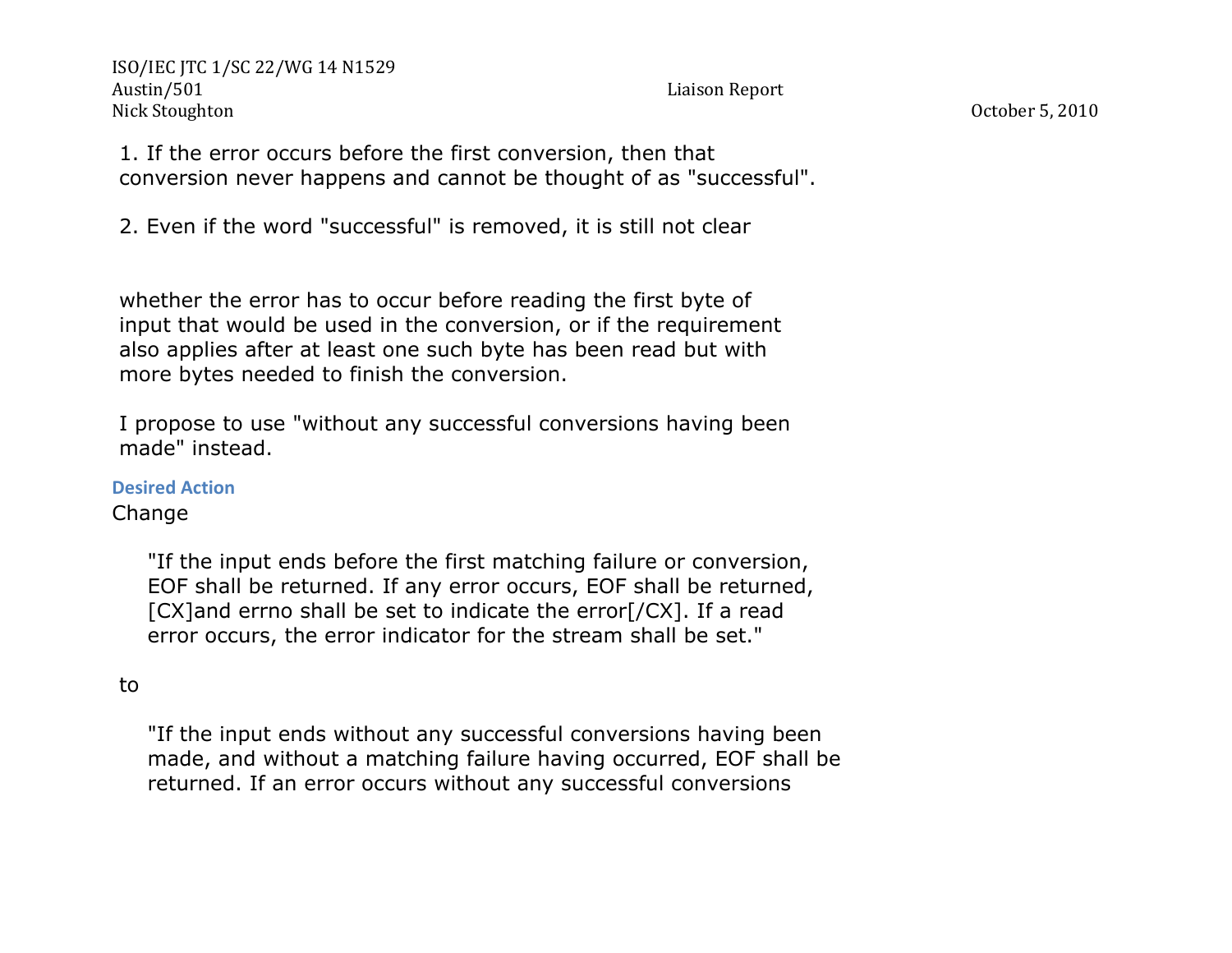having been made, and without a matching failure having occurred, EOF shall be returned [CX]and errno shall be set to indicate the error[/CX]. If a read error occurs, the error indicator for the stream shall be set."

Make the same change to the fwscanf() page (P988 L33162).

#### **Status**

Interpretation response

------------------------

The required behaviour of fscanf for this standard is dependent on the requirements of the ISO C standard and conforming implementations must behave as described in the C Standard. Concerns have been raised about the fscanf function which are being referred to the sponsor.

Rationale:

-------------

This is a conflict with the C Standard.

Notes to the Editor (not part of this interpretation):

-------------------------------------------------------

**Nick has progressed a proposal with WG14 which they appear to have accepted as an editorial. We agreed that since its been classified by WG14 as an editorial we can close this i**tem.

Change from

 "If the input ends before the first matching failure or conversion, EOF shall be returned. If any error occurs, EOF shall be returned, [CX]and errno shall be set to indicate the error[/CX]. If a read error occurs, the error indicator for the stream shall be set."

to

"If the input ends before the first conversion (if any) has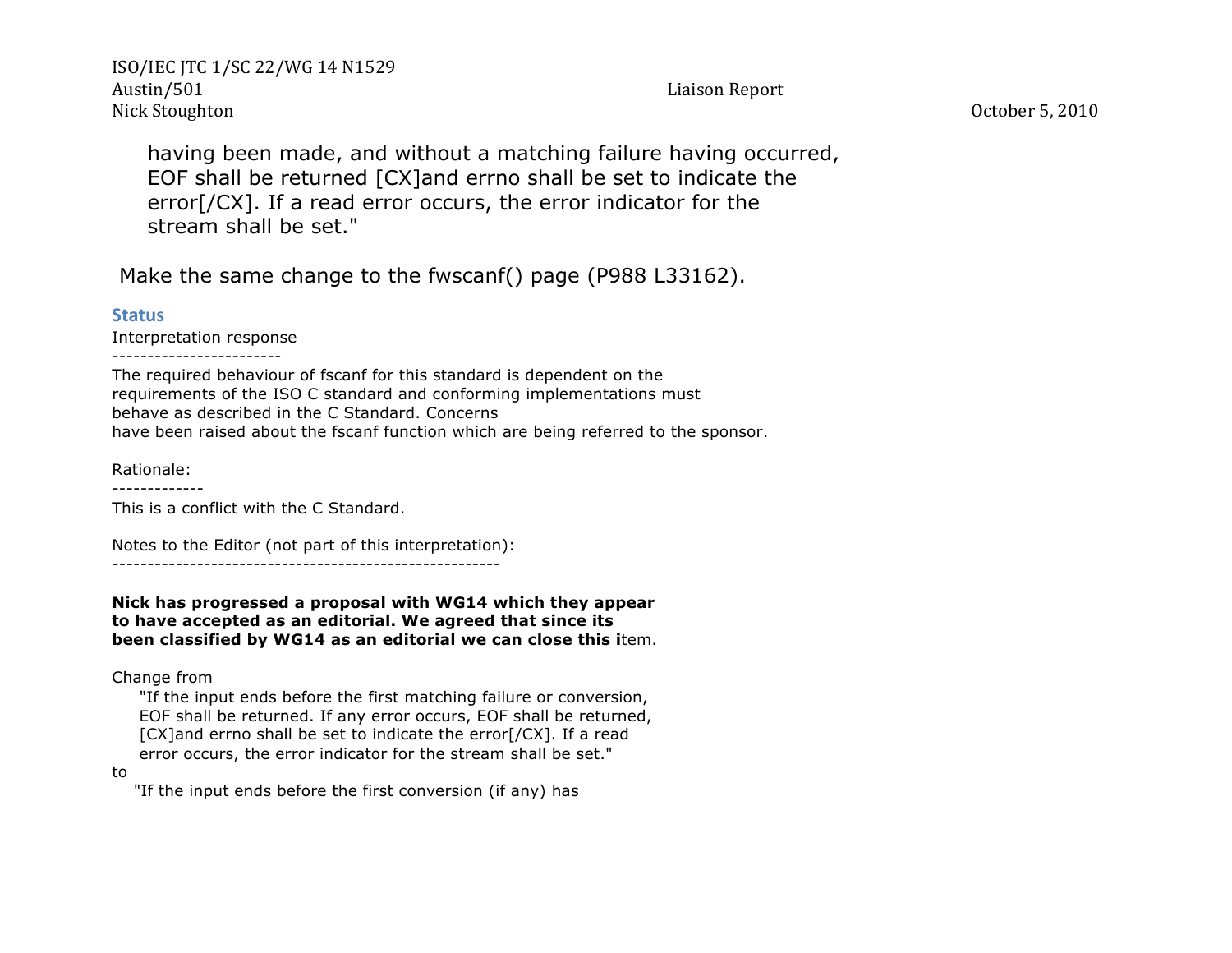completed, and without a matching failure having occurred, EOF shall be returned. If an error occurs before the first conversion (if any) has completed , and without a matching failure having occurred, EOF shall be returned [CX]and errno shall be set to indicate the error[/CX]. If a read error occurs, the error indicator for the stream shall be set."

Add to Change History : A change to the second sentence in RETURN VALUE is made to align with expected wording changes in the next revision of the C standard.

(recommended for TC1)

# **0000105: errno change on success**

**STATUS** Accepted (WG 14 should review)

## **Description**

C99 says (7.5 paragraph 3) "The value of errno may be set to nonzero by a library function call whether or not there is an error, provided the use of errno is not documented in the description of the function in this International Standard."

This implies that for all functions in C99 where the description documents the use of errno, the function can only set errno as per the description - it cannot change errno on success (unless its description says it can).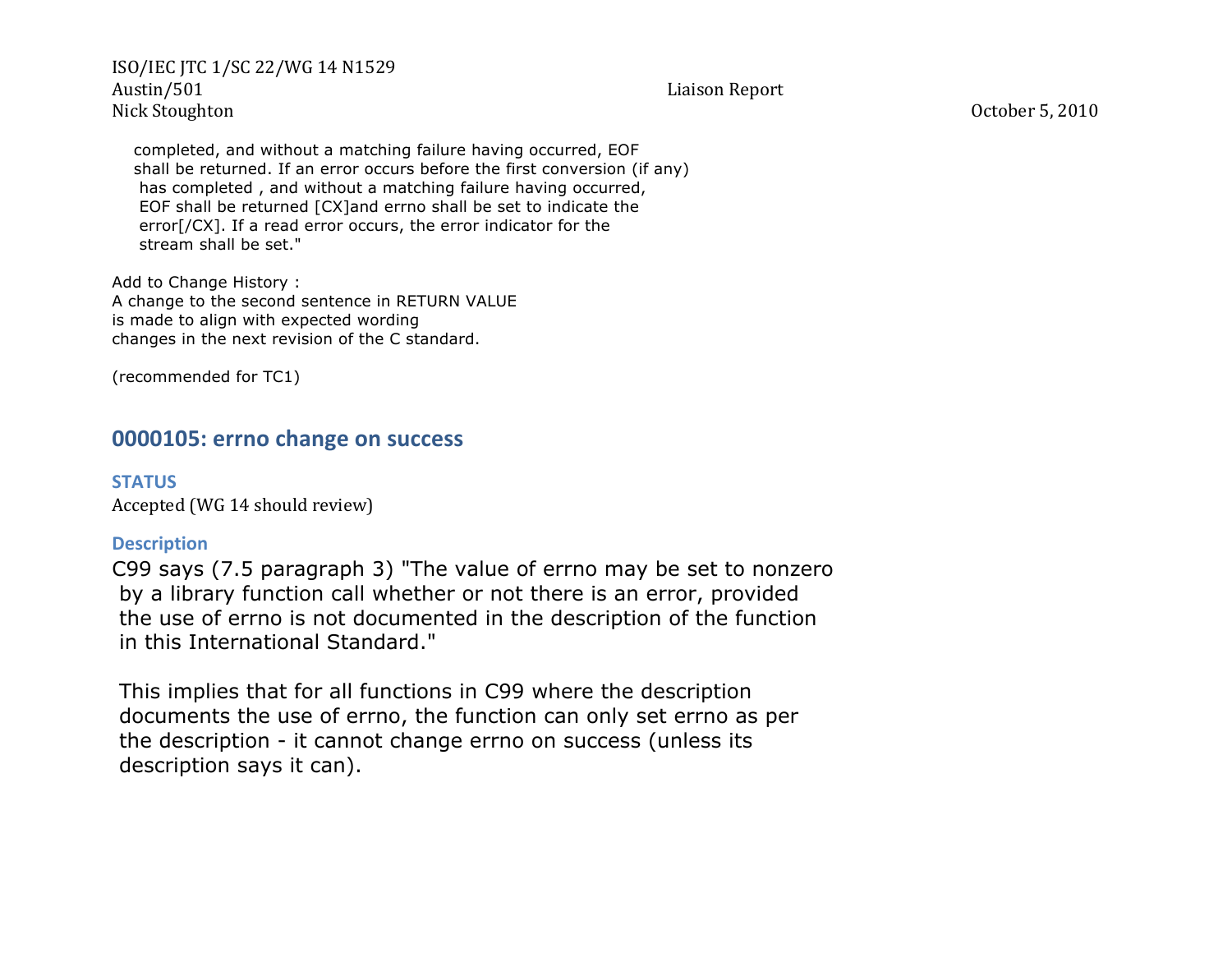For some of these functions, POSIX has CX shading on the statement that the function does not change errno on success. This text should not have CX shading. Affected functions are: strtod(), strtof(), strtold(), strtol(), strtoll(), strtoul(), strtoull(), wcstod(), wcstof(), wcstold(), wcstol(), wcstoll(), wcstoul(), wcstoull().

There are also some functions for which POSIX omits a statement that it does not change errno on success. Affected functions are: fgetpos(), fsetpos(), ftell(), fgetwc(), fputwc(), signal(), mbrlen(), mbrtowc(), wcrtomb(), mbsrtowcs(), wcsrtombs().

(Note that, by a strict reading of C99, all the byte I/O and wide I/O functions are also affected. However, this matter has been raised with the C committee and it appears likely that a change will be made in C1x. Therefore I have not included changes for those functions.)

## **Desired Actiuon**

Remove the CX shading from

 "The strtod() function shall not change the setting of errno if successful.

 Since 0 is returned on error and is also a valid return on success, an application wishing to check for error situations should set errno to 0, then call strtod(), strtof(), or strtold(), then check errno."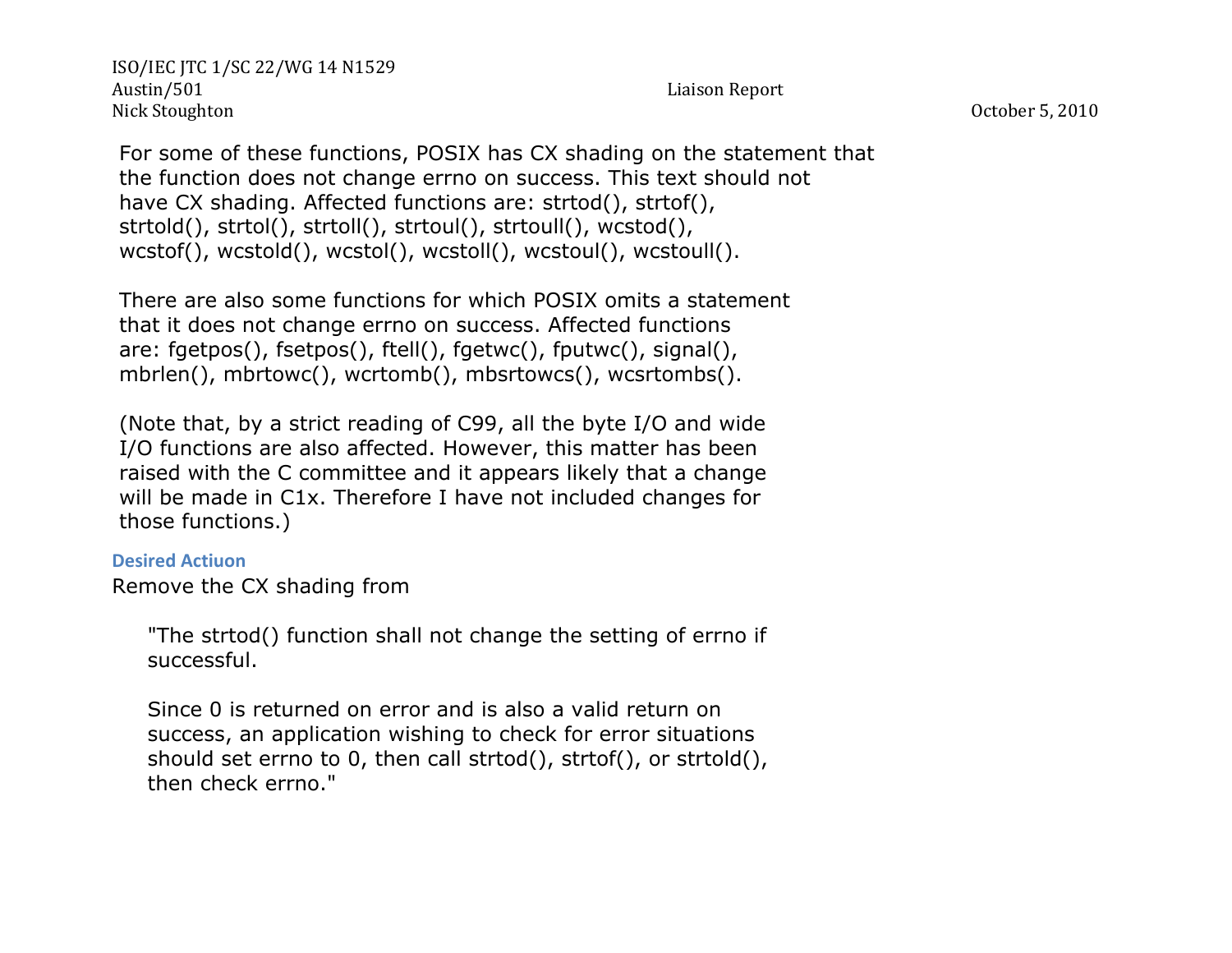and remove the CX shading from similar text at

page 2044 line 64780 section strtol page 2049 line 64884 section strtoul page 2224 line 69996 section wcstod page 2231 line 70204 section wcstol page 2238 line 70365 section wcstoul

(In each case it is the entire CX shaded block that should be unshaded.)

Also for strtod(), strtol(), strtoul(), wcstod(), and wcstoul() change the first sentence of the affected text to match wcstol():

 "These functions shall not change the setting of errno if successful."

At

page 850 line 28241 section fgetpos page 854 line 28343 section fgetwc page 910 line 30406 section fputwc page 940 line 31503 section fsetpos page 1272 line 41808 section mbrlen page 1274 line 41871 section mbrtowc page 1277 line 41989 section mbsrtowcs page 1937 line 61644 section signal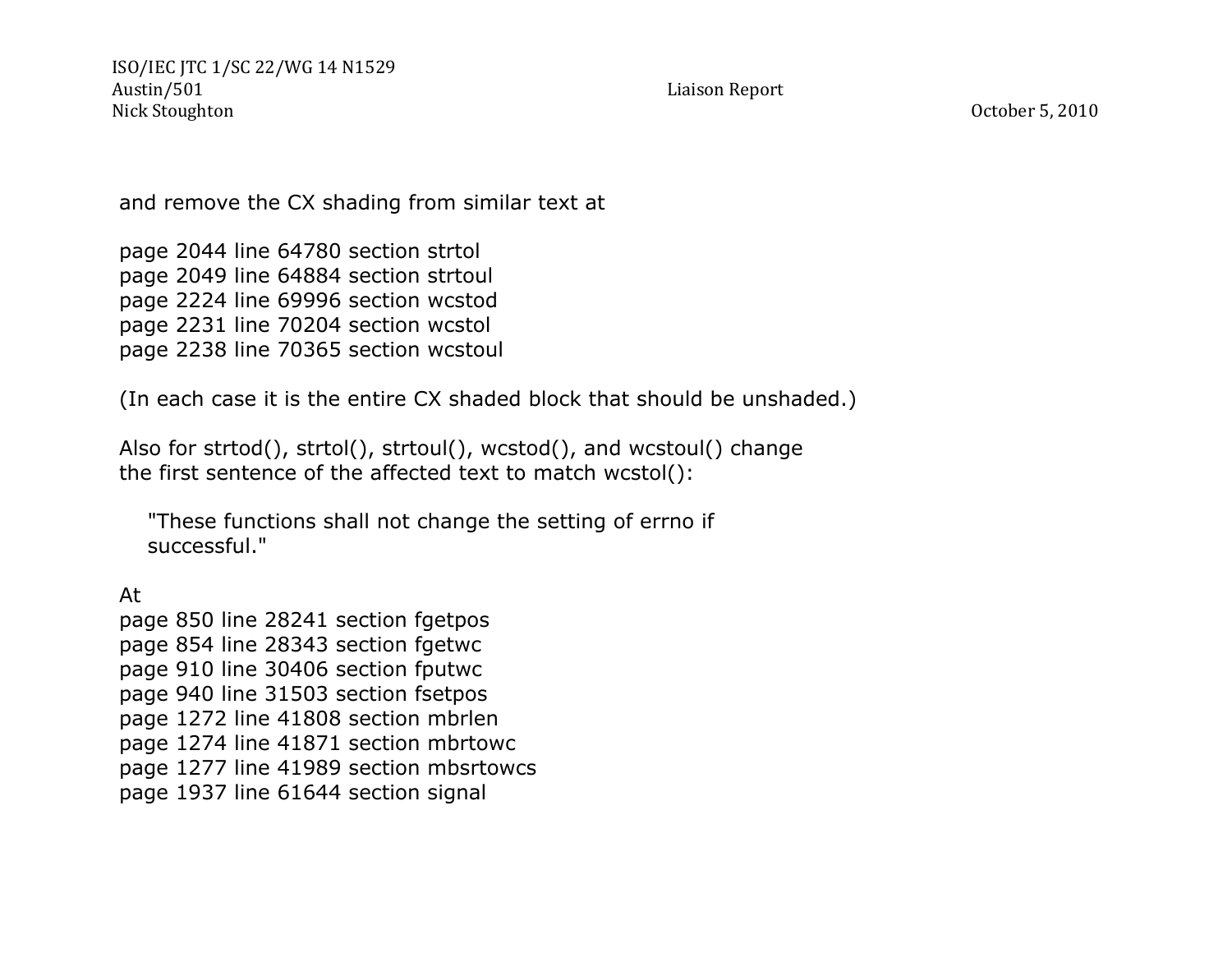page 2195 line 69168 section wcrtomb page 2219 line 69823 section wcsrtombs add a new paragraph (substituting the relevant function name for "funcname") at the end of the DESCRIPTION:

 "The funcname() function shall not change the setting of errno if successful.

At page 956 line 32041 section ftell change

 "[CX]The ftello() function shall be equivalent to ftell(), except that the return value is of type off  $t.[/CX]$ "

to

 "The ftell() function shall not change the setting of errno if successful.

 [CX]The ftello() function shall be equivalent to ftell(), except that the return value is of type off\_t and the ftello() function may change the setting of errno if successful.[/CX]"

# **000109: mblen() not thread-safe**

**STATUS**

Accepted. WG 14 should consider thread safety implications for C1x.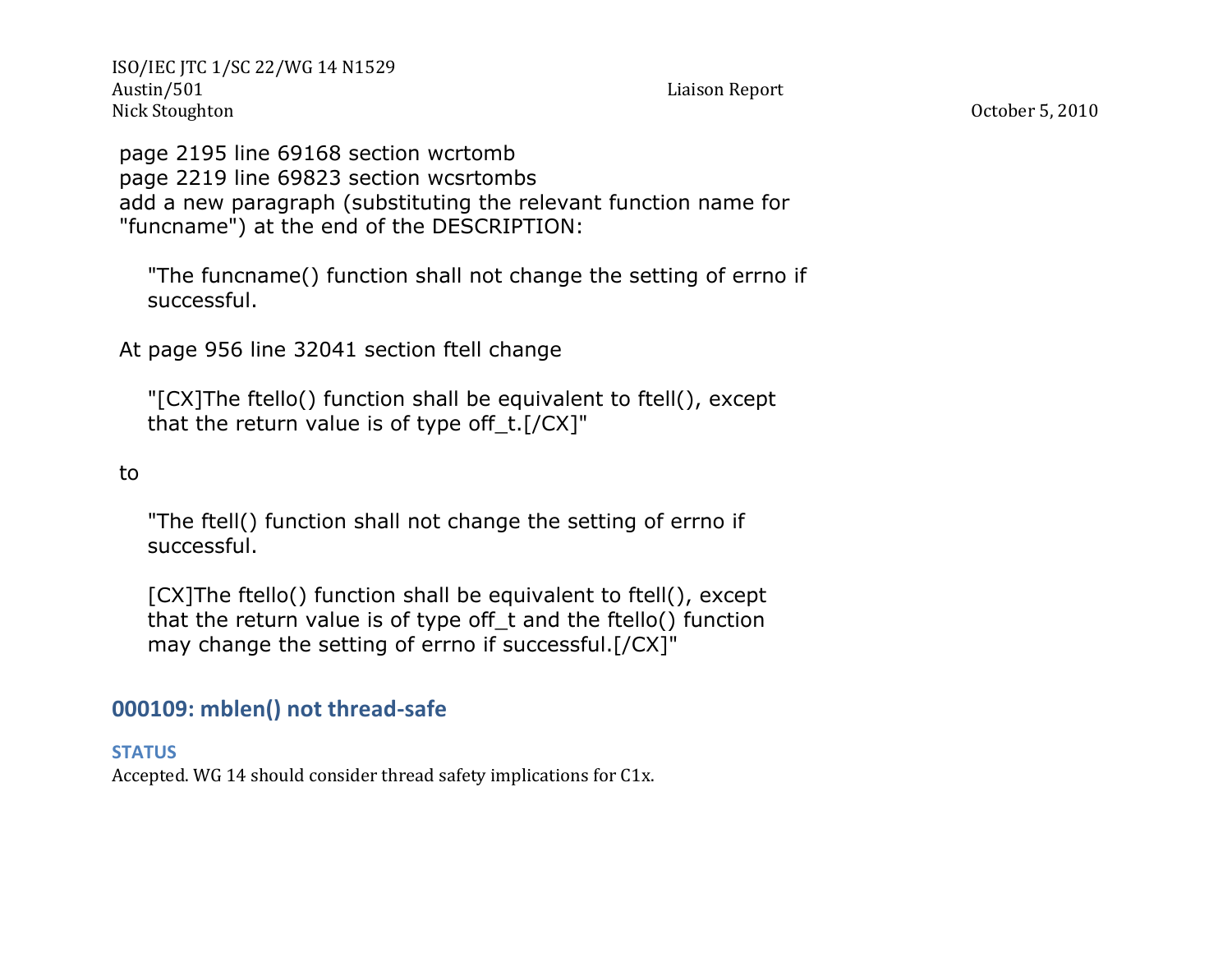**Description**

mblen() and mbtowc() are expected to maintain an internal shift state from one call to the next. However, neither function is listed in 2.9.1, Thread-Safety, among functions that are not required to be thread-safe. Thus, the specification effectively requires that each function maintain a thread-local copy of the state. However, at least two recent quality implementations maintain a per-process state instead, and thus are not thread-safe. A discussion on austin-group-l indicates that the named functions are not, in fact, intended to be thread-safe.

### **Agreed Action**

The standard states the requirements for thread safety of mblen() and mbtowc(), and conforming implementations must conform to this. However, concerns have been raised about this which are being referred to the sponsor."

Rationale:

-------------

None.

Notes to the Editor (not part of this interpretation): -------------------------------------------------------

Add mblen() and mbtowc() in subclause 2.9.1 in alphabetic order to the list of functions that need not be thread-safe in the table on P507, L17490-17510. Remove wcstombs() from the same table.

Change the list of functions that need not be thread-safe if called with a NULL ps argument in subclause 2.9.1 on P507, L17512 from: "wcrtomb() and wcsrtombs()"

to: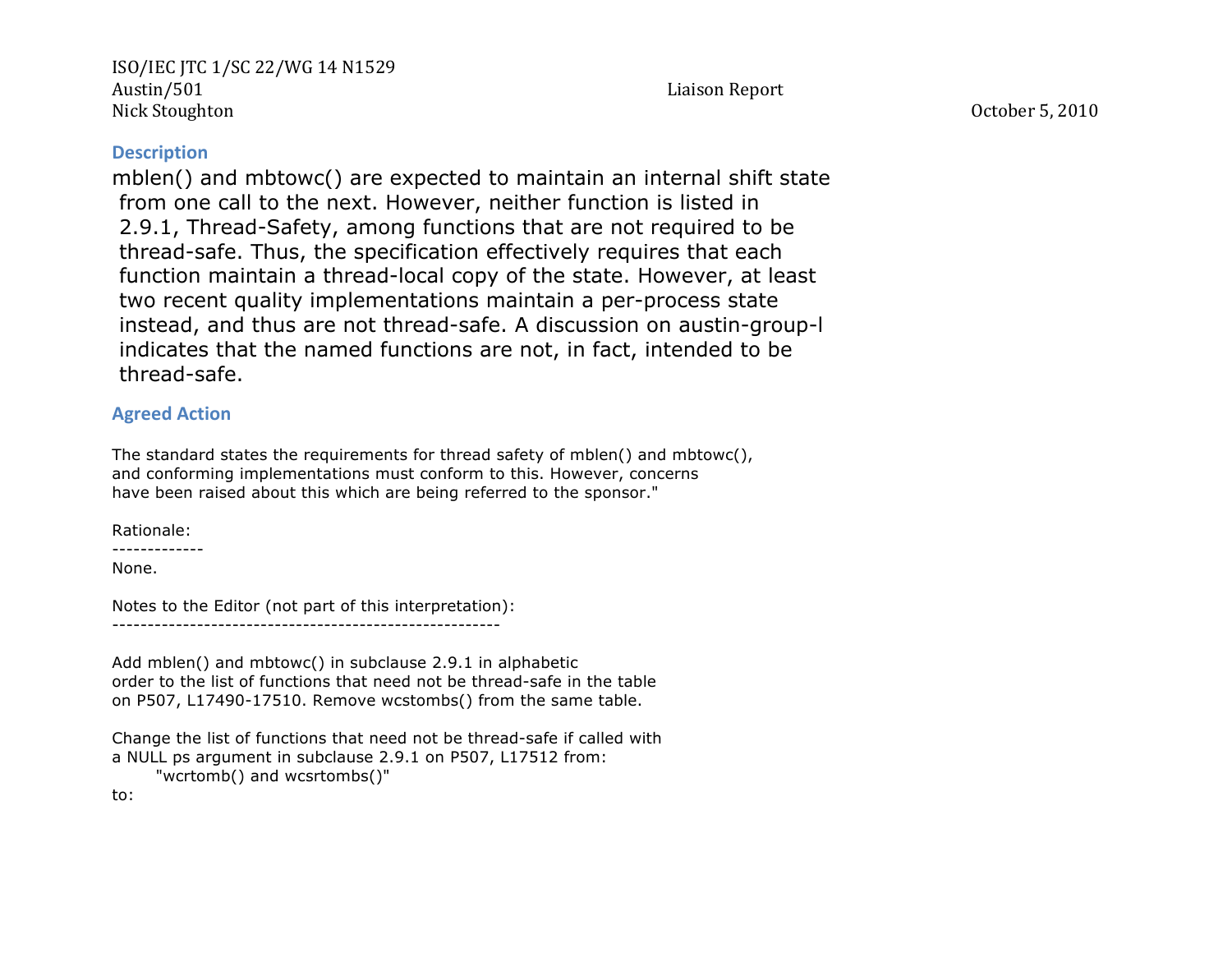```
 "mbrlen(), mbrtowc(), mbsnrtowcs(), mbsrtowcs(), wcrtomb(),
 wcsnrtombs(), and wcsrtombs()"
```
Add a new paragraph to the mblen() DESCRIPTION after P1270, L41765: "The mblen() function need not be thread-safe." with CX shading.

Add a new paragraph to the mbrlen() DESCRIPTION after P1272, L41808: "The mbrlen() function need not be thread-safe if called with a NULL ps argument."

with CX shading.

Add a new paragraph to the mbrtowc() DESCRIPTION after P1274, L41871: "The mbrtowc() function need not be thread-safe if called with a NULL ps argument."

with CX shading.

```
Add a new paragraph to the mbsnrtowcs() and mbsrtowcs() DESCRIPTION
after P1277, L41989:
```
 "The mbsnrtowcs() and mbsrtowcs() functions need not be thread-safe if called with a NULL ps argument." with CX shading.

Add a new paragraph to the mbtowc() DESCRIPTION after P1281, L42094:

 "The mbtowc() function need not be thread-safe." with CX shading.

#### Change:

```
 "The wcsrtombs() function"
in the DESCRIPTION of wcsnrtombs() and wcsrtombs() on P2219, L69818 to:
      "The wcsnrtombs() and wcsrtombs() functions"
keeping the CX shading.
```
On page 2235 remove line 70283 "The wcstombs() function need not be thread-safe"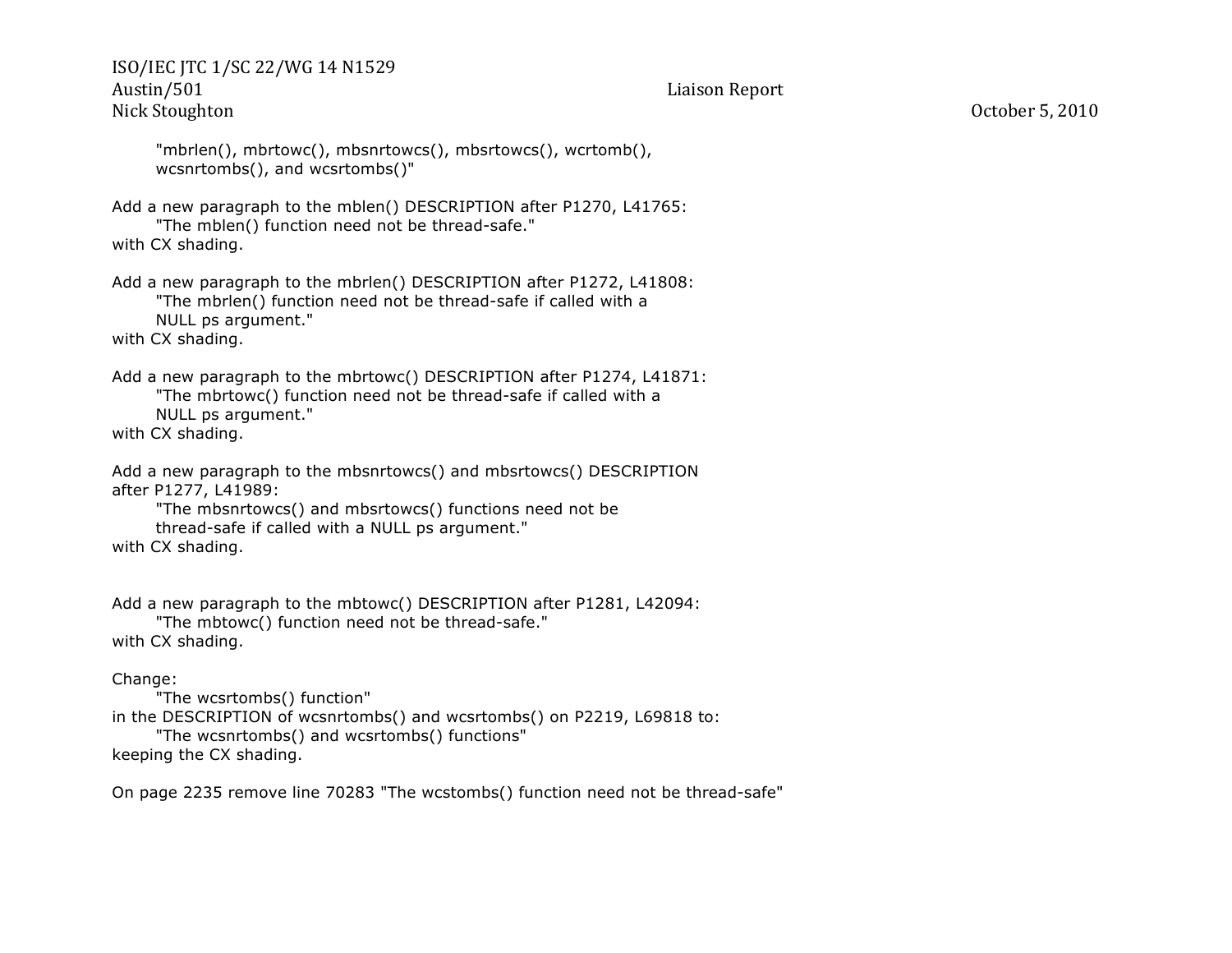# **0000110: memchr input process order**

**STATUS**

Accepted. WG 14 review required.

## **Description**

Traditional implementations of memchr process the input in ascending order. This has the advantage that when the object size of s is not known, but c occurs within the object, the caller can pass a value of n that is larger than the actual object size without dereferencing inaccessible memory. However, while the standard (and C99) is explicit that it is permissible to pass n smaller than the object size of s, it is silent on whether passing a larger n is well-defined.

In contrast, consider the wording for fprintf when dealing with the %.\*s specifier, from line 29938:

"If the precision is not specified or is greater than the size of the array, the application shall ensure that the array contains a null byte."

Many implementations of the \*printf family use memchr to implement this statement; for example,

http://git.sv.gnu.org/cgit/gnulib.git/tree/lib/vasnprintf.c?id=d4ca645#n197 [^]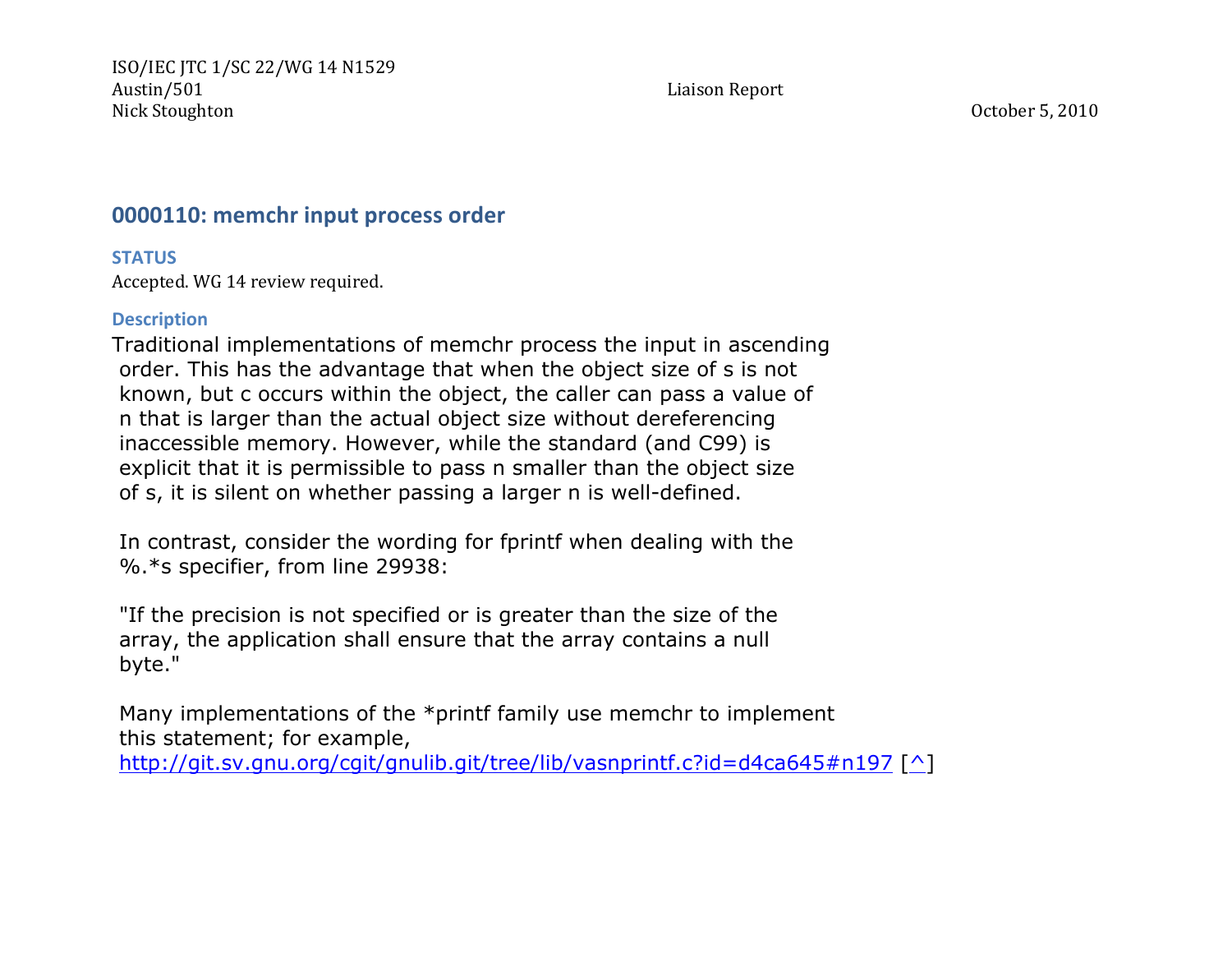However, if memchr does not have any strict requirement on evaluation order, then this invokes undefined behavior. For example, here is a bug report showing what happens when memchr does not have the traditional behavior, but dereferences memory that fits with the n argument to memchr but not within the actual array passed to printf: http://www.alphalinux.org/archives/axp-list/March2001/0337.shtml [^]

Likewise, application writers have noticed that it is possible to write faster code for finding a NUL byte, if one is present within a bounded length, by using memchr rather than strnlen, since the former has fewer conditionals (bounds check and search for NUL) than the latter (bounds check, search for NUL, and search for c). For example: http://git.sv.gnu.org/cgit/gnulib.git/tree/lib/strnlen1.c?id=d4ca645 [^]

But again, this usage is rendered unsafe unless memchr is specified to behave like strnlen and not dereference past the match.

### **Agreed Action**

In the DESCRIPTION remove "of the object" from

The memchr( ) function shall locate the first occurrence of c (converted to an unsigned char) in the initial n bytes (each interpreted as unsigned char) of the object pointed to by s.

In the RETURN VALUE section

The memchr( ) function shall return a pointer to the located byte, or a null pointer if the byte does not occur in the object.

to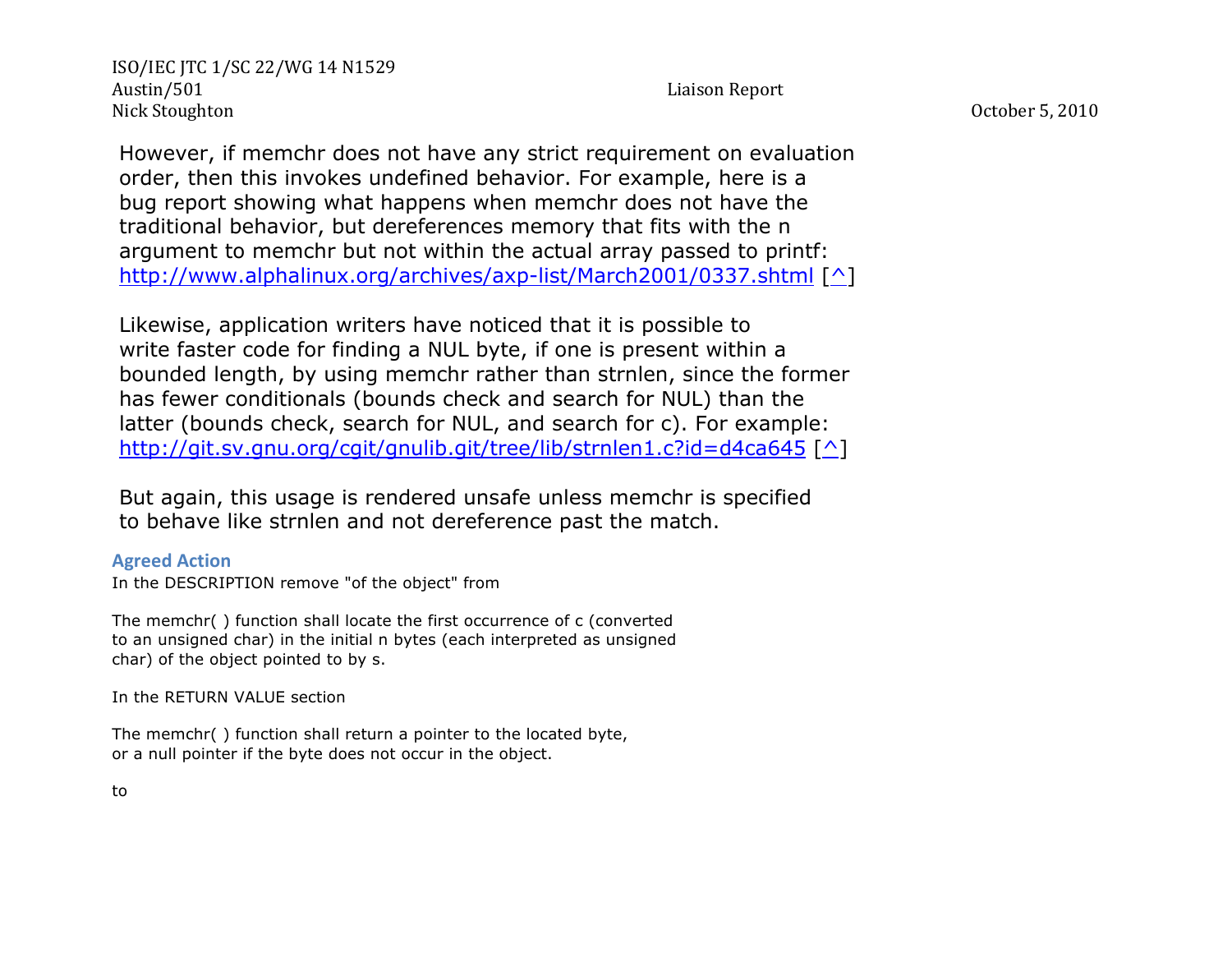The memchr( ) function shall return a pointer to the located byte, or a null pointer if the byte is not found.

#### **Also Nick will let the C committee know about the issue**

Add to DESCRIPTION

Implementations shall behave as if they read the memory byte by byte from the beginning of the bytes pointed to by s and stop at the first occurrence of c (if it is found in the initial n bytes).

# **0000148: unclear return value description**

## **STATUS**

Accepted. No impact on WG 14, for information only.

## **Description**

The pow man page currently says:

 On systems that support the IEC 60559 Floating-Point option, a pole error shall occur and pow(), powf(), and powl() shall return  $\pm HUGE$  VAL,  $\pm HUGE$  VALF, and  $\pm$ HUGE VALL, respectively if y is an odd integer, or HUGE VAL, HUGE VALF, and HUGE VALL, respectively if y is not an odd integer.

The problem is that it is not described when the  $+$  or  $-$  in case of odd integers is used. In fact, I think the  $+$  is wrong.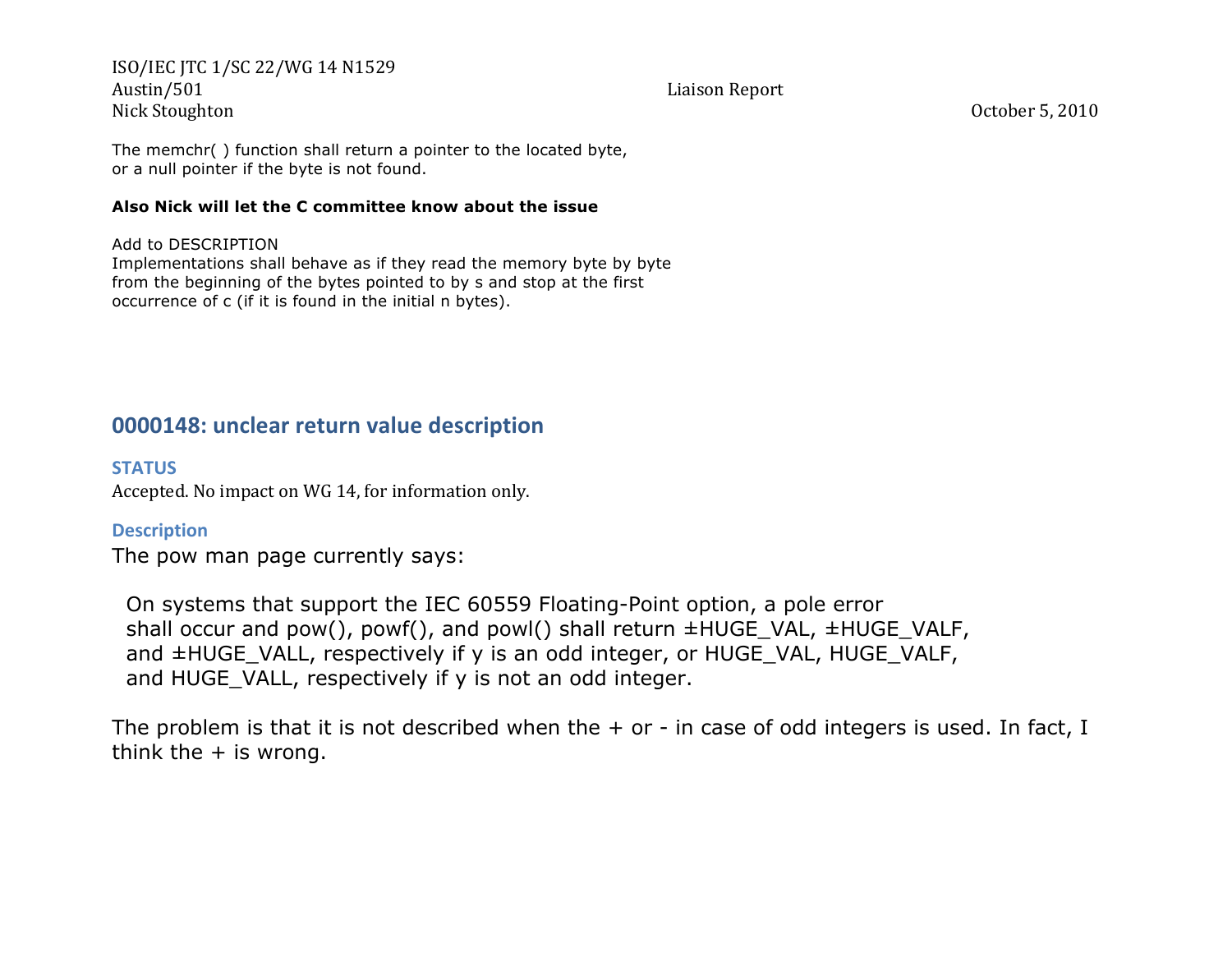#### **Accepted Action**

C99 (n1256) says in F.9.4.4:

- $-$  pow( $\pm$ 0, y) returns  $\pm$ inf and raises the ` divide-by-zero" floating-point exception for  $y$  an odd integer  $< 0$ .
- --  $pow(±0, y)$  returns +inf and raises the ` divide-by-zero" floating-point exception for  $y < 0$  and not an odd integer.

Note that "pow( $\pm 0$ , y) returns  $\pm$ inf" is shorthand for "pow( $+0$ , y) returns +inf and pow(-0, y) returns -inf". (See F.9 para 12).

These requirements in C99 seem right to me.

POSIX doesn't quite match C99, in that it just says "zero" instead of "±0". I think we should change:

"On systems that support the IEC 60559 Floating-Point option, a pole error shall occur ..."

to:

"On systems that support the IEC 60559 Floating-Point option, if  $x$  is  $\pm 0$ , a pole error shall occur ..."

# **0000162: Determining System Endianess during Preprocessing**

**STATUS**

Open. WG 14 input requested.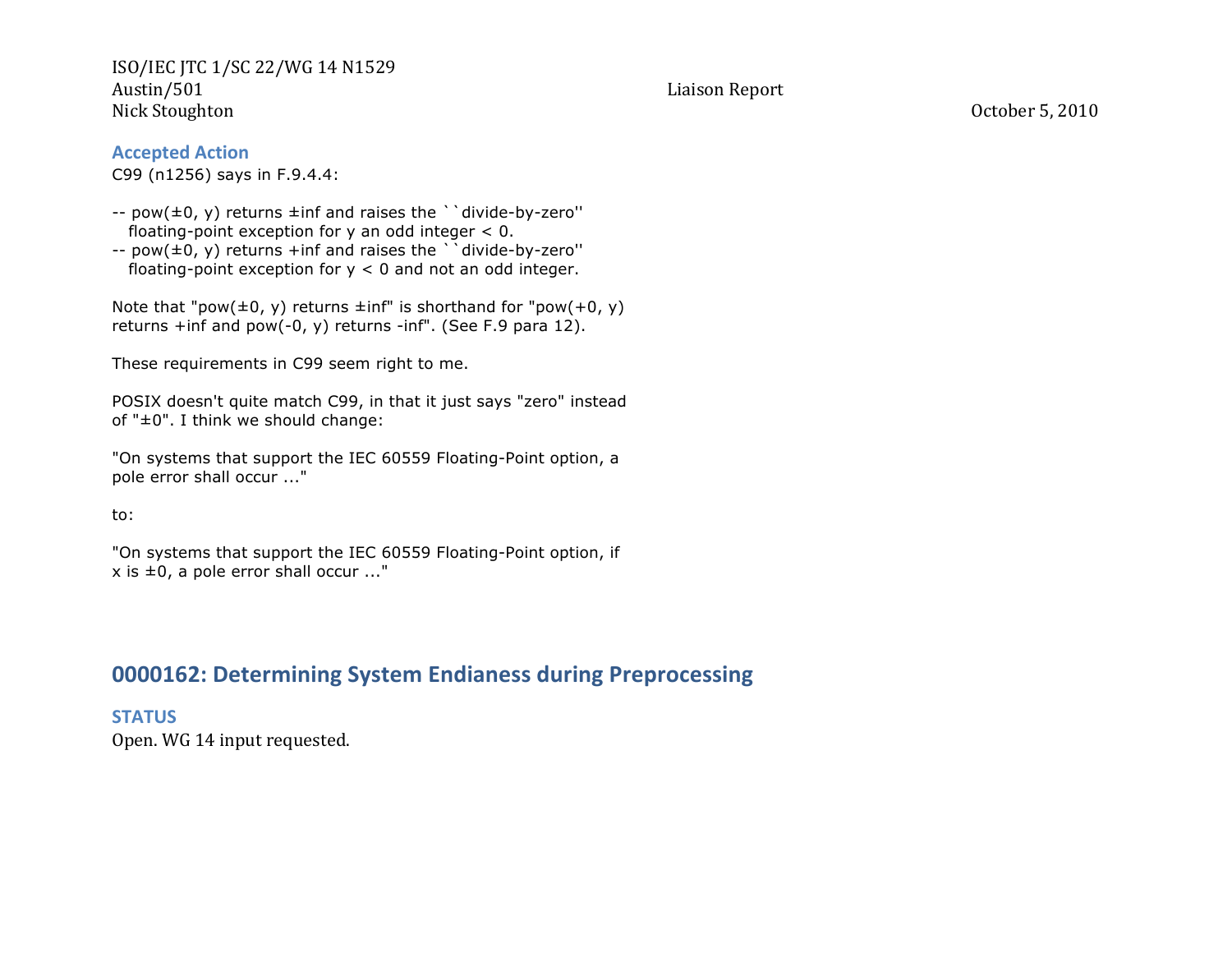## **Description**

Sometimes one wants to compile conditionally depending on the endianess of the target platform. I am unaware of a portable (standard-based) way of determining endianess at preprocessing time.

However, a minor change to the definition of ntohs() and related functions would achieve this. The man page currently reads:

"On some implementations, these functions are defined as macros."

The BSD document "An Advanced 4.4BSD Interprocess Communication Tutorial" (http://docs.freebsd.org/44doc/psd/21.ipc/paper.pdf),  $\lceil \wedge \rceil$  which introduced the ntohs() family of functions, states on page 15,

"On machines where unneeded these routines are defined as null macros."

I would like to have POSIX strengthened so that ntohs() etc. are macros exactly when the network byte order and host byte order are identical; that is, when the host is big-endian. The test for big-endianess could then be implemented as

```
# ifdef ntohs
/* big-endian specific code */
# else
/* non-big-endian, presumably little endian */
# endif
```
I realize that some machines, such as the PDP-11, are neither little nor big endian. However, such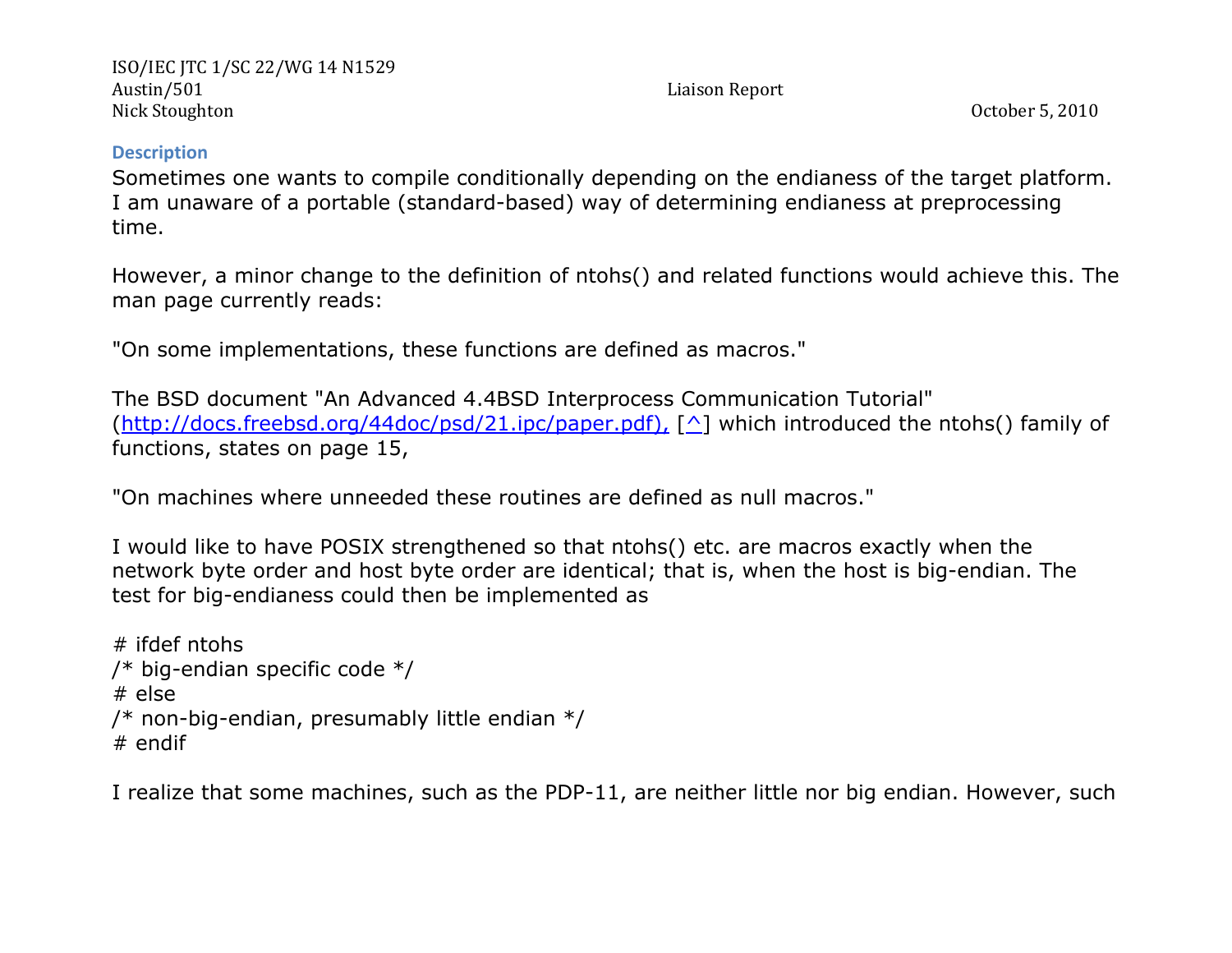machines, similar to non-octet byte machines, are so rare that POSIX should not have to cater to them.

Note that it is not possible to implement ntohs() etc. on a little-endian machine using only a macro, as the byte swap must evaluate its argument several times. In standard C, a function is required.

## **Current%Status**

Open.' Original Proposal: Change the sentence

"On some implementations, these functions are defined as macros."

to

"On exactly those implementations where network and host byte order are identical these functions are defined as macros."

Comments:

"Note that it is not possible to implement ntohs() etc. on a little-endian machine using only a macro" - not true. Yes, it is not possible to do so using strictly C99 constructs, but an implementation is free to use extensions as part of implementing a macro, and many implementations DO use a macro on little-endian machines that outputs an assembly directive for a byte swap while evaluating the argument exactly once. For example, on one little-endian system I sampled:

```
# define ntohs(x) \setminus( builtin constant p((short)(x)) ? \setminusconstant ntohs((x)) : \
_ntohs((x)))
```
where the semantics of \_\_ builtin\_constant\_p are such that side effects of x are not evaluated.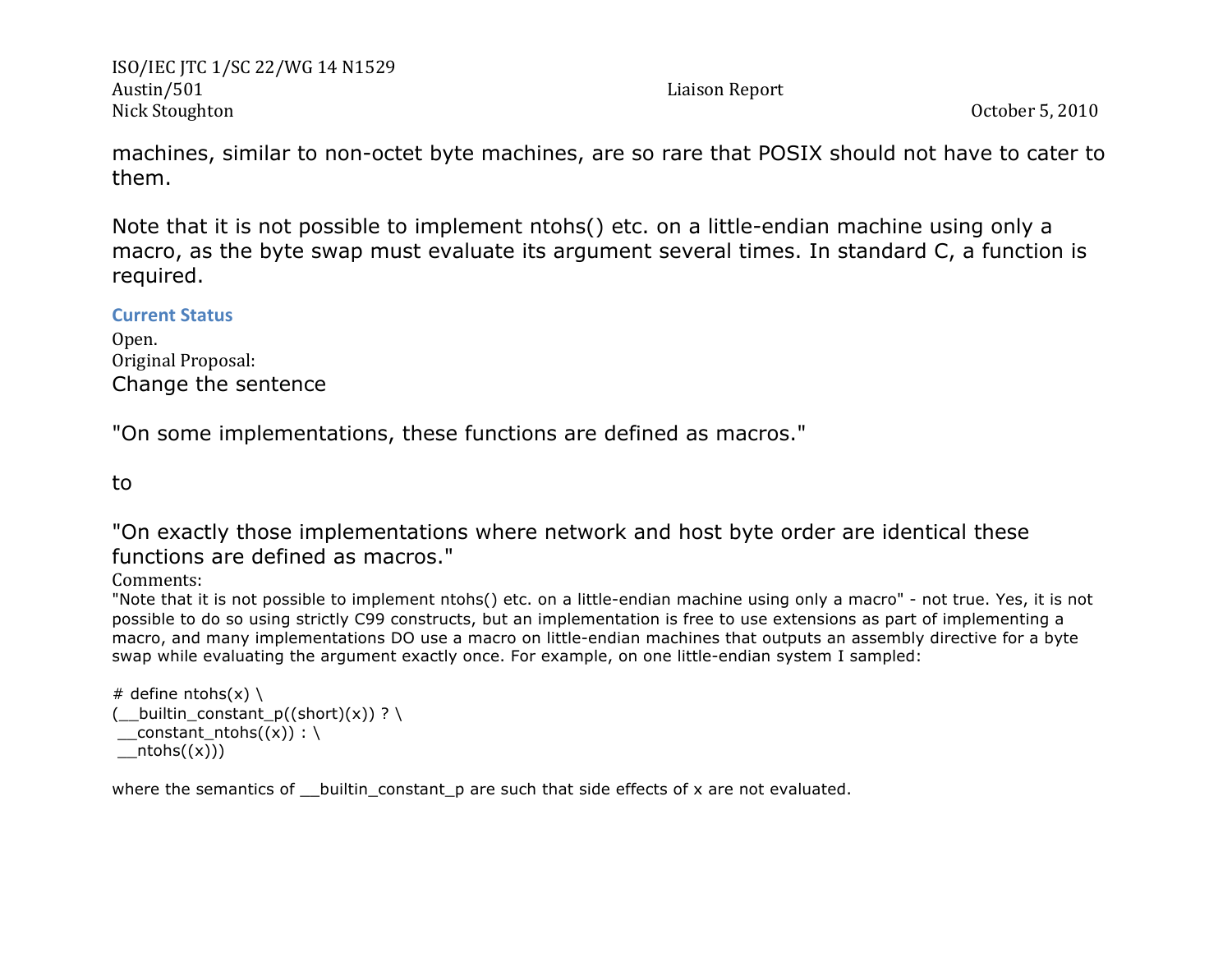If we are to support endianness detection, it should by standardizing existing implementations, which provide a new header <endian.h> that defines either LITTLE\_ENDIAN or BIG\_ENDIAN as appropriate.

If this clause of the Standard would be fullfilled by most Unices, we could already base on it: The BSD document "An Advanced 4.4BSD Interprocess Communication Tutorial" (http://docs.freebsd.org/44doc/psd/21.ipc/paper.pdf), [^] [^] which introduced the ntohs() family of functions, states on page 15, "On machines where unneeded these routines are defined as null macros." #ifdef ntohs #if ( ntohs (  $0x1234$  ) ==  $0x1234$  ) ) #define BIGENDIAN\_FOUND\_AT\_COMPILETIME = 1 #endif #else #define ENDIANNESS\_UNKNONW\_AT\_COMPILETIME #endif This would also work in the case that ntohs is a macro on a little endian platform. Unfortunately on Linux (tested ppc and Intel) ntohs seems not to be a macro so this test will mostly fail. It may be preferable to standardize the \_\_BYTE\_ORDER, \_\_BIG\_ENDIAN and \_\_LITTLE\_ENDIAN macros found in glibc and some other UNICes.

The C committee hasn't shown enthusiasm to introduce macros for endianess handling. They are not opposed but somebody needs to do the work and preferably before the April C committee meeting.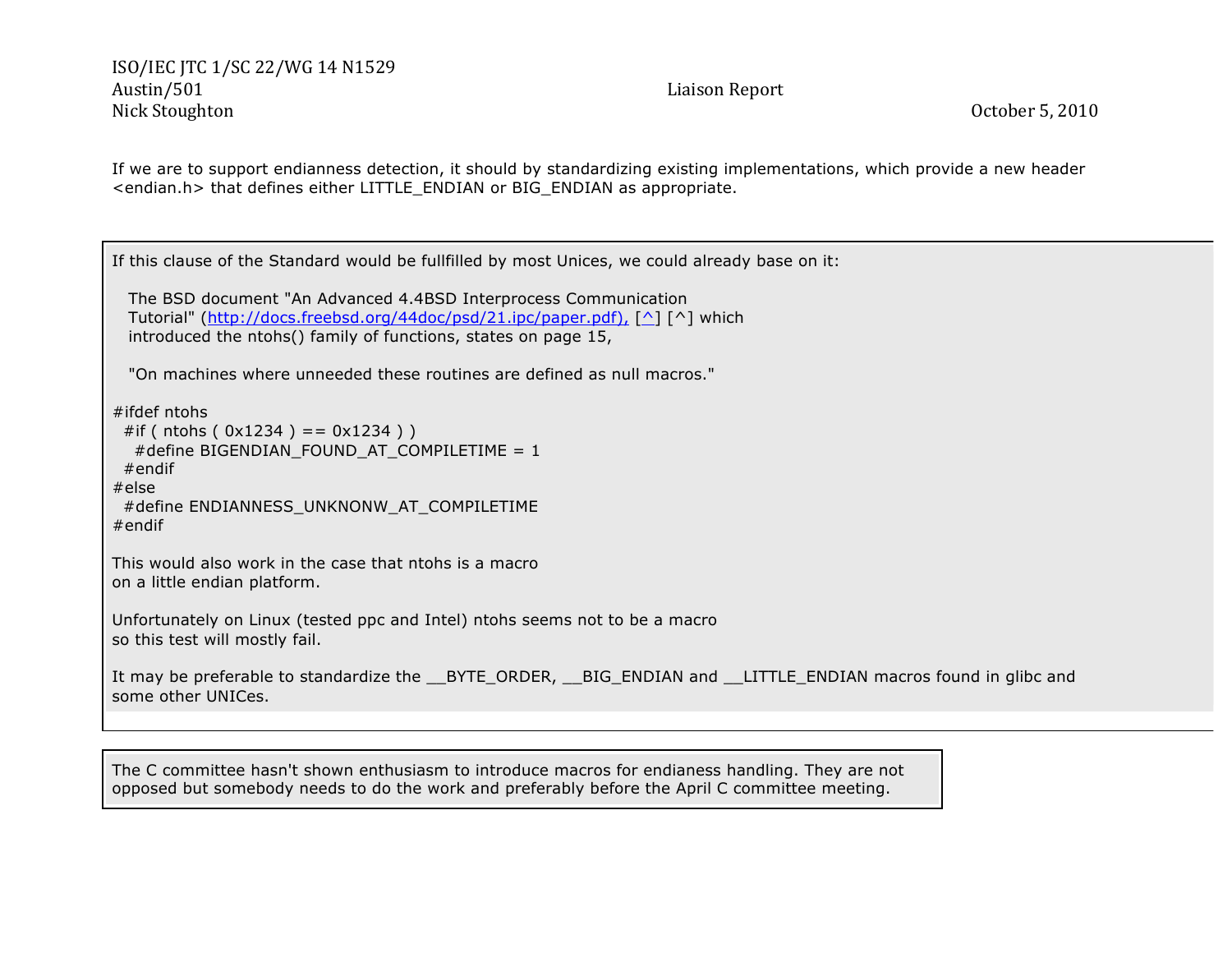If any of the people commenting here has interest, please provide a little paper describing the new feature with justification and changes to the spec. Either post it to the C committee mailing list directly or post it to the Austin Group mailing list and it will be appropriately forwarded.

# **0000170: Mis-alignment between date utility and strftime %j, and conversion specifier and** tm\_yday of struct tm

## **STATUS**

Rejected. No WG 14 action required, for information only.

## **Descrip[tion**

From Wayne Pollock's email, austin group sequence 12923:

I know the aardvark has been closed on aligning the date utility with strftime (and strptime), but I just noticed that there is disagreement between these and struct tm for tm\_yday.

tm yday is defined in time.h as:

int tm\_yday Day of year [0,365].

and %j in strftime (and strptime) is defined as:

j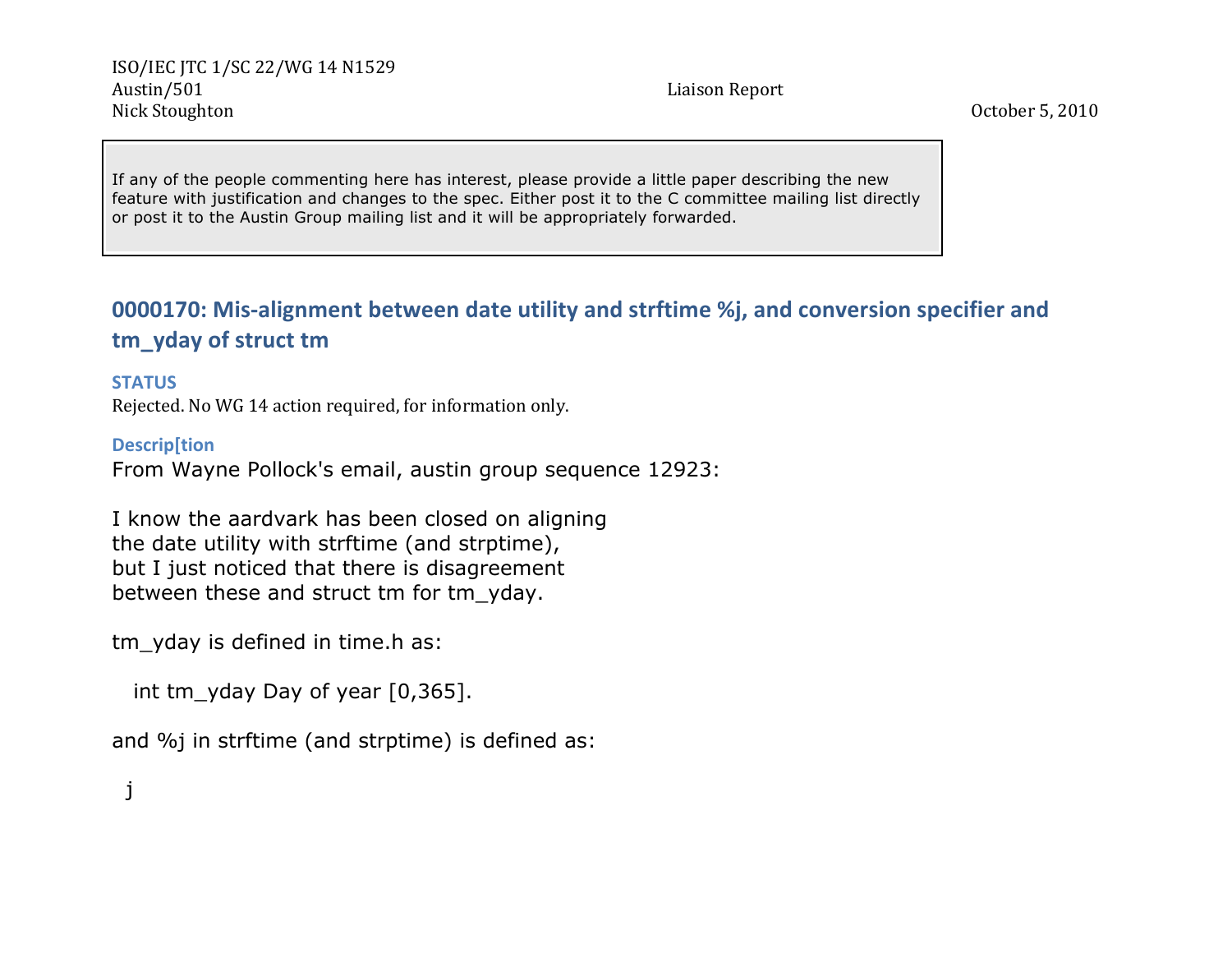Replaced by the day of the year as a decimal number [001,366]. [tm\_yday]

Currently the date utility agrees with strftime:

```
\%j
  Day of the year as a decimal number [001,366].
```
I don't know if this "off by one" was on purpose or not. I think it is too late to change this; as far as i know strftime et. al. are implemented according to the standard, and simply don't agree with tm\_yday.

I would suggest that if strftime and friends isn't to be changed to agree with tm\_yday, then the description for %j should be changed in all places, from:

```
 [tm_yday]
to:
 [tm yday + 1]
```

```
--
```
Wayne Pollock

# **Status**

```
Rejected
On page 2009 line 63589, change
 [tm_yday]
```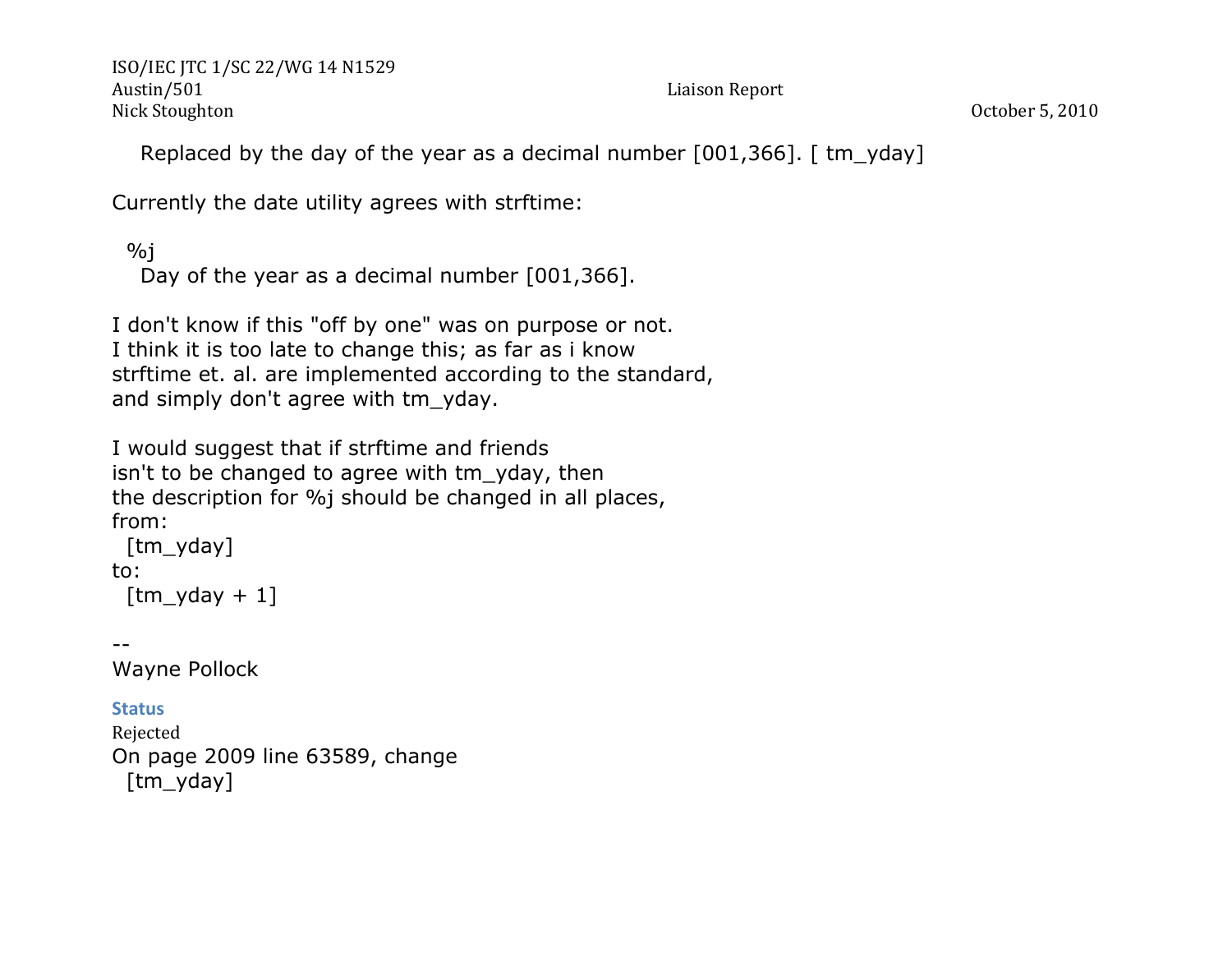# to [tm\_yday+1]

I think the proposed change is wrong. The standard is clear that the entire list of strftime conversion specifiers uses "zero or more members of the broken-down time structure pointed to by timeptr, as specified in brackets in the description" (line 63534), so it is an indication of \_which\_ members are used to compute the resulting string, and not \_how\_ those members are used in performing the calculation. The correct calculation for %j needs to be a string representation of the decimal value of tm yday+1 with leading zeros, but that is already implied by the difference in ranges for what tm\_yday can contain [0-365] and what %j will produce [001-366]. Meanwhile, the spec is correct as is in stating that %j relies on the value of the tm\_yday. If we were to change brackets after %j to list a formula, then we would have to consider changing all the other conversion specifiers to also give formulas; and it gets complex fast (for example, what is a succinct formula for %V, which is shown on line 63609 as depending on the tm\_year, tm\_wday, and tm\_yday fields?). The suggested change would create a conflict with the C Standard.

# **0000173: Executing programs with "bad" file descriptors 0, 1 or 2**

### **STATUS**

Accepted. For information only.

## **Description**

XSH7 section 2.5 states:

 "At program start-up, three streams are predefined and need not be opened explicitly: standard input (for reading conventional input), standard output (for writing conventional output), and standard error (for writing diagnostic output)."

The standard also provides the means to execute programs with fd 0 not open for reading, or fd 1 or 2 not open for writing. However,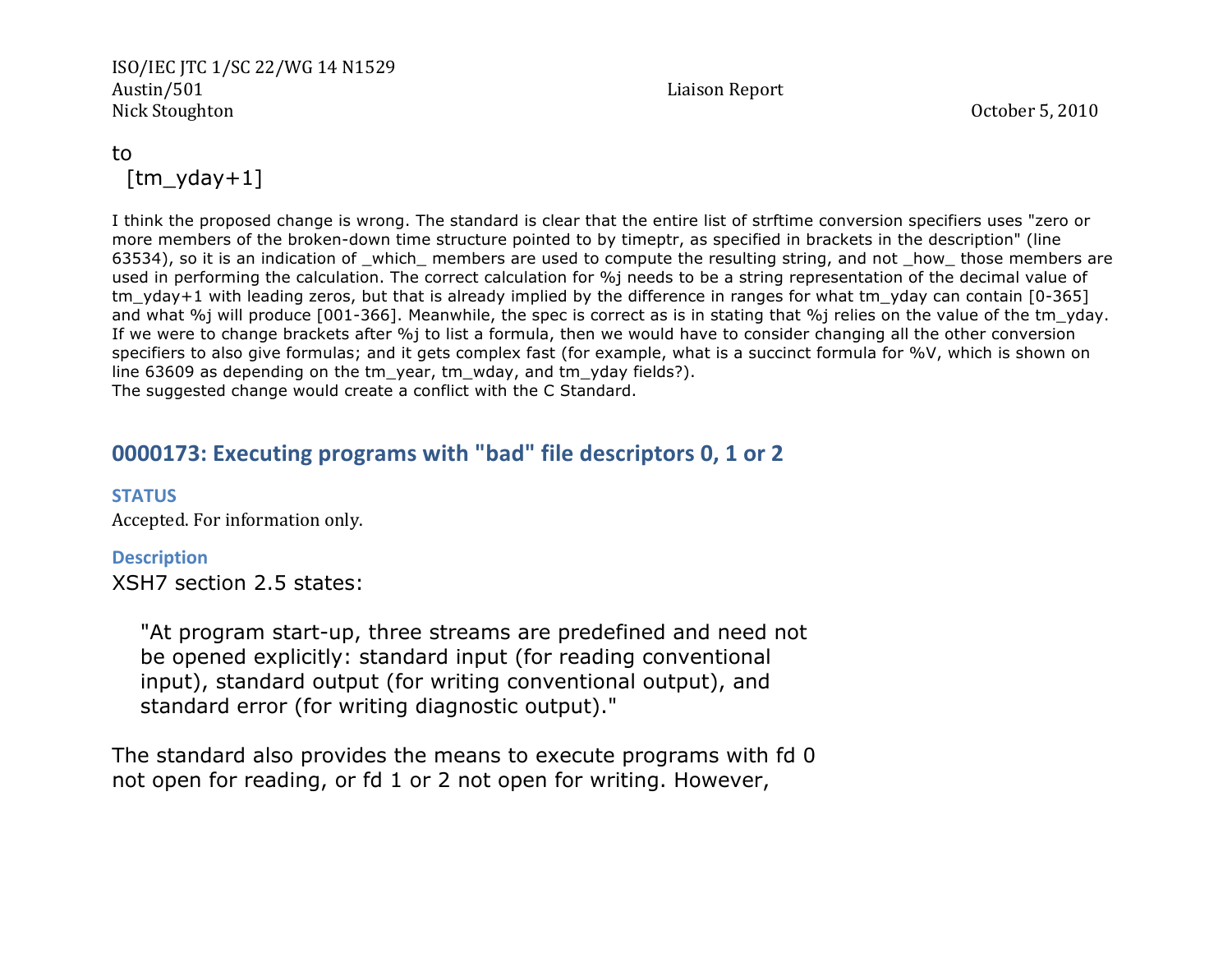it does not fully address the issue of what happens to stdin, stdout and stderr when a conforming application is executed in such a way. The security aspects of the issue were addressed in SUSv3 TC1, which resulted in implementations being allowed to automatically open these fds when executing set-user-ID or set-group-ID programs (although it only says this for exec, not for posix\_spawn or the shell). At the same time a note was added to exec() application usage saying:

 "Applications should not depend on file descriptors 0, 1, and 2 being closed after an exec. A future version may allow these file descriptors to be automatically opened for any process."

I think we should make this change to allow implementations to do the automatic open for any process. However, the issue would still remain of what happens on implementations which do not open them, and what happens if they are open but not readable (fd 0) or not writable (fd 1) or 2). In practice, I believe what happens is that the stdin, stdout and stderr streams are created and their underlying file descriptors are set to 0, 1 and 2 respectively, regardless of whether they are open or closed, and regardless of whether fd 0 is readable or fd 1 or 2 is writable.

At first sight, it would seem that a simple solution is just to modify section 2.5 to describe this existing practice. The problem with this solution is that the quarantee in section 2.5 about stdin, stdout and stderr being open (and readable/writable) at program startup comes from the C Standard. I don't believe a modification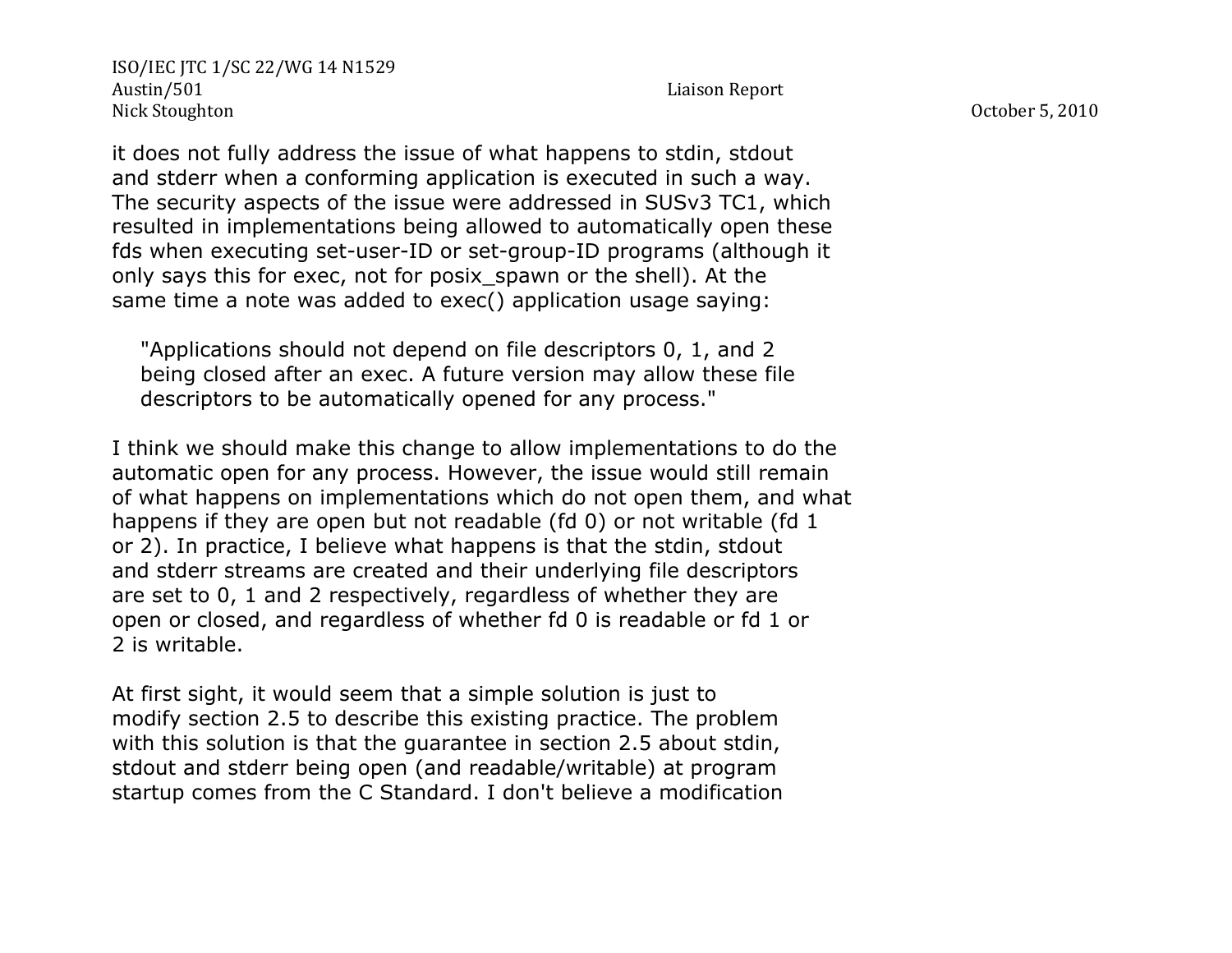of this nature would be a valid extension to the C Standard - it would create a conflict.

I believe an appropriate solution would be to state that if a program is executed with fd 0 not open for reading or with fd 1 or 2 not open for writing then this means the program is not executed in a conforming environment. Thus the program is not required to behave as described in the standards (C and POSIX).

There is also a similar issue for the standard utilities, in that they may misbehave in odd ways if executed with fd 0 not open for reading or with fd 1 or 2 not open for writing. The solution for applications could be used to solve this issue as well.

## **Agreed Action**

Interpretation response ------------------------

The standard does not speak to this issue, and as such no conformance distinction can be made between alternative implementations based on this. This is being referred to the sponsor.

Applications should not execute programs with file descriptor 0 not open for reading or with file descriptor 1 or 2 not open for writing, as this might cause the executed program to misbehave.

Rationale:

-------------

None.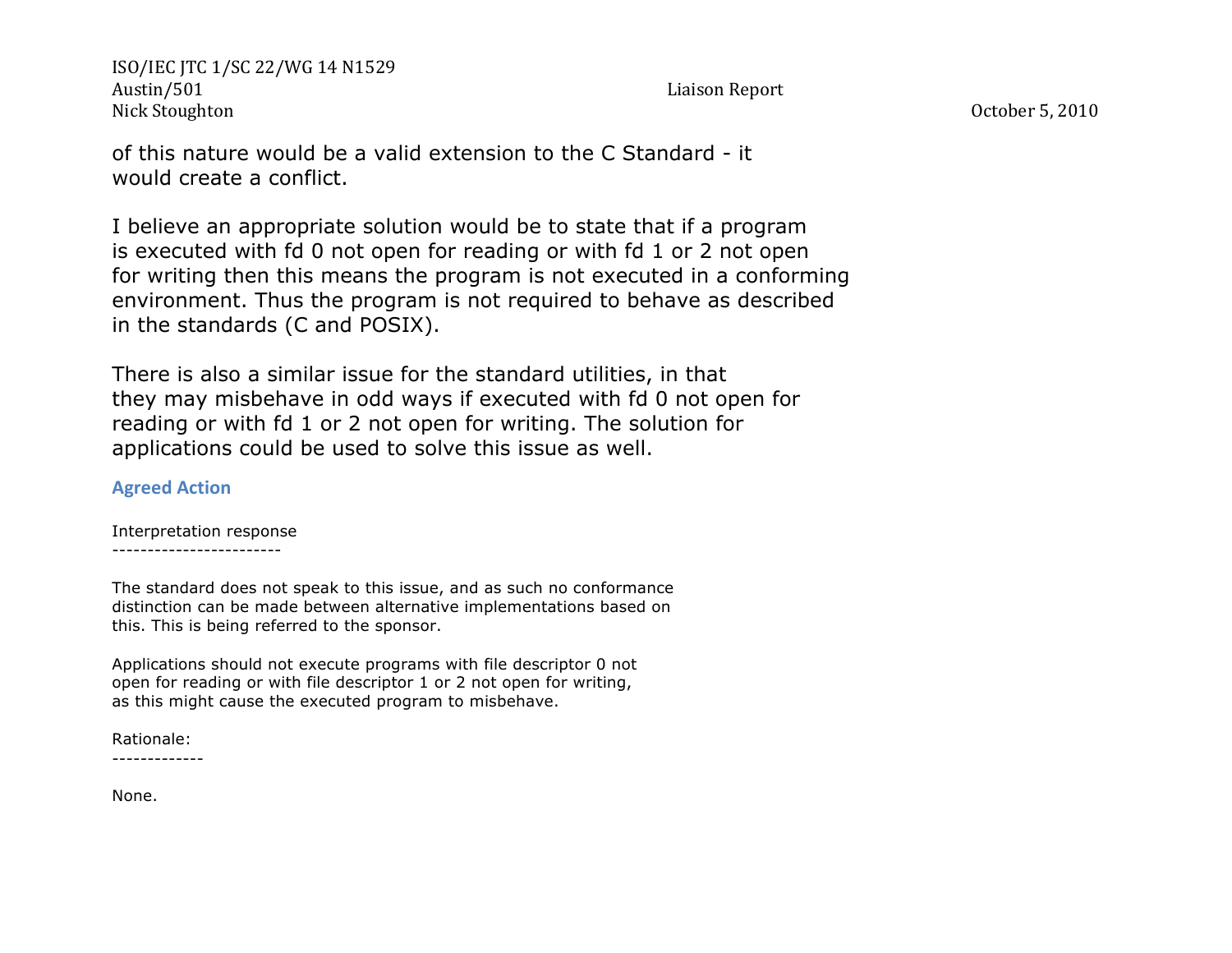Notes to the Editor (not part of this interpretation):

-------------------------------------------------------

At page 773 line 25757 section exec, change:

 If file descriptors 0, 1, and 2 would otherwise be closed after a successful call to one of the exec family of functions, and the new process image file has the set-user-ID or set-group-ID file mode bits set, and the ST\_NOSUID bit is not set for the file system containing the new process image file, implementations may open an unspecified file for each of these file descriptors in the new process image.

to:

 If file descriptor 0, 1, or 2 would otherwise be closed after a successful call to one of the exec family of functions,

 implementations may open an unspecified file for the file descriptor in the new process image. If a standard utility or a conforming application is executed with file descriptor 0 not open for reading or with file descriptor 1 or 2 not open for writing, the environment in which the utility or application is executed shall be deemed non-conforming, and consequently the utility or application might not behave as described in this standard.

At page 779 line 25993 section exec, change:

 Applications should not depend on file descriptors 0, 1, and 2 being closed after an exec. A future version may allow these file descriptors to be automatically opened for any process. to:

Applications should not execute programs with file descriptor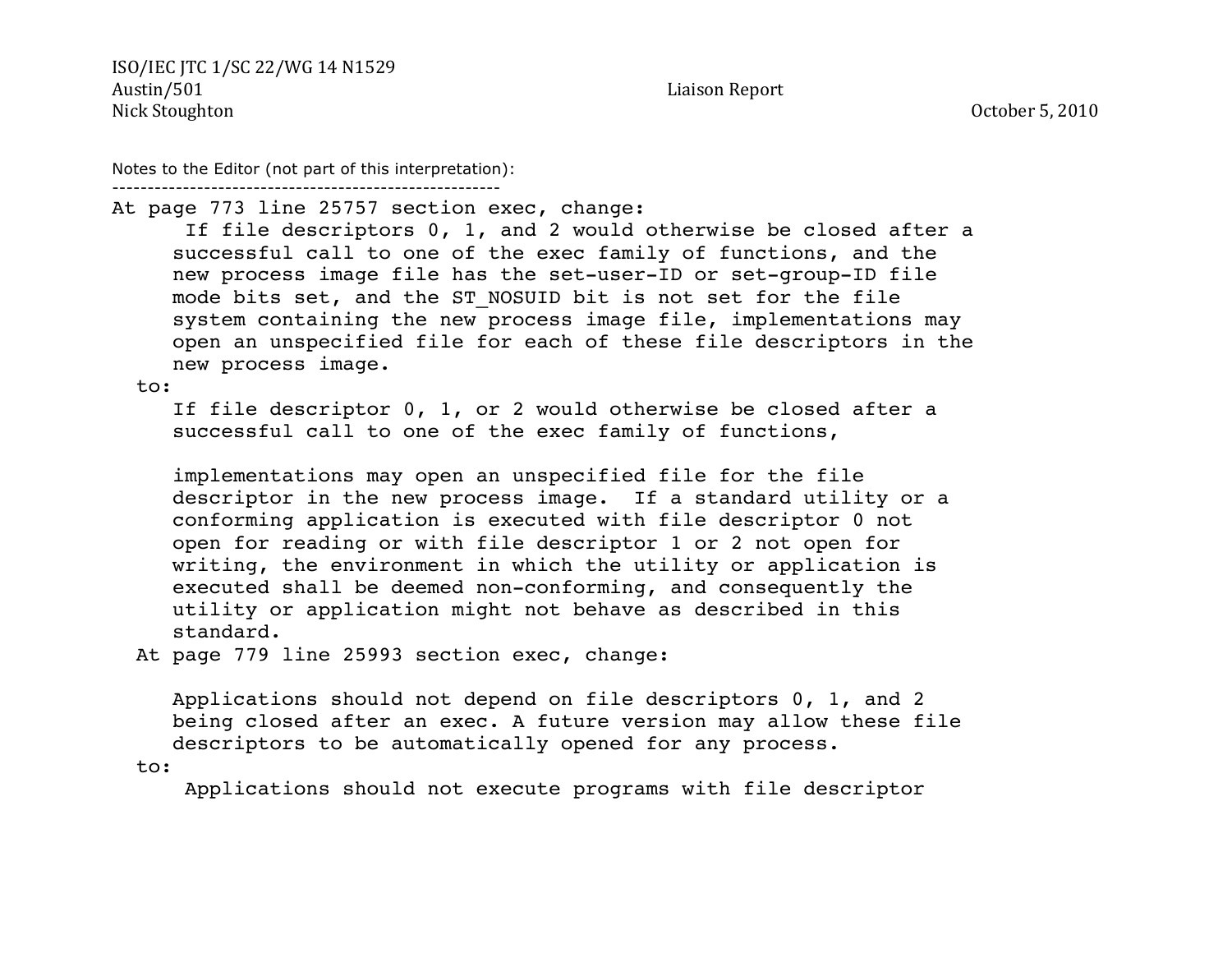0 not open for reading or with file descriptor 1 or 2 not open for writing, as this might cause the executed program to misbehave. In order not to pass on these file descriptors to an executed program, applications should not just close them but should reopen them on, for example, /dev/null. Some implementations may reopen them automatically, but applications should not rely on this being done.

After page 1423 line 46584 section posix spawn, add a new paragraph: If file descriptor 0, 1, or 2 would otherwise be closed in the new process image created by posix spawn() or posix spawnp(), implementations may open an unspecified file for the file descriptor in the new process image. If a standard utility or a conforming application is executed with file descriptor 0 not open for reading or with file descriptor 1 or 2 not open for

 writing, the environment in which the utility or application is executed shall be deemed non-conforming, and consequently the utility or application might not behave as described in this standard.

After page 1425 line 46681 section posix spawn, add:

See also the APPLICATION USAGE section for [xref to exec()]. Cross-volume change to XCU ...

 At page 2318 line 73173 section 2.9.1.1, add a new paragraph after the numbered list (indented the same as line 73119):

 If the utility would be executed with file descriptor 0, 1, or 2 closed, implementations may execute the utility with the file descriptor open to an unspecified file. If a standard utility or a conforming application is executed with file descriptor 0 not open for reading or with file descriptor 1 or 2 not open for writing, the environment in which the utility or application is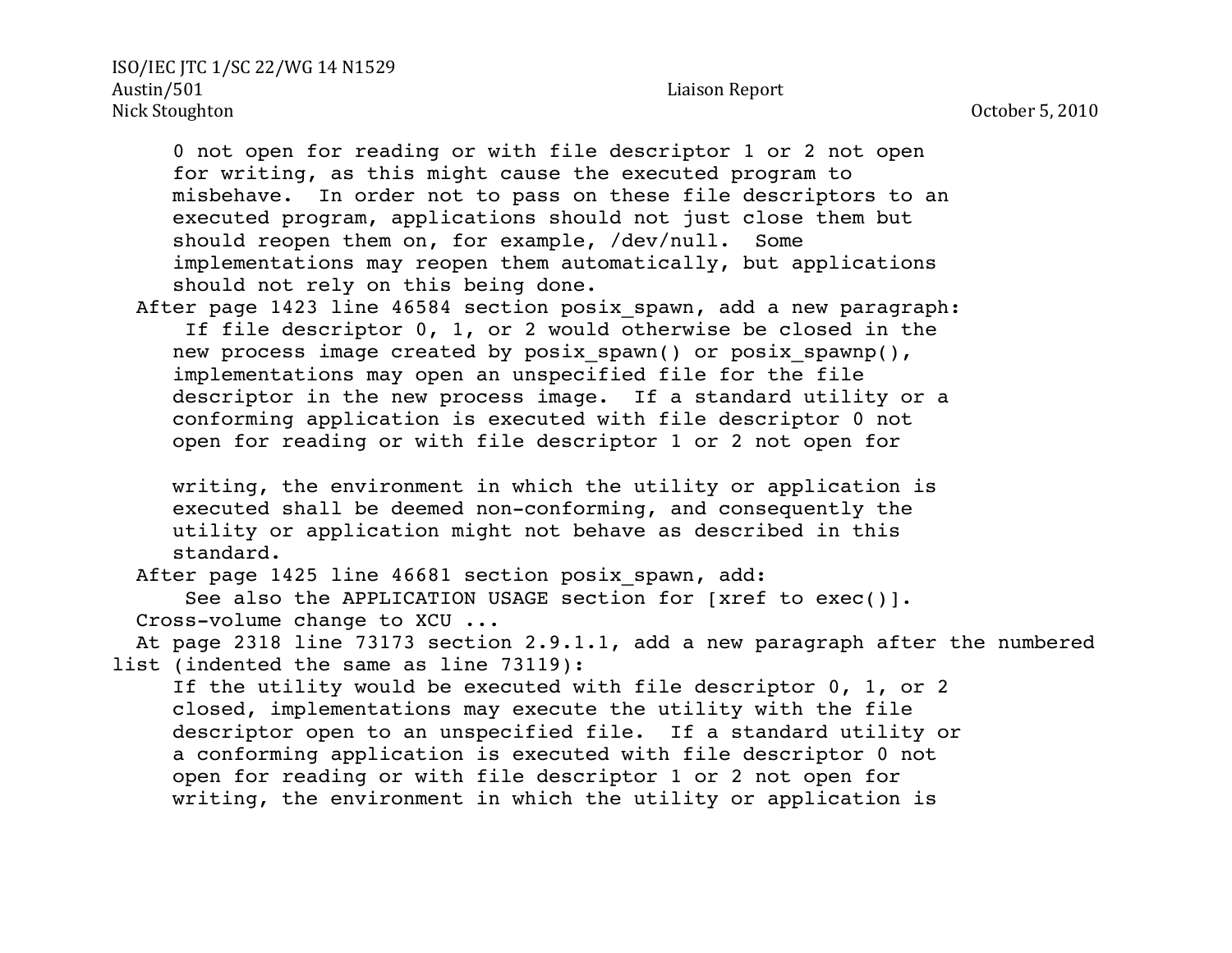executed shall be deemed non-conforming, and consequently the utility or application might not behave as described in this standard. Cross-volume changes to XRAT ... After page 3660 line 124527 section C.2.7, add a new paragraph:

Applications should not use the  $[n] < \& -$  or  $[n] > \& -$  operators to execute a utility or application with file descriptor 0 not open for reading or with file descriptor 1 or 2 not open for writing, as this might cause the executed program (or shell builtin) to misbehave. In order not to pass on these file descriptors to an executed utility or application, applications should not just close them but should reopen them on, for example, /dev/null. Some implementations may reopen them automatically, but

 applications should not rely on this being done. After page 3517 line 118482 section B.2.5, add: Although the C Standard guarantees that, at program start-up, stdin is open for reading and stdout and stderr are open for writing, this guarantee is contingent (as are all guarantees made by the C and POSIX standards) on the program being executed in a conforming environment. Programs executed with file descriptor 0 not open for reading or with file descriptor 1 or 2 not open for writing are executed in a non-conforming environment. Application writers are warned (in [xref to exec()], [xref to posix spawn()], and [xref to  $C.2.7$ ]) not to execute a standard utility or a conforming application with file descriptor 0 not open for reading or with file descriptor 1 or 2 not open for writing.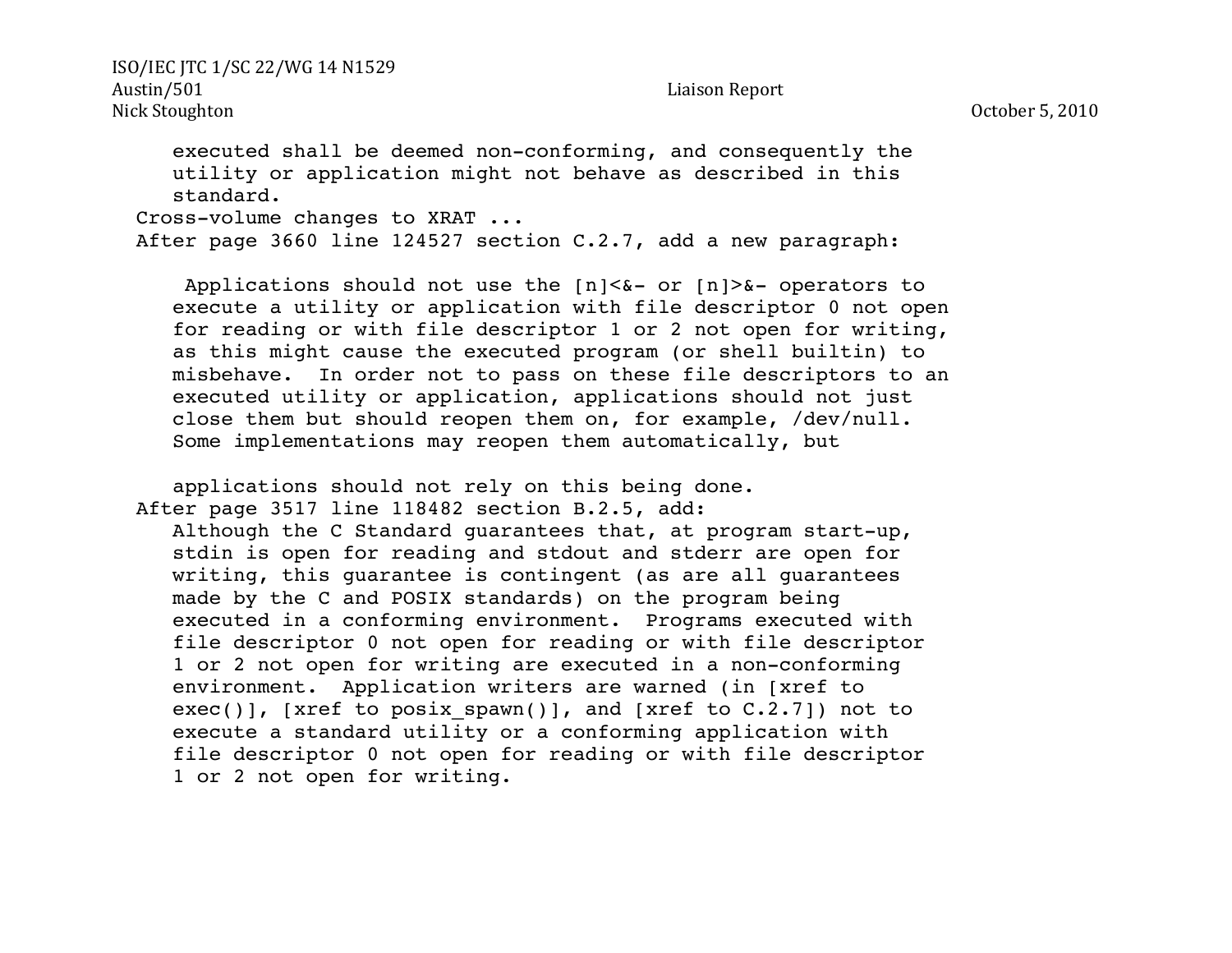# **0000174: puts for strings longer than INT MAX**

## **STATUS**

For information only; no WG14 action required.

## **Description**

Strings do not have a length limit and on systems with, say, 64-bit address space and int being 32-bit, the result of calls to puts with strings as parameter of length > INT\_MAX is unspecified. We cannot return the number of written bytes because all successful calls must return a nonnegative value.

The same applies to fputs.

## **Agreed Action**

Add the following to the Application Usage section of puts(), p1723 after line 55077:

"In some implementations puts() returned the number of bytes written. However, this convention cannot be adhered to for strings longer than INT\_MAX bytes as the value would not be representable in the return type of the function. For backwards compatibility, implementations can return the number of bytes for strings of up to INT\_MAX bytes, and return INT\_MAX for all longer strings."

Also the same on page 908 after line 30373, with puts() changed to fputs().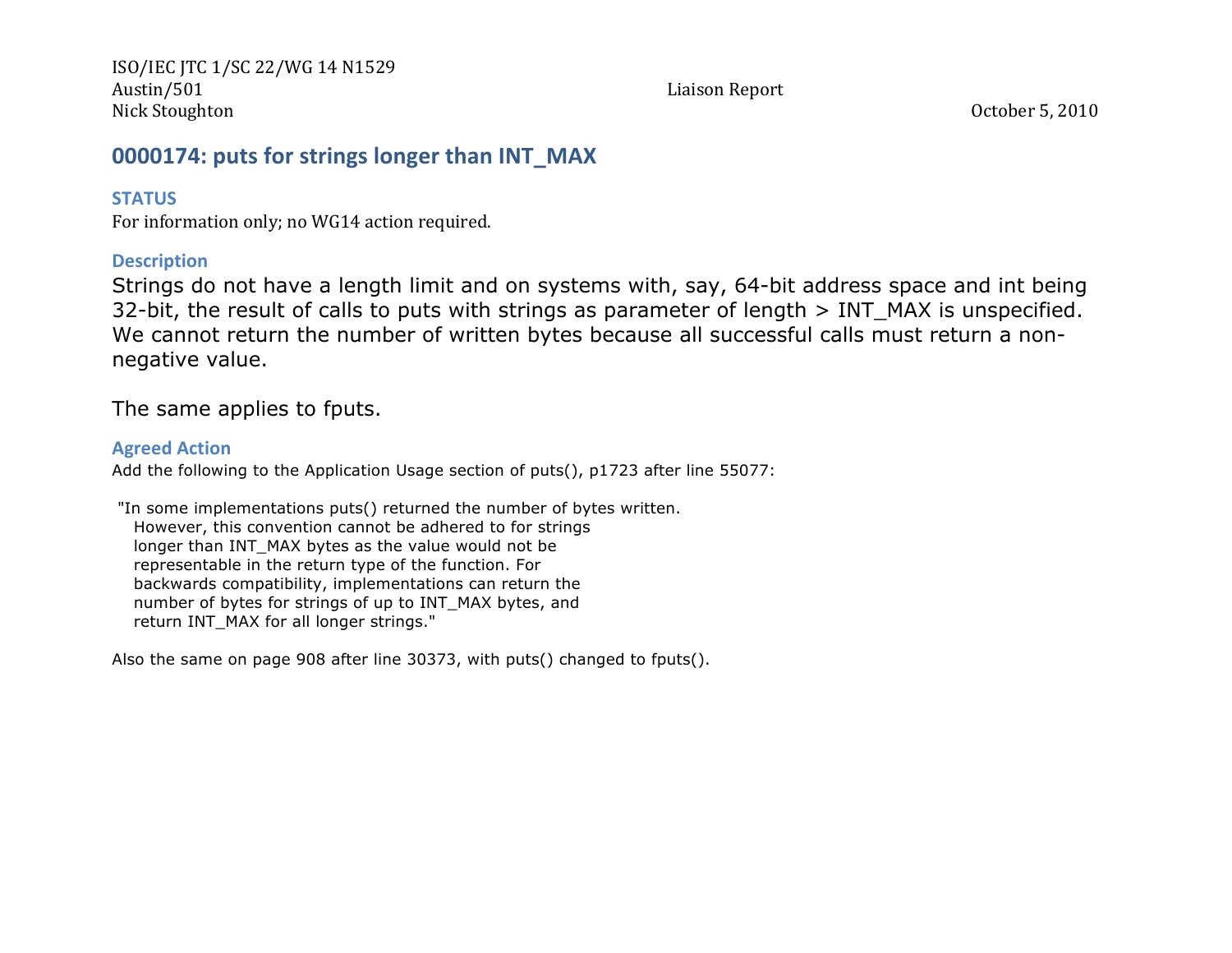# **0000211: inttypes should provide wchar to**

## **STATUS**

For information only; no WG14 action required.

## **Description**

In the move to make all of the standard headers self-contained (as an extension to the C99 behavior of requiring inclusion of prerequisite headers), we overlooked the use of wchar\_t in the <inttypes.h> declaration of wcstoimax and wcstoumax.

## **Agreed Action**

At line 8510, change 'type' to 'types'.

At line 8511, insert a new paragraph with CX shading:

wchar t As described in <stddef.h>

# **0000249: Add standard support for \$'...' in shell**

## **STATUS**

For information only; no WG14 action required.

# **Description**

It is annoyingly difficult to set shell variables with certain characters, for example, to set a shell variable to a value that ends with "\n". This is particularly a problem when manipulating IFS, but the problem occurs in many other situations too. One reason is because command substitution consumes all trailing newlines, so constructs like this don't work:  $IFS=\$(print' \ln")$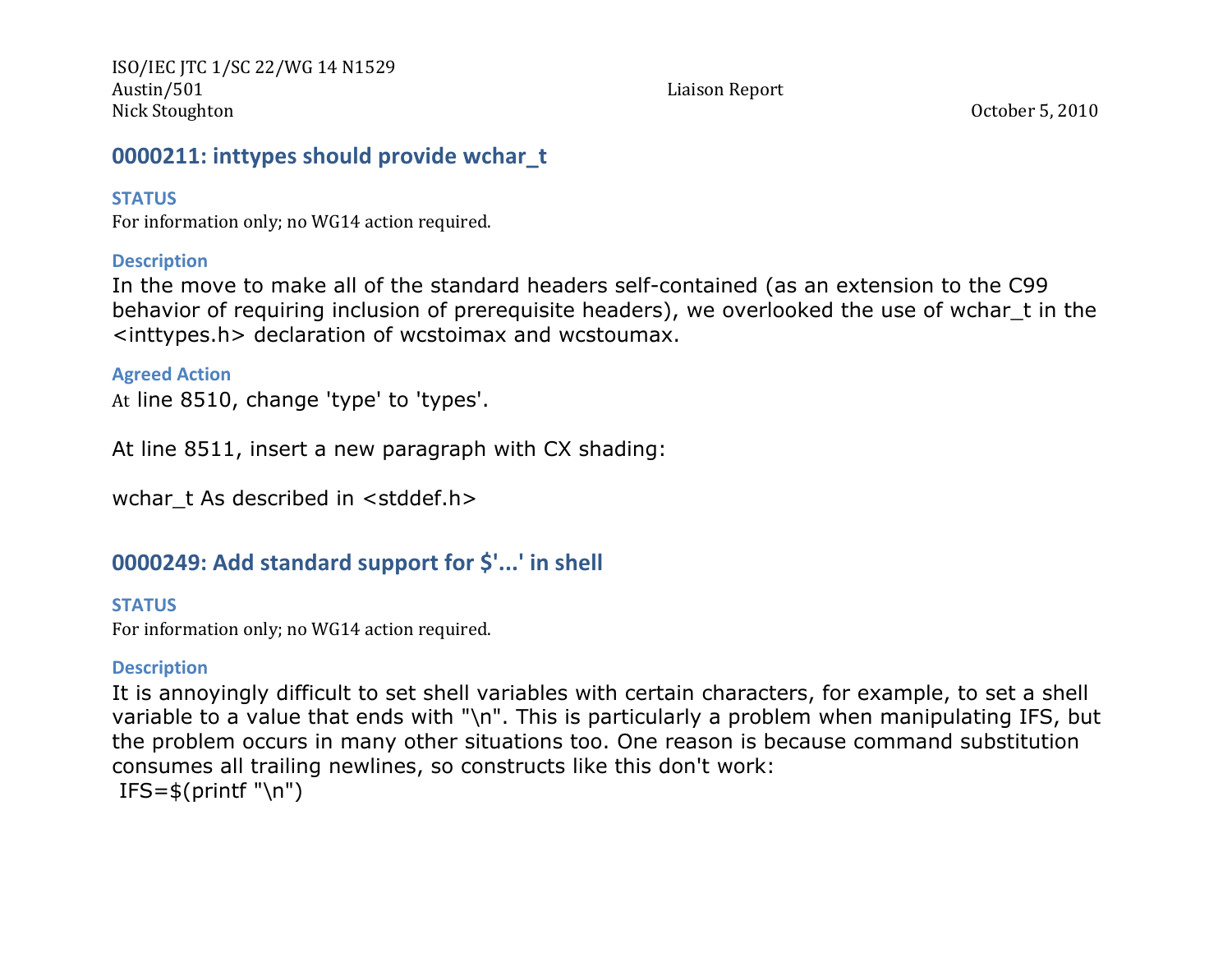It's possible to work around this (e.g., with clever parameter expansions), but the work-arounds are ugly and error-prone. It would be better to support simple, clear scripts when you want to insert characters like newline.

Thus, many shells add the \$'...' construct, which is \*widely\* supported. It is supported by ksh, zsh, bash, and the busybox "sh" command at \*least\*. This widespread support suggests that this is useful and easy to implement. The fact that even \*busybox\* supports it, even though they focus on being very small, suggests that this is \*important\* functionality.

As the korn shell documentation says, "the purpose of \$'...' is to solve the problem of entering special characters in scripts [using] ANSI-C rules to translate the string... It would have been cleaner to have all "..." strings handle ANSI-C escapes, but that would not be backwards compatible."

http://kornshell.com/doc/faq.html [^]

I used bash's list of constructs supported in \$'...'. I think supporting hex values is a good one. \cX constructs are less necessary, but since they're in bash, may as well include it too (it's trivial to support).

## **Desired Action**

Page 2229, line 72401: At the end of section 2.2, add a new subsection, "2.2.4 Dollar-singlequotes", with this text:

A word beginning with dollar-single-quote (\$'), continuing all the way to an unescaped matching single-quote ('), shall preserve the literal value of all characters within, with the exception of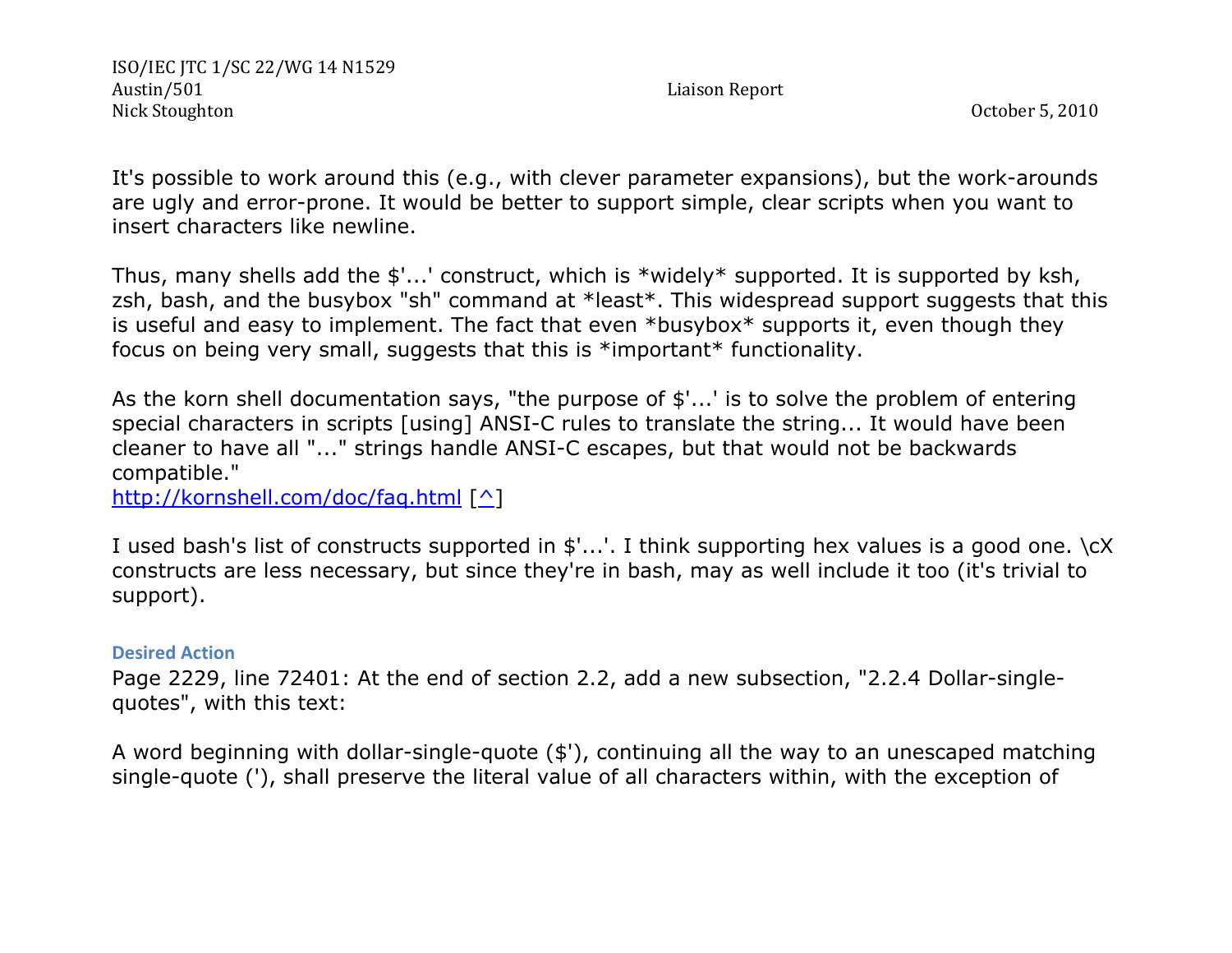certain backslash escape sequences. The defined backslash escape sequences are: \a alert (bell) \b backspace \e an escape character \f form feed \n new line \r carriage return \t horizontal tab \v vertical tab \\ backslash \' single quote \nnn the eight-bit character whose value is the octal value nnn (one to three digits) \xHH the eight-bit character whose value is the hexadecimal value HH (one or two hex digits) \cx a control-x character; \cA is 1, while \cZ is 26. If a backslash is followed by any other sequence, the result is implementation-defined.

The expanded result is treated as if it was single-quoted (as if the dollar sign had not been present); in particular, it is \*not\* split using the IFS values.

On page 2298, after line 72385, add:

Within the string of characters from an enclosed "\$" to the matching "'", processing shall occur as described in section 2.2.4.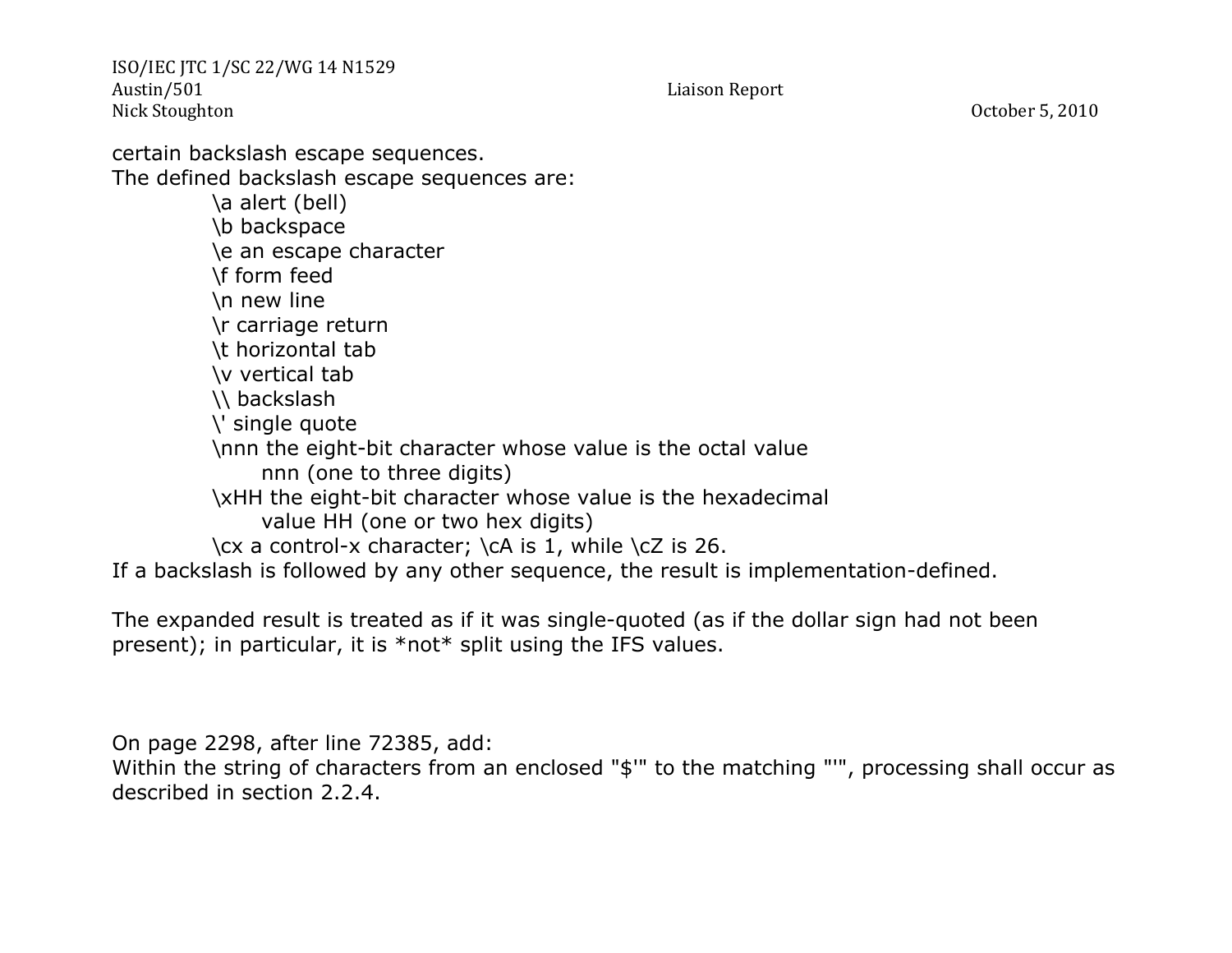In 0000049 , need to add to the end of the list:

\* a <single-quote>

See: http://austingroupbugs.net/view.php?id=49 [^]

#### **Notes**

The C standard also includes Universal Character constants, and these should also be considered.

 6.4.3 Universal character names **Syntax** 1 universal-character-name: \u hex-quad \U hex-quad hex-quad hex-quad: hexadecimal-digit hexadecimal-digit hexadecimal-digit hexadecimal-digit **Constraints** 2 A universal character name shall not specify a character whose short identifier is less than

 00A0 other than 0024 (\$), 0040 (@), or 0060 ('), nor one in the range D800 through DFFF inclusive.)

Description

3 Universal character names may be used in identifiers, character constants, and string literals to designate characters that are not in the basic character set. **Semantics** 

4 The universal character name \Unnnnnnnn designates the character whose eight-digit short identifier (as specified by ISO/IEC 10646) is nnnnnnnn.) Similarly, the universal character name \unnnn designates the character whose four-digit short identifier is nnnn (and whose eight-digit short identifier is 0000nnnn).

So far, discussion of this bug has been about which escapes to include. There are some problems with other aspects of the proposed text that need to be sorted out. The ones I have spotted are: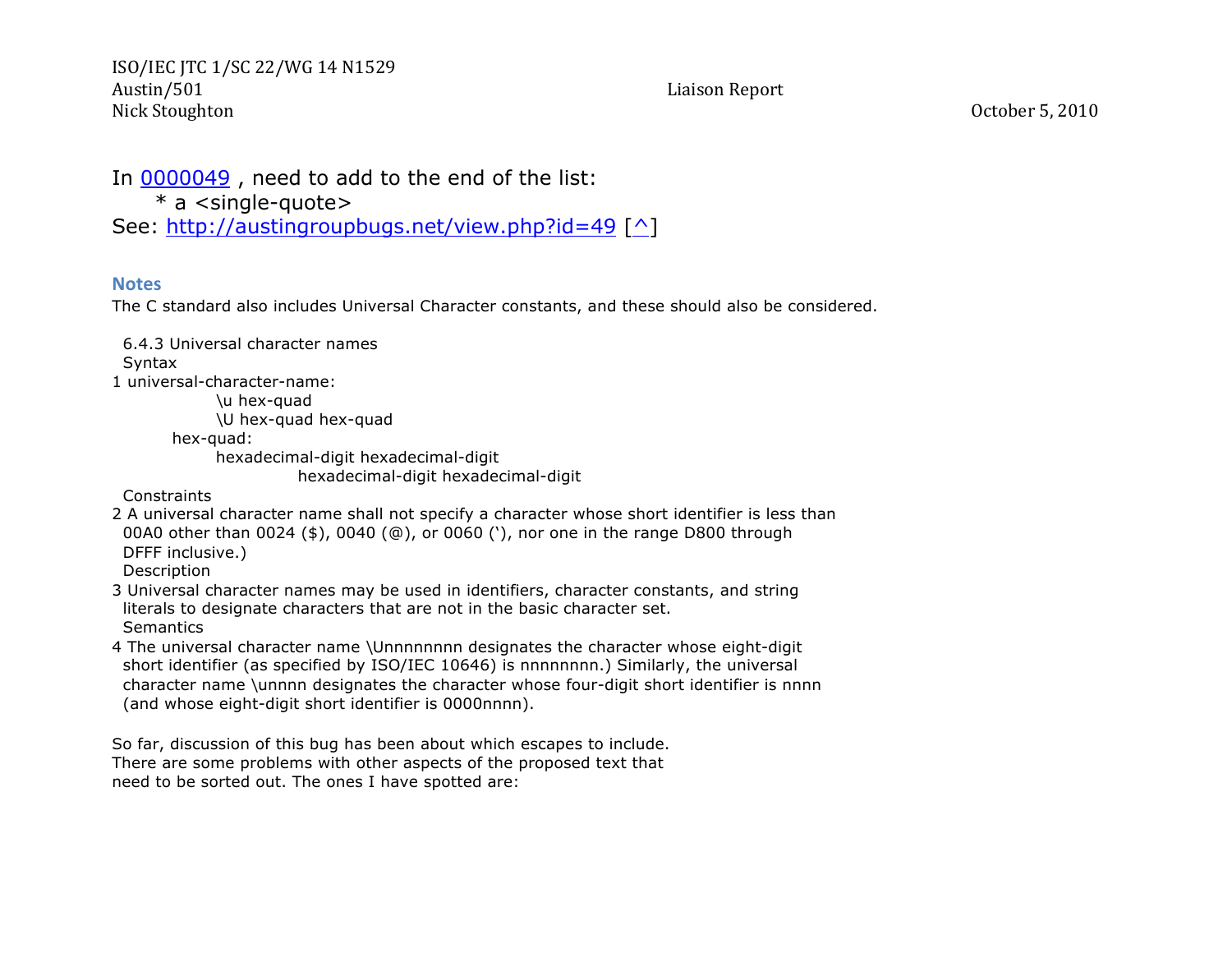Use of "A word beginning" is wrong, as the expansion can be used within a word. E.g. a\$'b'c expands to abc.

The sentence beginning "The expanded result is treated as if it was single-quoted" needs to use "shall", and the rest of that sentence should either be removed or reworked.

This addition to 2.2.3 Double-Quotes is not right:

 On page 2298, after line 72385, add: Within the string of characters from an enclosed "\$'" to the matching "'", processing shall occur as described in section 2.2.4.

since ksh and bash do not expand \$'...' within double quotes. A possible alternative might be to append the following to line 72376:

 The <dollar-sign> shall not retain its special meaning introducing the dollar-single-quotes form of quoting (see [xref to 2.2.4]).

Finally an additional change is needed in 2.3 Token Recognition in list item 4.

### **NOTE: C99 states 6.11.4 Character escape sequences**

1 Lowercase letters as escape sequences are reserved for future standardization. Other characters may be used in extensions.

This appears to omit the fact that \U is already used by the standard, even though it is in the "extension" space. It is also unclear whether "future standardization" includes POSIX (ISO/IEC 9945), or means "future C standards". **Nick to request clarification from the C committee.**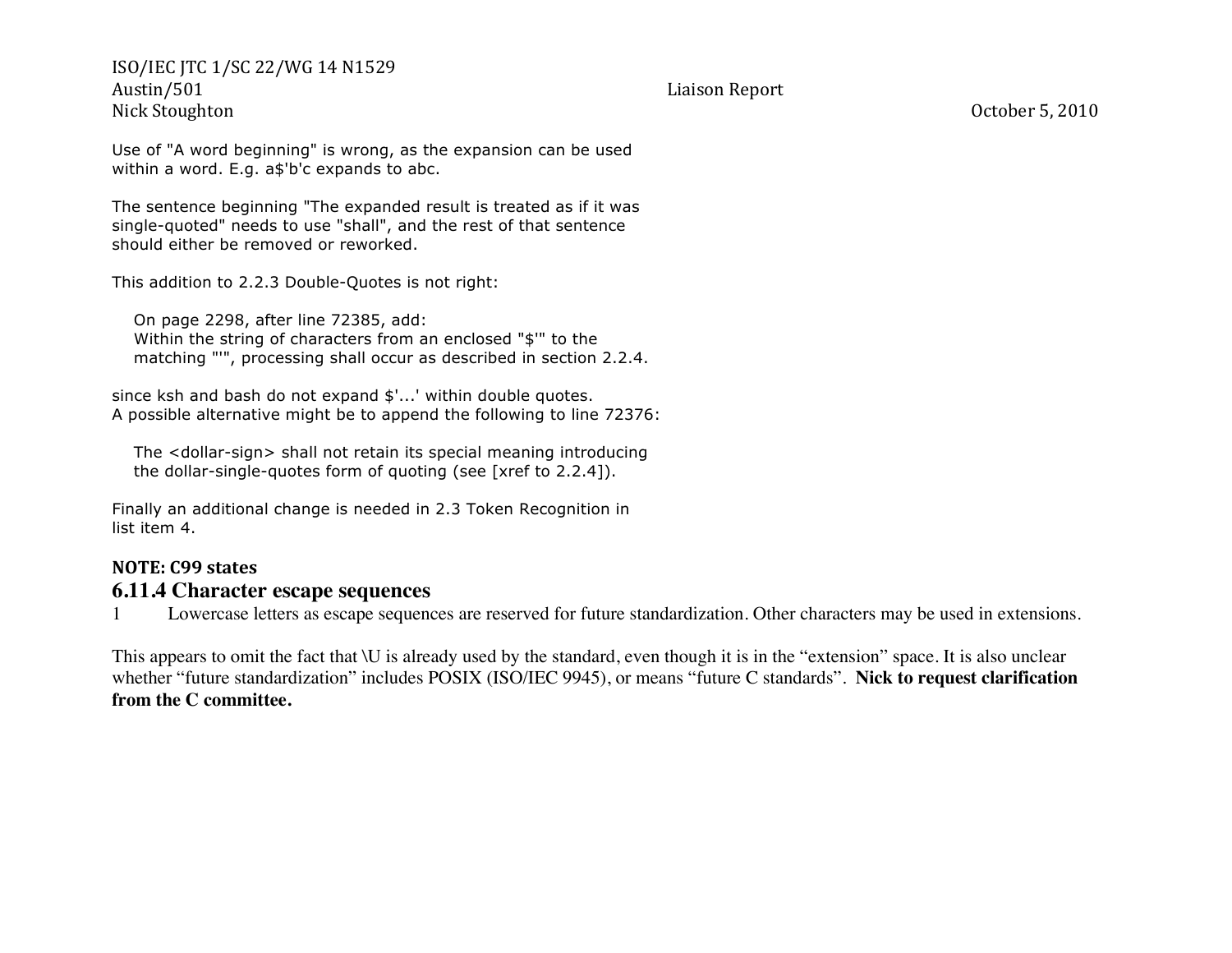# **0000258: strftime needs an %EB specifier**

## **STATUS**

For information only; no WG14 action required.

## **Description**

I would like to propose a new format specifier for strftime function: %EB It should stand for an alternative form of a full month name in current locale. It is needed for some Slavic languages, for example Russian and Polish, which use nominative case for (example) month/year combination, and genitive case for day/month/year combination. Right now, grammatically correct forms cannot be built with any implementation of corresponding locales with current strftime definition. The standard should provide this option for uniformed and correct locale design.

## **Agreed Response**

Interpretation response ------------------------

The standard does not speak to this issue, and as such no conformance distinction can be made between alternative implementations based on this. This is being referred to the sponsor.

Rationale:

The locale specification is believed to be incomplete.

Notes to the Editor (not part of this interpretation):

-------------------------------------------------------

Based on the observation that FreeBSD implemented support for this in 1999, but somewhat differently:

The specifier %B remains the genitive (with day number) and a new

specifier %OB is used for the nominative (no day number), apparently

thought as less common. Although the %O modifier already has a use, this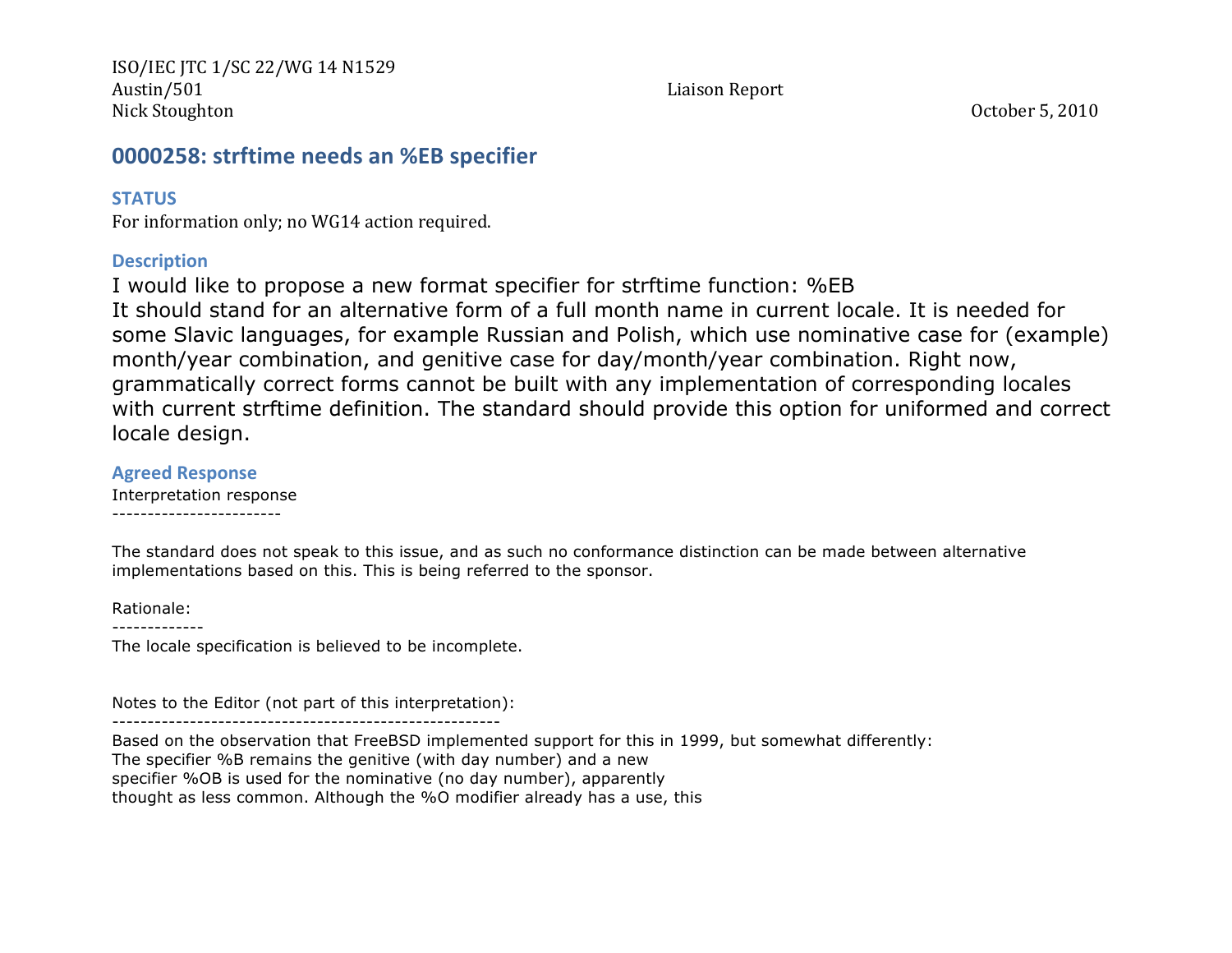does not conflict with %B as %B does not contain "digits".

Based on the observation that FreeBSD implemented support for this in 1999, but somewhat differently: The specifier %B remains the genitive (with day number) and a new specifier %OB is used for the nominative (no day number), apparently thought as less common. Although the %O modifier already has a use, this does not conflict with %B as %B does not contain "digits".

We suggest the following resolution:

Locale Sec 7.3.5.1 LC\_TIME p159 after the sentence ending on line 4903 add: For languages having both a genitive (when used with a day number) and a nominative (no day number) case, this operand shall be used to denote the genitive case.

Locale Sec 7.3.5.1 LC\_TIME p159 after line 4903 insert:

alt mon Define the full month names, corresponding to the %OB conversion specification. The operand shall consist of twelve <semicolon>-separated strings, each surrounded by double-quotes. The first string shall be the full name of the first month of the year (January), the second the full name of the second month, and so on. For languages having both a genitive (when used with a day number) and a nominative (no day number) case, this operand shall be used to denote the nominative case.

Locale Sec 7.3.5.2 LC\_TIME p161 after line 4979 insert: ALTMON  $\times$  The alternative full month names (for example, January), where x is a number from 1 to 12.

Locale Sec 7.3.5.3 LC\_TIME p163 after line 5109 insert in the table: alt\_mon ALTMON\_1 %OB N/A alt\_mon ALTMON\_2 %OB N/A alt\_mon ALTMON\_3 %OB N/A alt\_mon ALTMON\_4 %OB N/A alt\_mon ALTMON\_5 %OB N/A alt\_mon ALTMON\_6 %OB N/A alt\_mon ALTMON\_7 %OB N/A alt\_mon ALTMON\_8 %OB N/A alt\_mon ALTMON\_9 %OB N/A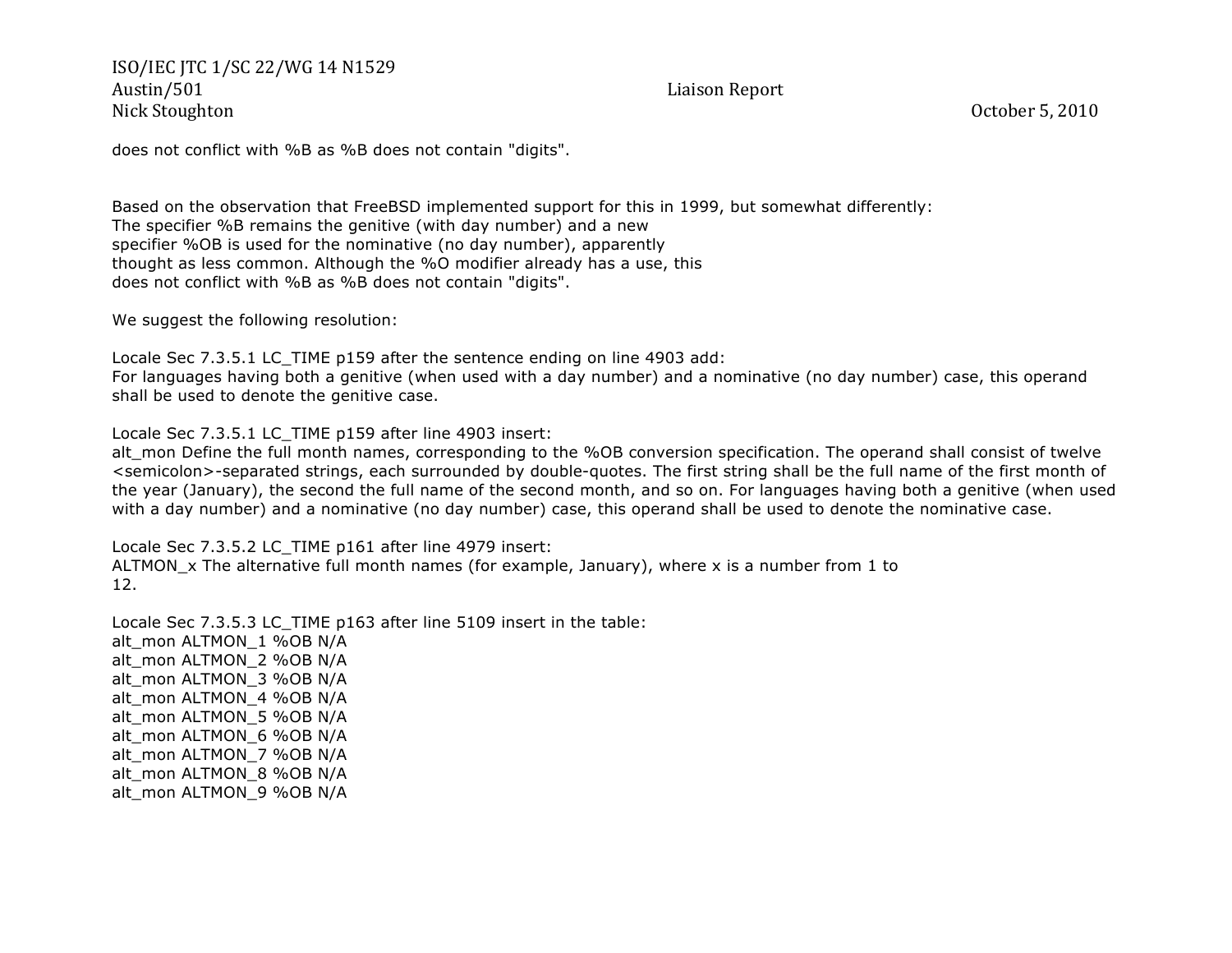alt\_mon ALTMON\_10 %OB N/A alt\_mon ALTMON\_11 %OB N/A alt\_mon ALTMON\_12 %OB N/A

Locale Sec 7.4.2 Locale Grammar p171 at the end of line line 5437 add: | 'alt\_mon'

langinfo.h p264 after line 8661 insert:

ALTMON 1 LC TIME Name of the alternative appropriate first month of the year. ALTMON\_2 LC\_TIME Name of the alternative appropriate second month. ALTMON\_3 LC\_TIME Name of the alternative appropriate third month. ALTMON<sub>4</sub> LC<sub>TIME</sub> Name of the alternative appropriate fourth month. ALTMON\_5 LC\_TIME Name of the alternative appropriate fifth month. ALTMON\_6 LC\_TIME Name of the alternative appropriate sixth month. ALTMON 7 LC TIME Name of the alternative appropriate seventh month. ALTMON 8 LC TIME Name of the alternative appropriate eighth month. ALTMON 9 LC TIME Name of the alternative appropriate ninth month. ALTMON\_10 LC\_TIME Name of the alternative appropriate tenth month. ALTMON\_11 LC\_TIME Name of the alternative appropriate eleventh month. ALTMON\_12 LC\_TIME Name of the alternative appropriate twelfth month.

strftime p2010 after line 63652 insert:

%OB Replaced by the locale's alternative appropriate full month name.

strptime p2028 after line 64194 insert:

%Ob The locale's appropriate alternative full month name. Either the abbreviated name or the alternative full name may be specified.

%OB Equivalent to %Ob.

date p2576 after line 82930 insert after "era\_d\_fmt,": alt\_mon,

date p2577 after line 82939 insert: %OB The locale's alternative appropriate full month name.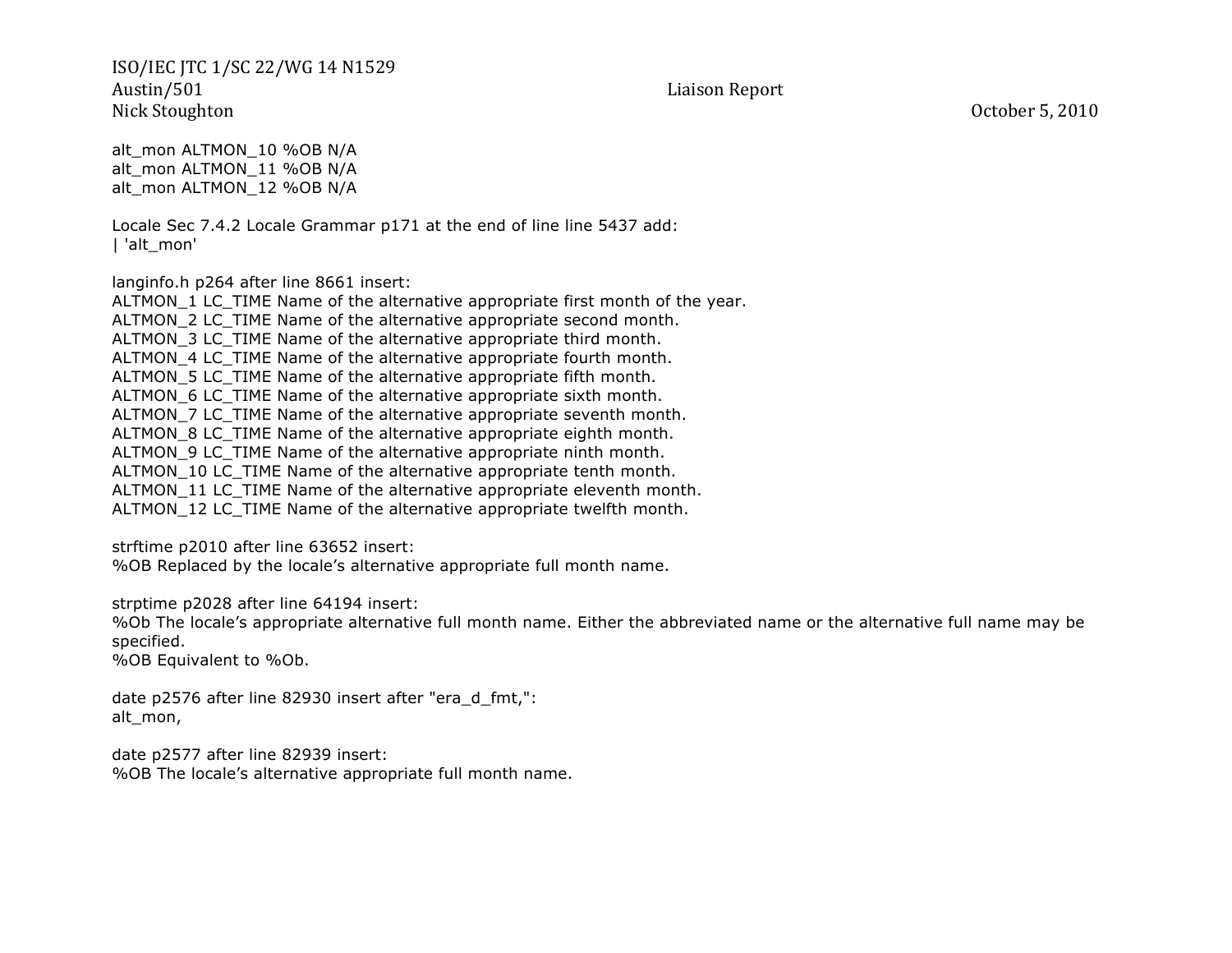# **0000327: time t should be integral**

## **STATUS**

For information only; no WG14 action required.

## **Description**

If I'm interpreting history correctly, when time t was originally standardized, it was allowed to be floating point for two reasons, even though all implementations at the time used an integer: 1. to allow a future implementation to provide a QoI improvement where interfaces like stat() could provide sub-second resolution 2. to allow a future implementation to use IEEE double-precision in order to get 54-bits of integral accuracy instead of 32-bits, before 64-bit integers were common, in order to avoid the year 2038 wraparound limitation

However, both of these aspects have been overcome by history: 1. POSIX 2008 now requires that stat() return struct timespec, so that the fractional portion of a timestamp is represented in tv\_nsec; and has added other interfaces like utimensat() that act on struct timespec for full precision of timestamps

2. POSIX 2008 now requires 64-bit integers for \_POSIX\_V7\_ILP32\_OFFBIG, which is pretty common for 32-bit hosts these days; and obviously 64-bit hosts support 64-bit integers

Not all conformant systems have converted to a 64-bit time\_t yet (in fact, using a 64-bit OS with 32-bit time\_t is still all too common), so the standard must still allow 32-bit time t, and portable code must be aware of this.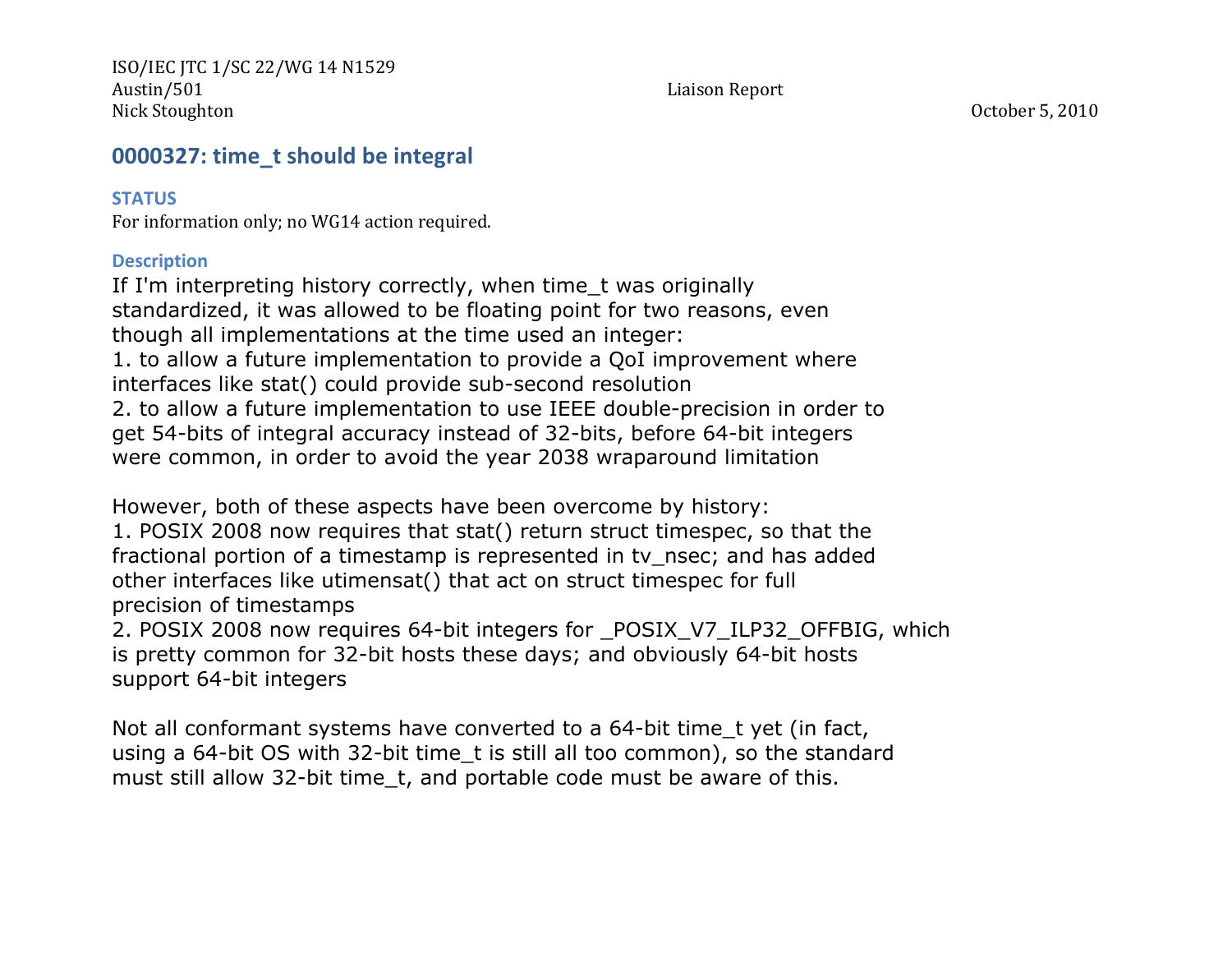However, I am unaware of any compliant system that has actually implemented a floating-point time\_t, even though the standard allows it; and the mere fact that the standard allows a weirdnix implementation with floating-point time leads to some awkward portability constraints, that would otherwise be avoidable. For example, the standard is silent on whether (time  $t$ )(uintmax  $t$ )st.st atime must be equal to st.st atime. If they need not be equal (because time t is floating point, and the value contained a fraction), then how does that fraction interact with the st.st atim.tv nsec portion of the timestamp?

Additionally, the standard itself has non-normative statements that conflict with the normative requirement that floating-point time t be allowed, such as line 68373 ("Since the utimbuf structure only contains time\_t variables and is not accurate to fractions of a second").

Therefore, in light of recent API additions in POSIX 2008 and in light of existing implementation practice, it makes sense to tighten the standard, and require that time t be integral. This is tighter than required by C99, but is not the first time that POSIX has imposed additional constraints beyond the C standard (think of NULL, for example).

There are a few remaining APIs that might deserve struct timespec handling, for uniform sub-second time-tracking, but these can be saved for separate bug report(s):

 $<$ sys/msg.h > defines msgid ds using only time t

<sys/sem.h> defines semid\_ds using only time\_t

 $<$ sys/shm.h > defines shmid ds using only time t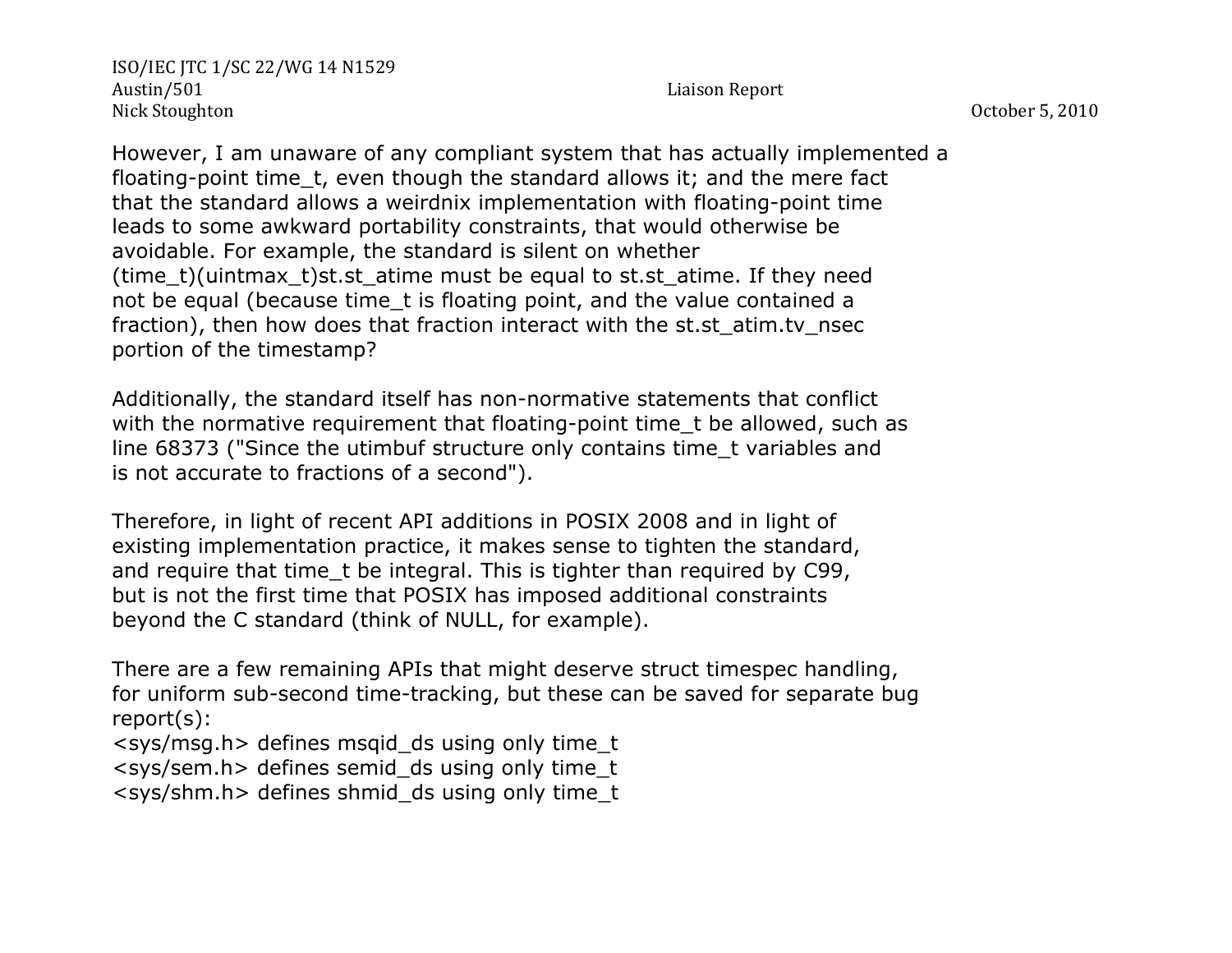difftime() takes time\_t but returns double, meaning it cannot represent the difference between all possible 64-bit time\_t

**Desired Action** 

At line 13420 (XBD <sys/types.h>) change:

time\_t and clock\_t shall be integer or real-floating types.

to:

clock\_t shall be an integer or real-floating type. <CX> time\_t shall be an integer type.</CX>

At line 18867 (XSH 2.12.1 Defined Types) change:

time\_t Integer or real-floating type used for time in seconds, as defined in the ISO C standard.

to:

time t Integer type used for time in seconds, as defined in the ISO C standard.

At line 115844 (XRAT A.4.15 Seconds Since the Epoch) change:

The data size for time\_t is as per the ISO C standard definition, which is implementation-defined.